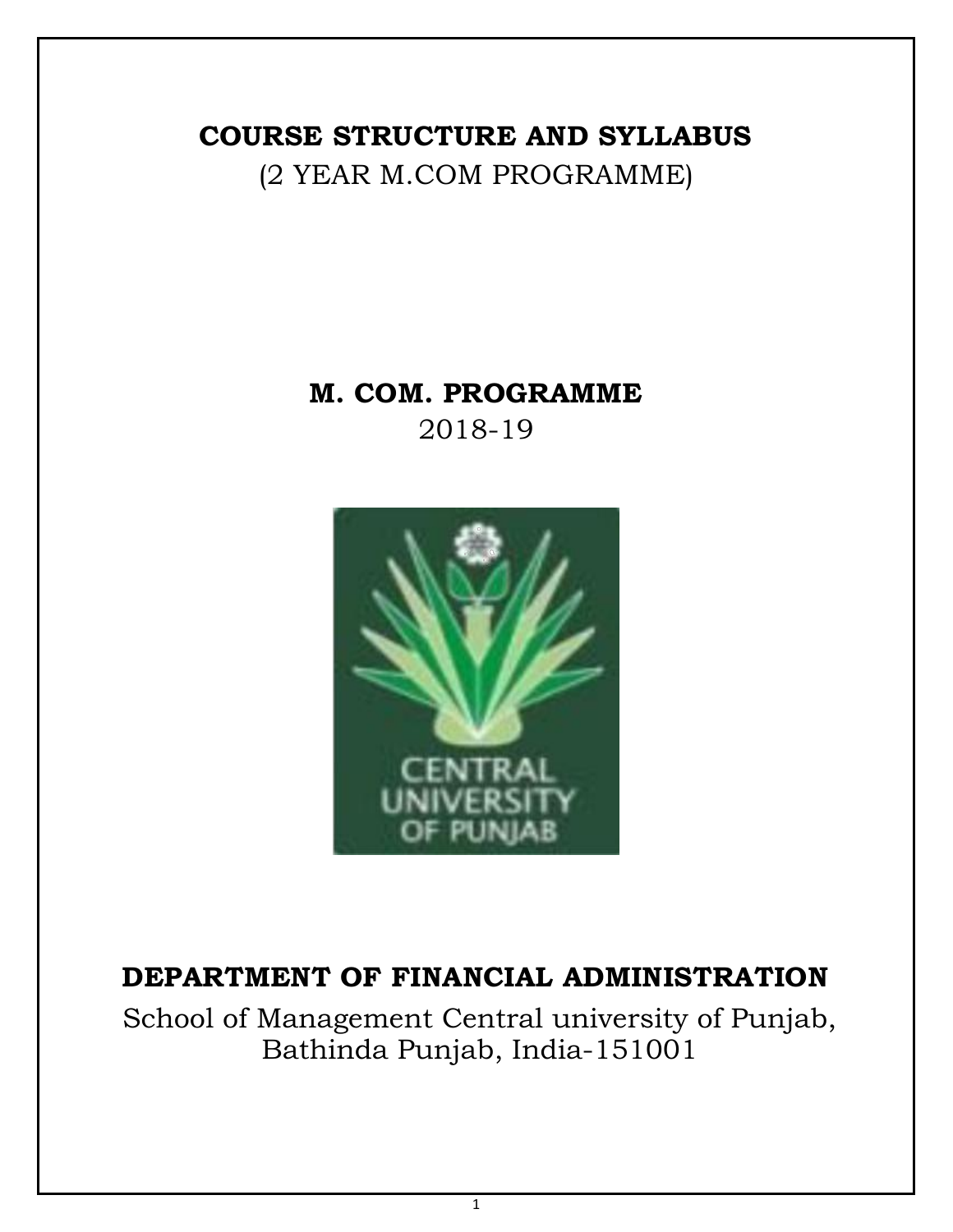# **Admission Batch 2018-19**

# **M.Com (1st Year)**

|                | <b>SEMESTER - I</b>                                                                       |                |              |                |
|----------------|-------------------------------------------------------------------------------------------|----------------|--------------|----------------|
| Course<br>Code | <b>Course Title</b>                                                                       | Credit         | $L-T-P$      | Course<br>Type |
|                |                                                                                           |                |              |                |
| <b>MCM.506</b> | Management Concept & Practices                                                            | 4              | $4 - 0 - 0$  | Core           |
| MCM.507        | <b>Business Economics</b>                                                                 | 4              | $4 - 0 - 0$  | Core           |
| MCM.508        | Quantitative Methods                                                                      | 4              | $4 - 0 - 0$  | Core           |
| MCM.509        | Corporate Accounting                                                                      | $\overline{4}$ | $4 - 0 - 0$  | Core           |
| $MCM.$ ###     | Students to choose a course from<br>the list of elective courses given<br>below           | $\overline{4}$ | $4 - 0 - 0$  | Elective       |
| MCM.541        | Seminar $-1$                                                                              | $\mathbf{1}$   | $0 - 0 - 1$  | Seminar        |
| $XXX.$ ###     | Interdisciplinary Elective - I<br>(Students to choose a course from<br>other Departments) | $\overline{2}$ | $2 - 0 - 0$  | <b>IDC</b>     |
|                | <b>Total</b>                                                                              | 23             | $22 - 0 - 1$ |                |
|                |                                                                                           |                |              |                |
| courses)       | List of Electives (Students to choose a course from these elective                        |                |              |                |
| MCM.510        | <b>Business Environment</b>                                                               | 4              | $4 - 0 - 0$  | Elective       |
| MCM.511        | Corporate Governance and<br><b>Business Ethics</b>                                        | $\overline{4}$ | $4 - 0 - 0$  | Elective       |
| MCM.512        | Indian Financial System                                                                   | 4              | $4 - 0 - 0$  | Elective       |
|                | Banking and Insurance                                                                     | $\overline{4}$ | $4 - 0 - 0$  | Elective       |

| MCM.514   Financial Markets and Services  | $2 - 0 - 0$ | IDC. |
|-------------------------------------------|-------------|------|
| MCM.515 Introduction to Indian Tax System | $2 - 0 - 0$ | IDC. |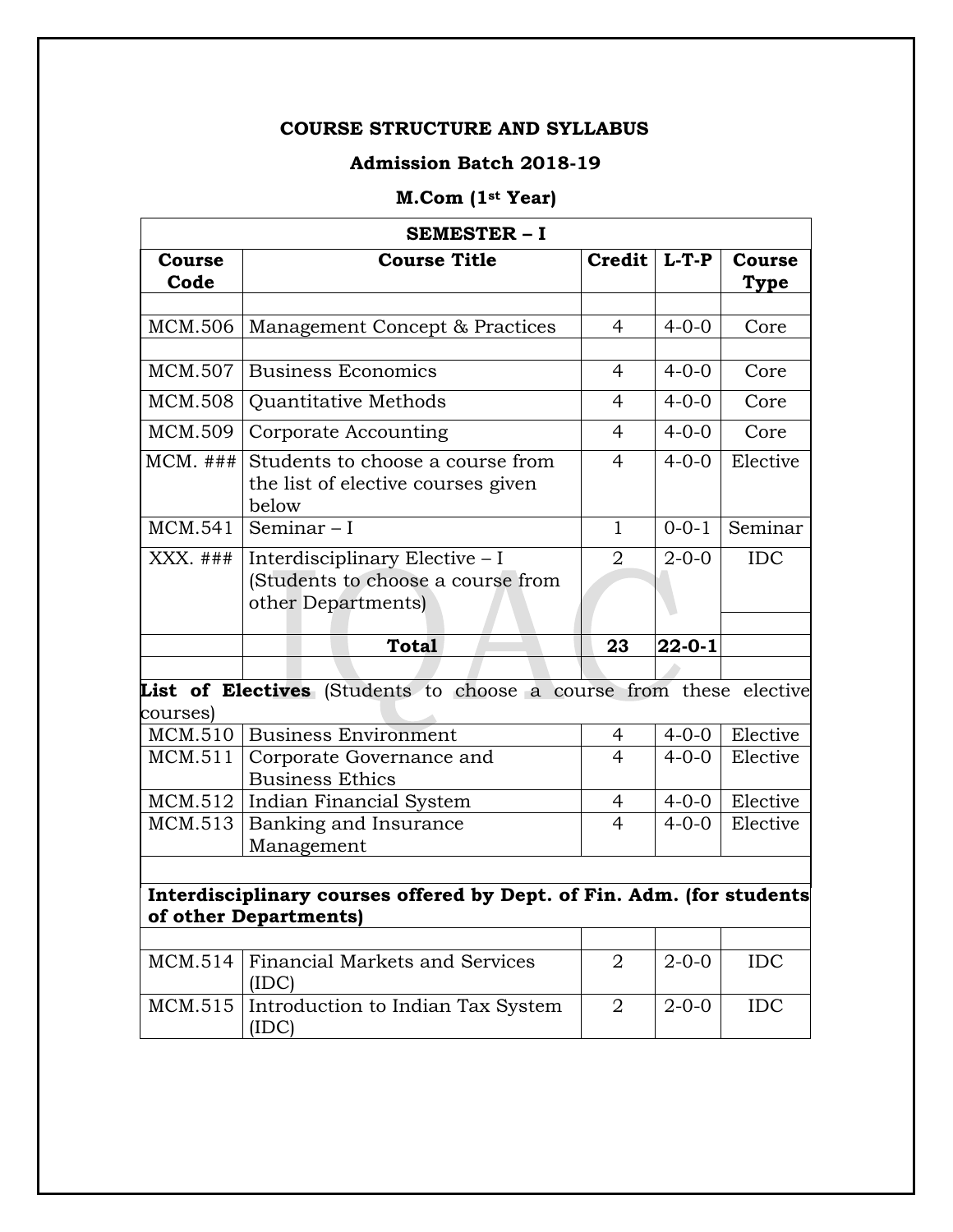# **Admission Batch 2018-19**

# **M.Com (1st Year)**

# **SEMESTER – II**

| <b>Course</b><br>Code | <b>Course Title</b>                                                                                        | Credit L-T-P         |                             | Course<br><b>Type</b> |
|-----------------------|------------------------------------------------------------------------------------------------------------|----------------------|-----------------------------|-----------------------|
| MCM.521               | Managerial Accounting                                                                                      | $\overline{4}$       | $4 - 0 - 0$                 | Core                  |
| MCM.522               | Financial Management and Policy                                                                            | 4                    | $4 - 0 - 0$                 | Core                  |
| MCM.523               | Organization Theory and Behaviour                                                                          | 4                    | $4 - 0 - 0$                 | Core                  |
|                       | MCM.524 Direct and Indirect Tax                                                                            | $\overline{4}$       | $4 - 0 - 0$                 | Core                  |
|                       | Students to choose a course from the<br>MCM. ### list of elective courses given below                      | 4                    | $4 - 0 - 0$                 | Elective              |
| MCM.542               | Seminar - II                                                                                               | $\mathbf{1}$         | $0 - 0 - 1$                 | Seminar               |
|                       | Interdisciplinary Elective - II<br>(Students to choose a course from<br>other Departments)                 |                      |                             |                       |
| XXX. ###              |                                                                                                            | $\overline{2}$       | $2 - 0 - 0$                 | <b>IDC</b>            |
| courses)<br>MCM.525   | <b>Total</b><br>List of Electives (Students to choose a course from these elective<br>Marketing Management | 23<br>$\overline{4}$ | $22 - 0 - 1$<br>$4 - 0 - 0$ | Elective              |
| MCM.526               | <b>Project Planning and Control</b>                                                                        | 4                    | $4 - 0 - 0$                 | Elective              |
| MCM.527               | <b>Financial Services</b>                                                                                  | $\overline{4}$       | $4 - 0 - 0$                 | Elective              |
|                       | MCM.528   Corporate Laws                                                                                   | $\overline{4}$       | $4 - 0 - 0$                 | Elective              |
|                       | Interdisciplinary courses offered by Dept. of Economic Studies (for                                        |                      |                             |                       |
|                       | students of other Departments)                                                                             |                      |                             |                       |
| MCM.529               | Entrepreneurship and MSME<br>Management                                                                    | 2                    | $2 - 0 - 0$                 | IDC                   |
|                       | MCM.530 Microfinance Management                                                                            | $\overline{2}$       | $2 - 0 - 0$                 | <b>IDC</b>            |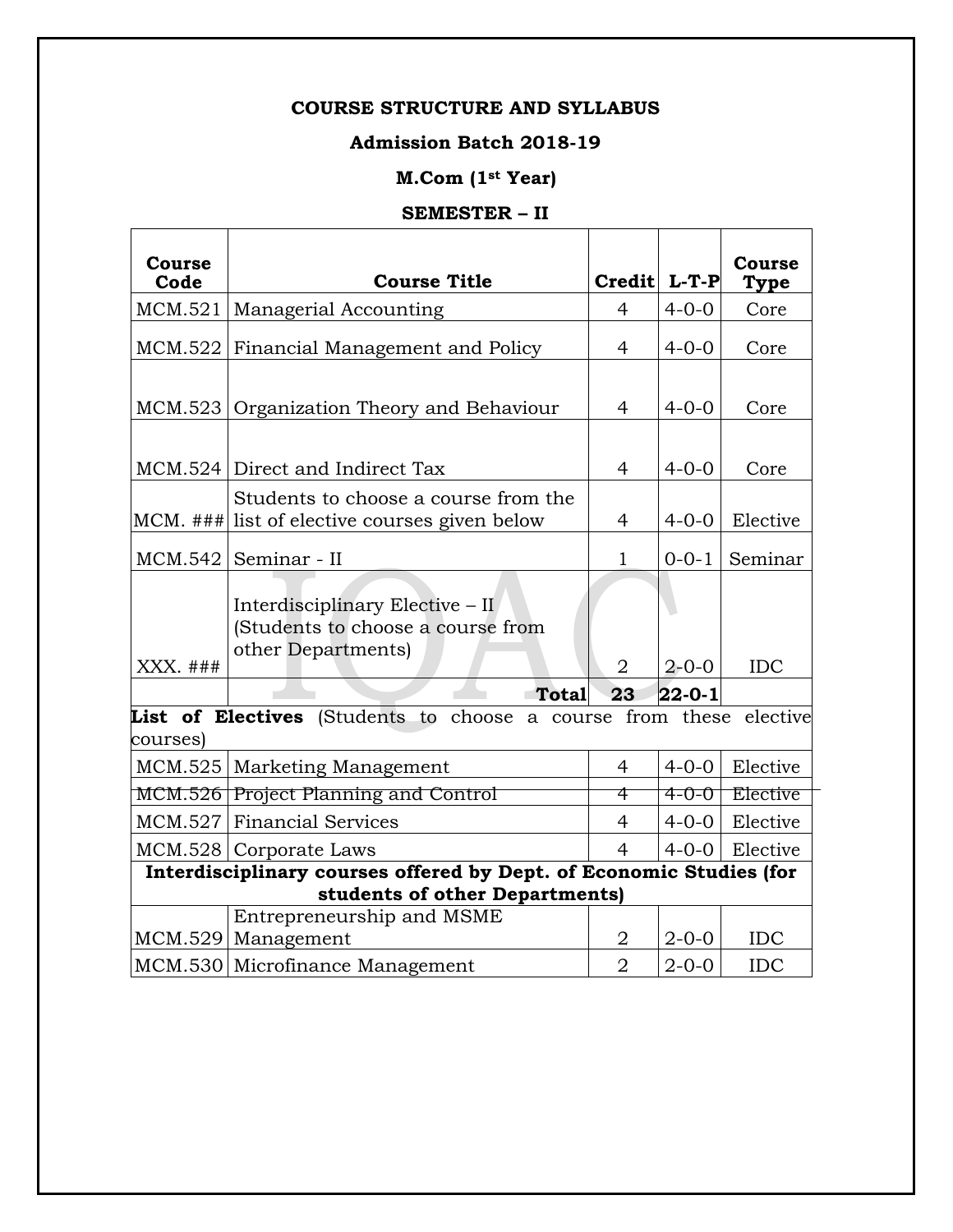# **Admission Batch 2018-19**

# **M.Com (2nd Year)**

# **SEMESTER – III**

| Course<br>Code    | <b>Course Title</b>                                                         |                | Credit L-T-P | Course<br><b>Type</b> |
|-------------------|-----------------------------------------------------------------------------|----------------|--------------|-----------------------|
| MCM.551           | Contemporary issues in Accounting                                           | 4              | $4 - 0 - 0$  | Core                  |
|                   |                                                                             |                |              |                       |
| MCM.552           | Corporate Tax Planning                                                      | 4              | $4 - 0 - 0$  | Core                  |
|                   |                                                                             |                |              |                       |
|                   | MCM.553 Business Research Methods                                           | 4              | $4 - 0 - 0$  | RM                    |
|                   |                                                                             |                |              |                       |
|                   | Students to choose a course from the                                        |                |              |                       |
|                   | MCM. ### list of elective courses given below                               | 4              | $4 - 0 - 0$  | Elective              |
|                   |                                                                             |                |              |                       |
|                   | MCM.543   Seminar - III                                                     | $\mathbf{1}$   | $0 - 0 - 1$  | Seminar               |
|                   |                                                                             |                |              |                       |
| $MCM.599$ Project |                                                                             | 6              | $0 - 0 - 6$  | Project               |
|                   |                                                                             |                |              |                       |
|                   |                                                                             |                |              |                       |
| $XXX.*$           | <b>Academic Writing</b>                                                     | $\mathbf{1}$   | $1 - 0 - 0$  | <b>VAC</b>            |
|                   | <b>Total</b>                                                                | 24             | $27 - 0 - 7$ |                       |
|                   |                                                                             |                |              |                       |
|                   |                                                                             |                |              |                       |
|                   |                                                                             |                |              |                       |
|                   | List of Electives (Students to choose a course from these elective courses) |                |              |                       |
|                   |                                                                             | $\overline{4}$ |              | Elective              |
|                   | MCM.554 Human Resource Management                                           |                | $4 - 0 - 0$  |                       |
|                   |                                                                             |                |              |                       |
| MCM.555           | Security Analysis and Portfolio<br>Management                               | 4              | $4 - 0 - 0$  | Elective              |
|                   |                                                                             |                |              |                       |
|                   | MCM.556 Business Analytics                                                  | 4              | $4 - 0 - 0$  | Elective              |
|                   |                                                                             |                |              |                       |
| MCM.557           | Management Control System                                                   | 4              | $4 - 0 - 0$  | Elective              |
|                   |                                                                             |                |              |                       |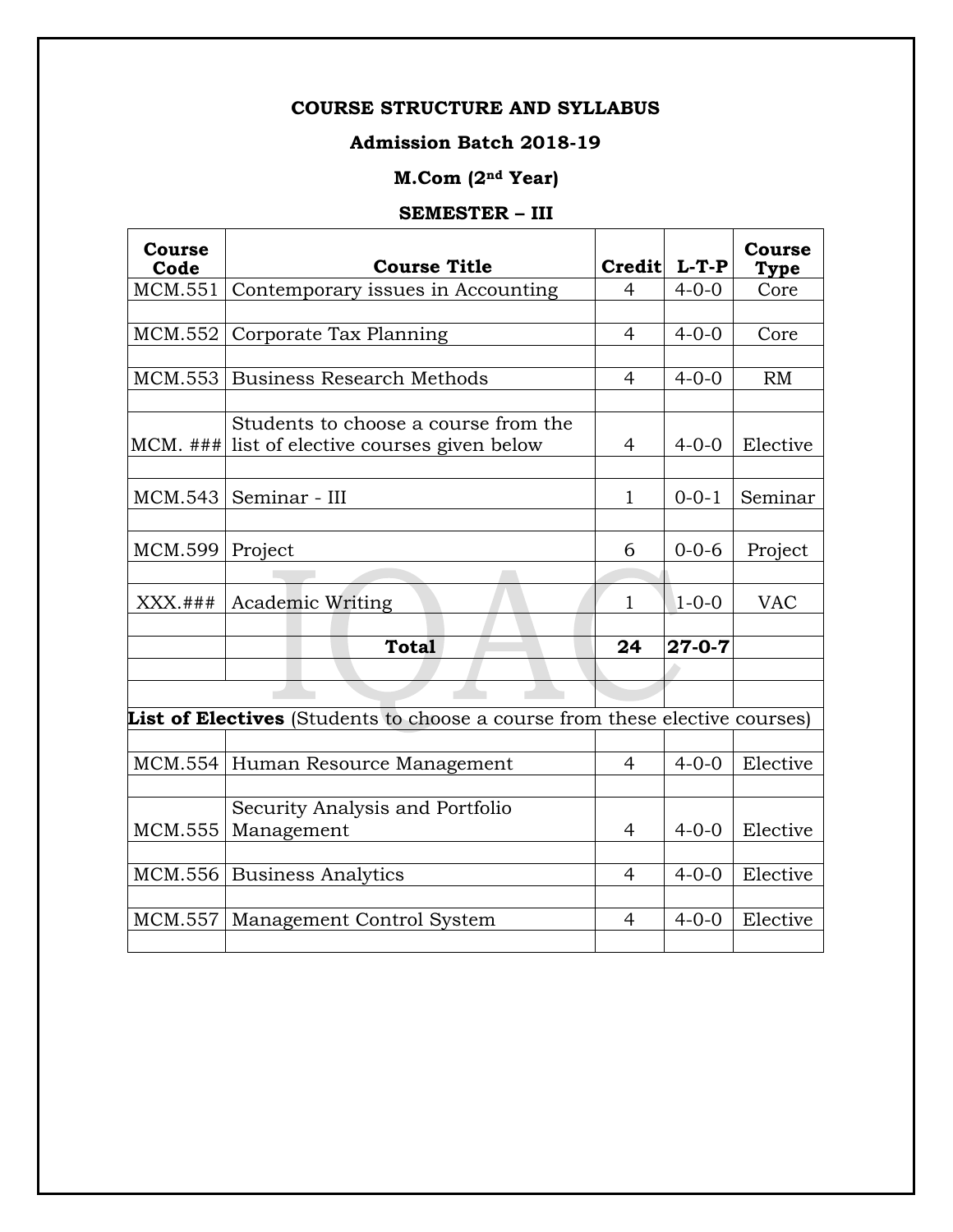# **Admission Batch 2018-19**

# **M.Com (2nd Year)**

# **SEMESTER – IV**

| <b>Course</b><br>Code | <b>Course Title</b>                                                            | Credit L-T-P   |              | Course<br><b>Type</b> |
|-----------------------|--------------------------------------------------------------------------------|----------------|--------------|-----------------------|
|                       |                                                                                |                |              |                       |
| MCM.571               | Strategic Management                                                           | 4              | $4 - 0 - 0$  | Core                  |
|                       |                                                                                |                |              |                       |
| $MCM.$ ###            | Students to choose a course from<br>the list of elective courses given         |                |              | Elective              |
|                       | below                                                                          | 4              | $4 - 0 - 0$  |                       |
| MCM.544               | Seminar - IV                                                                   | 1              | $0 - 0 - 1$  | Seminar               |
|                       |                                                                                |                |              |                       |
| MCM.599               | Project                                                                        | 6              | $0 - 0 - 6$  | Project               |
|                       |                                                                                |                |              |                       |
|                       | Practices of Accounting and                                                    |                |              |                       |
| <b>MCM.576</b>        | Finance                                                                        | $\overline{2}$ | $2 - 0 - 0$  | <b>DEC</b>            |
|                       |                                                                                |                |              |                       |
| MCM.577               | Practices of Management                                                        | $\overline{2}$ | $2 - 0 - 0$  | <b>DEC</b>            |
|                       |                                                                                |                |              |                       |
| MCM.505               | Data Analysis Using SPSS                                                       | $\mathbf{1}$   | $0 - 0 - 1$  | <b>VAC</b>            |
|                       |                                                                                |                |              |                       |
|                       | <b>Total</b>                                                                   | 20             | $12 - 0 - 8$ |                       |
|                       |                                                                                |                |              |                       |
|                       | List of Electives (Students to choose a course from<br>these elective courses) |                |              |                       |
|                       | International Financial                                                        |                |              |                       |
|                       |                                                                                | 4              | $4 - 0 - 0$  | Elective              |
| MCM.572               | Management                                                                     |                |              |                       |
| MCM.573               | Mergers and Acquisitions                                                       | 4              | $4 - 0 - 0$  | Elective              |
|                       |                                                                                |                |              |                       |
| MCM.574               | Advertising and Sales Management                                               | $\overline{4}$ | $4 - 0 - 0$  | Elective              |
|                       |                                                                                |                |              |                       |
| <b>MCM.575</b>        | <b>International Business</b>                                                  | $\overline{4}$ | $4 - 0 - 0$  | Elective              |
|                       |                                                                                |                |              |                       |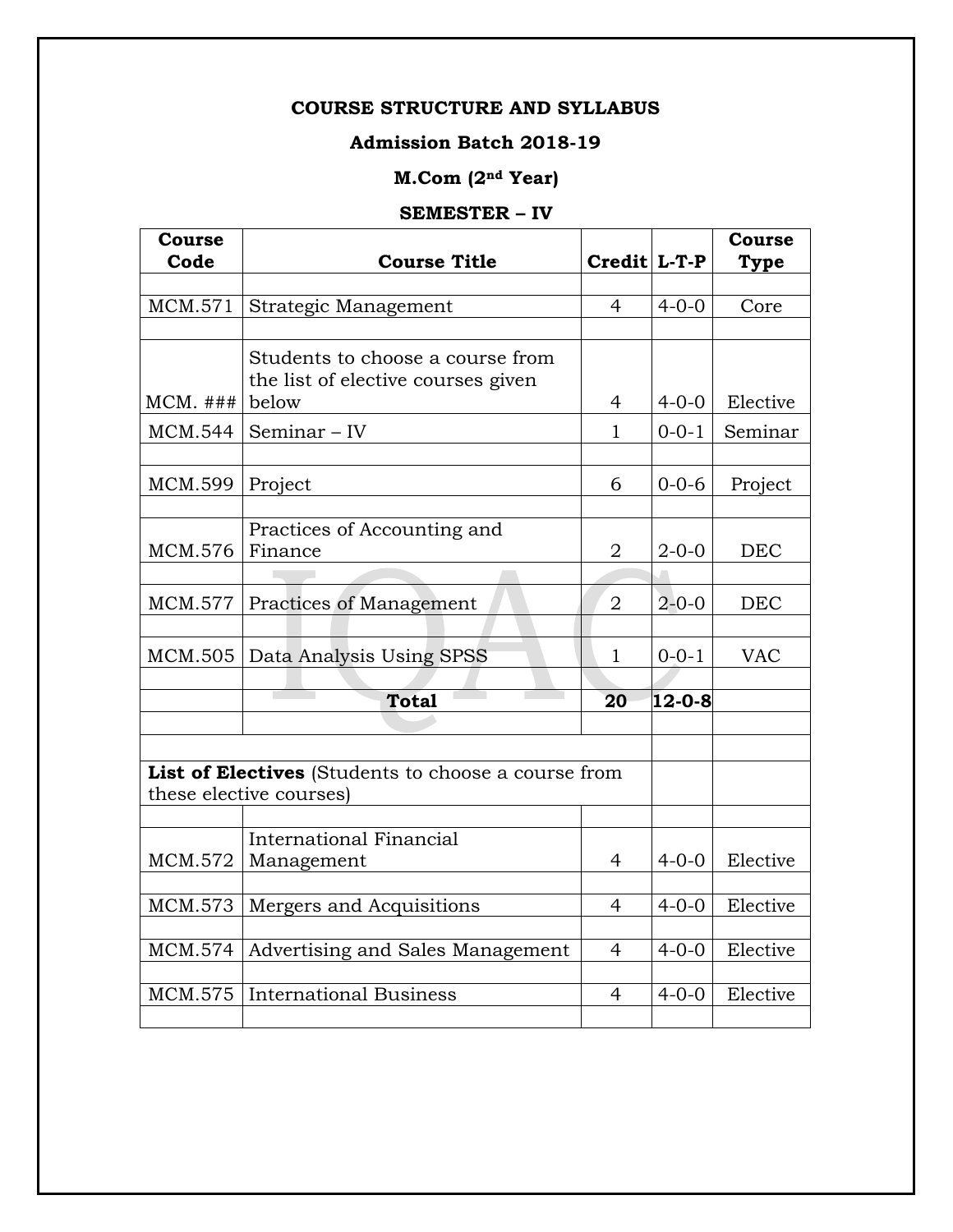# **Course Name: Management Concept and Practices**

# **Course Code: MCM.506**

**Course Objective:** *The objective of this course is to familiarise the students of Master degree with the basic concepts, functions, and practices of management required to develop managerial skills.*

**Concept of Management:** Functions, Skills of a Manager, Process of Management, Development of management (Scientific Management- Taylor, Modern Approach- Fayol, Human Relations Approach - Mayo). Contemporary Theories (System theory, Contingency theory and Theory of Michael Porter); **Planning:** Concept, Process, Type, Importance; Decision making: types of Decision, Process of decision making, Models & Issues.

# **Unit-II 14 Hours**

**Organizing:** Concept, Nature, Importance, Principles, Centralization, Decentralization, Organization Structures- Line and Staff Authority, Functional, Product, Matrix, Geographical, Customer, New Forms of Organization – Virtual, Organizations as Networks - Types of Network Organizations/Clusters - Self-Organizing Systems. Organizational Designs for Change and Innovation -Designing Principles for New Forms of Organizations.

# **Unit-III 16 Hours**

**Staffing:** Concept, Nature, Importance, Steps. Concept of knowledge worker. Directing – Concept, Nature, Importance; **Coordination and Controlling:** Principle of Coordination – Process of Coordination, Control – Tools and Techniques, -MBO.

**Contemporary Issues:** Recent Trends and Challenges, Role of Managers in Changing environment, Contemporary Organizational Structure, Trends in Management, Challenges in today's global environment and competitiveness, Fortune at the Bottom of Pyramid.

# **Suggested Readings:**

- 1. Gupta C. B., Management-Theory and Practice, Sultan Chand & Sons, 2017 (19th Enlarged and Revised Edition).
- 2. Koontz, H. and Wechrich, H.: Management, New York, McGraw Hill, 2017.
- 3. Srinivasan R. and Chunawalla S.A. Management Principles and Practices, Himalaya Publishing House, Mumbai, 2017.
- 4. Vasishth Neeru, Fundamentals of Management, Taxmann Publication (P.) Ltd., 2017.
- 5. Prasad L.M., Principle and Practice of Management, Sultan Chand and Sons, 2015, (9/e).

# $L | T | P | Cr$  Marks  $4$  - - - 4 100

# **Unit-IV 14 Hours**

# **Unit-I 16 Hours**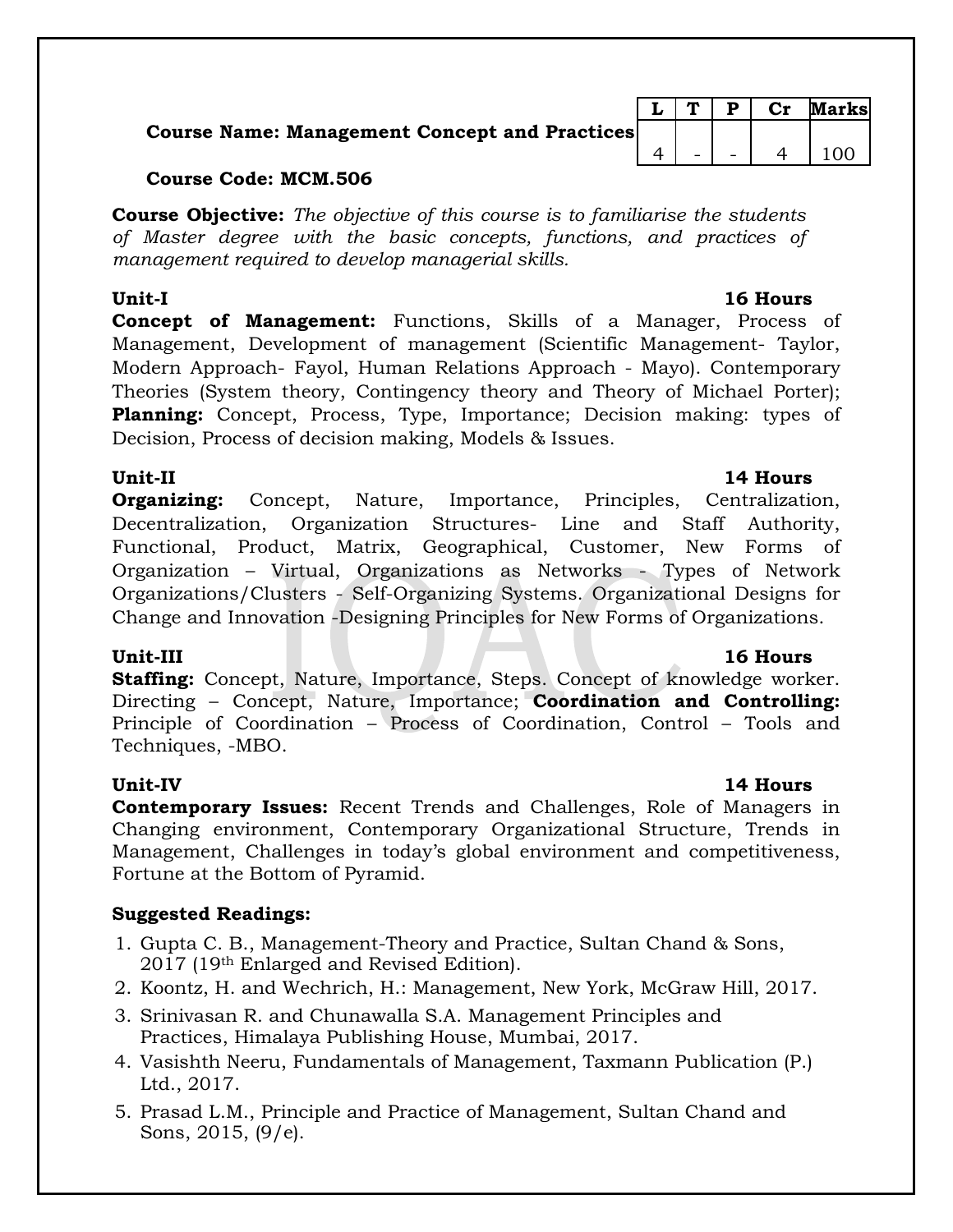# **Course Name: Business Economics**

|  |  | larks |
|--|--|-------|
|  |  |       |
|  |  | 1 ∩∩  |

# **Course Code: MCM.507**

**Course Objective:** *The objective of this course is to familiarise the students with the basic concepts, theories, and policies of microeconomics and macroeconomics required to augment managerial skills for business decision making.*

# **Unit-I 15 Hours**

Business Economics – Nature, Scope and Uses of Business Economics, concept of profit and wealth maximization; Utility Analysis **–** law of diminishing marginal utility, law of equi-marginal utility, indifference curve analysis, derivation of demand curve with the help of utility analysis, Law of demand, elasticity of demand, demand estimation, and demand forecasting.

# **Unit-II 15 Hours**

Production, Cost and Revenue: Production function, Law of variables proportions, returns to scale; managerial use of production functions, Isoquant and Isocost lines, producer's equilibrium; cost concepts, cost function, shape of cost curves in the short- and long-run; Revenue Concepts and Revenue Curves

Pricing and output decisions under various market structures – perfect competition, monopoly, price discrimination, monopolistic, Competition, and Oligopoly; pricing polices/strategies.

# **Unit-IV 15 Hours**

National Income – concepts, measurement and difficulties; Keynesian theory of income and employment – consumption, savings and investment functions, theory of income determination, investment multiplier; Inflation - Meaning, definition, characteristics of inflation, types of inflation, demand pull and cost push Inflation, effects of inflation, measures to control inflation.

# **Suggested Readings:**

- 1. Browing, E.K. and Browing, J.M., *Micro Economic Theory and Applications*, John Wiley and Sons, 2012
- 2. Dean, J., *Managerial Economics*, Prentice Hall, 2014
- 3. Duncan, W.R. and Crook, J.N., *Managerial Economics*, Pearson Education, 2011
- 4. Koutsoyiannis, A., *Modern Microeconomics*, Macmillan, 2010
- 5. Peterson and Lewis, *Managerial Economics*, Prentice Hall of India, 2010
- 6. Salvatore, D., *Microeconomics*, Oxford University Press, 2007
- 7. Shapiro, E., *Macro Economics*, Galgotia Publishers, 2000

# **Unit-III 15 Hours**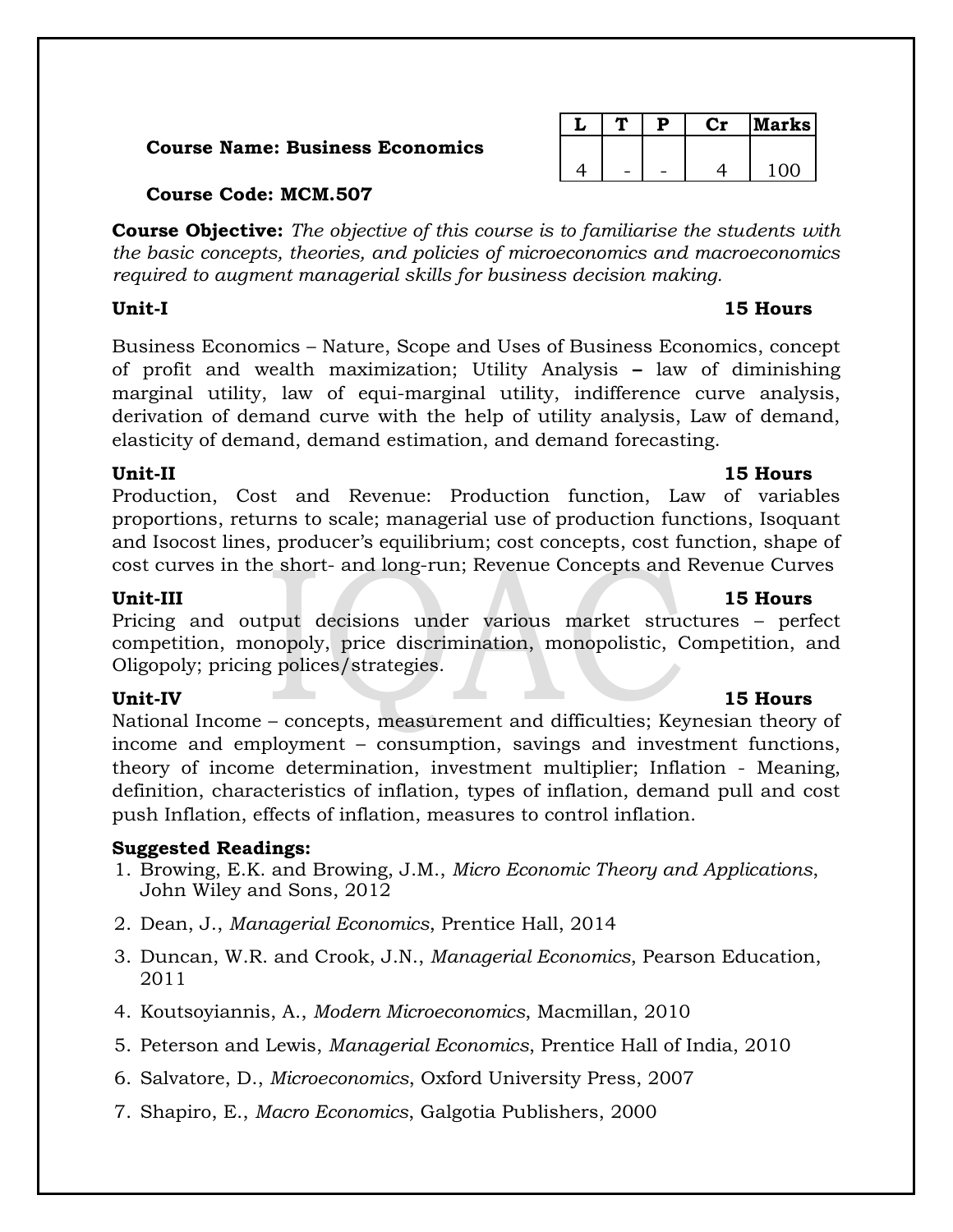# **Course Name: Quantitative Methods**

# **Course Code: MCM.508**

**Course Objective:** *The objective of this course is to familiarise the students with the basic tools, techniques and methods of mathematics, statistics and operations research required for developing managerial skills for business decision making.*

**Displaying and Describing Quantitative Data –** construction of frequency distributions and their analysis in the form of measures of central tendency and dispersion, Skewness, and kurtosis; index numbers – definition and methods of construction of index numbers; tests of consistency, base shifting, splicing and deflation; problems in construction, importance of index numbers in managerial decision making.

**Bivariate Analysis**: Correlation analysis- Karl Pearson's coefficient of correlation and Spearman's rank correlation, Simple and Multiple regression analysis, time series analysis – measurement of trend and seasonal variations, and forecasting.

**Optimization Techniques –** Introduction to Limit, Continuity, Differentiationsimple and partial, Optimization of one variable function, two variable functions with and without constraints; Applications in business decision making.

# **Unit-IV 15 Hours**

**Operations Research –** Linear Programming – Graphical and Simplex Methods, Duality in LPP, Transportation and Assignment Problems, Queuing Theory, CPM & PERT

# **Suggested Readings:**

- 1. Hooda R.L., Statistics for Business and Economics, Vikas Publishing, (5/e), 2016
- 2. Gupta S.P., Statistical Methods, Sultan Chand and Sons, 2014, (44/e)
- 3. Aczel, A.D. and Sounderpandian, J., *Complete Business Statistics*, Tata McGraw Hill, 2008
- 4. Anderson, D.R., Sweeney, D.J., Williams, T.A., Camm, J.D., and Cochran, J.J., *Quantitative Methods in Business*, Cengage Learning, 2007
- 5. Bierman H. Jr, C.P. Bonini and W.H. Hausman, *Quantitative Analysis for Business Decisions*, 7th Edition, Homewood, Ill., Irwin 2000
- 6. Levin, R.I., D.S. Rubin and J.P. Stingson, *Quantitative Approaches to Management*, 2009, McGraw - Hill.
- 7. Taha, Hamdy A., *Operations Research: An Introduction*, Prentice –Hall of India, 2014
- 8. Vohra N.D., *Quantitative Techniques in Management*, The McGraw Hill companies, 2010.

# **L T P Cr Marks**  $4$  - - 4 100

# **Unit-II 15 Hours**

# **Unit-III 15 Hours**

# **Unit-I 15 Hours**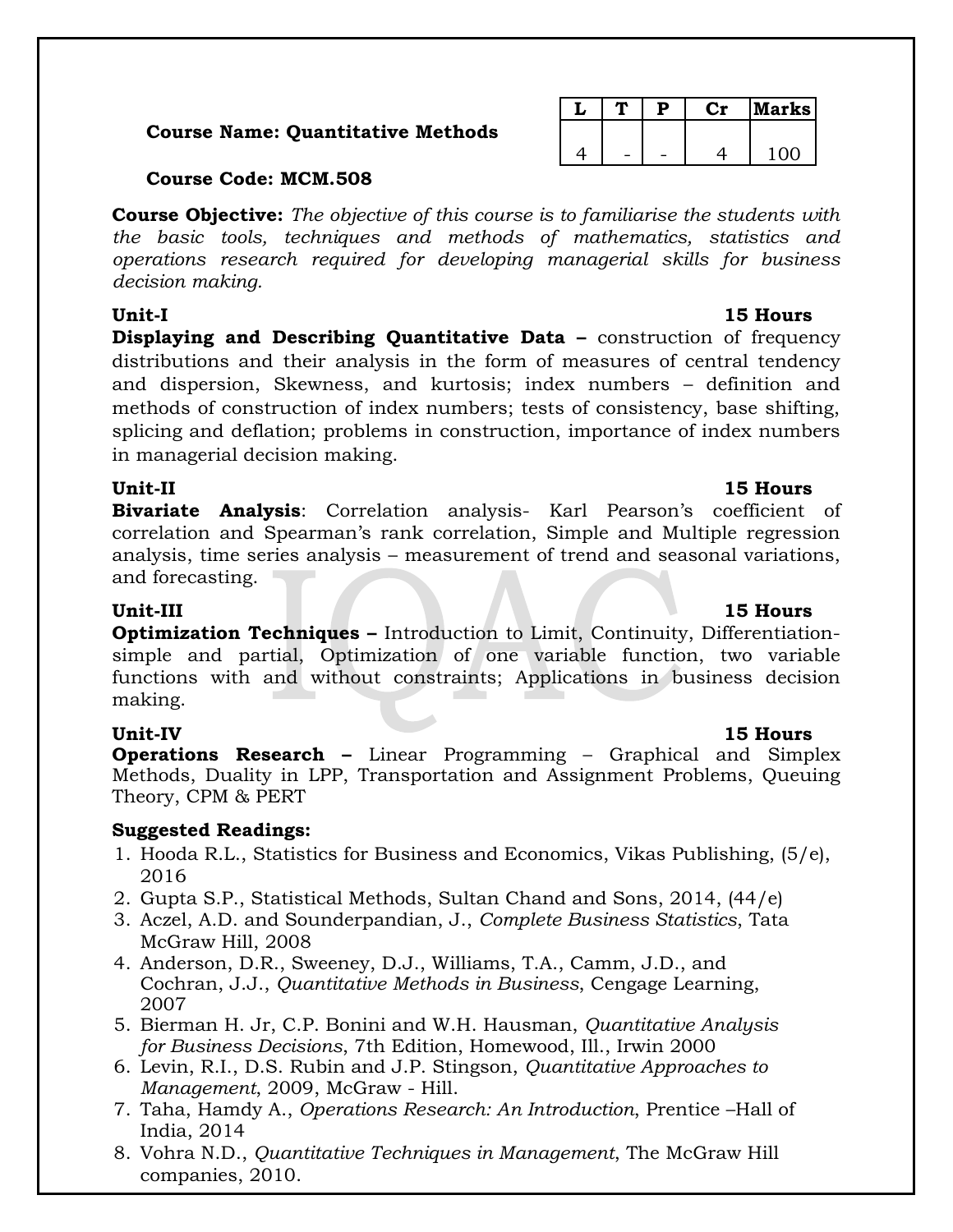# **Course Name: Corporate Accounting Course Code: MCM.509**

|  |   | rks l |
|--|---|-------|
|  | - | ~ ~   |

**Objective:** *To provide expert knowledge on concepts, methods and procedures involved in using Accounting for decision-making in the corporate sector.*

# **Unit-1 Financial Statements of Company 15 Hours**

Financial Statements: Meaning, Nature and Objective of Financial Statements, Qualitative Characteristics of Financial Statements, Preparation of Financial Statements as per Schedule III, Companies Act in accordance with Accounting Standards (Disclosure of Accounting Principles, Cash Flow Statement, Depreciation Accounting and Revenue recognition)

# **Unit-2 Issue, Redemption and Valuation of Shares and Goodwill 15 Hours**

Issue of Shares: Initial Public Offer, Follow up on Public Offer, Right Issue, Bonus Issue, Sweat Equity Shares, Shares issued for consideration other than cash, Forfeiture of Shares, Reissue of Forfeited Shares, Buy Back of Shares, Underwriting of Shares, Valuation of Shares: Need for Valuation of Shares, Methods of Valuation of Shares, Valuation of Right Shares, Preference Shares and Goodwill

**Unit-3 Accounting for Amalgamation and Reconstruction 15 Hours** Meaning of Amalgamation, Amalgamations in nature of Merger, Amalgamation in nature of Purchase, Computation of Purchase Consideration, Methods of Accounting, Major Changes in Ind-103 with respect to Accounting for Amalgamations (AS-14)

Internal Reconstruction, Difference between Internal and External Reconstruction, Methods of Internal Reconstruction: Consolidation, Sub-Division, Conversation of Shares to Stock and Vice-Versa. Creation of Internal Reconstruction and Capital Reduction Accounts

# **Unit-4 Consolidated Financial Statements and Liquidation of Companies 15 Hours**

Meaning of Group, Holding and Subsidiary Company, Computation of Cost of Control, Minority Interest, Elimination of Intra- Group Transaction, Preparation of Consolidated Financial Statements (Consolidated Balance Sheet and Consolidated Profit & Loss Account)

Liquidation: Modes of Liquidation, Assignment of Official Liquidator, Computation of Liquidator's Fee, Preferential Payments and Preparation of B' List of Contributories, Statement of Affairs and Liquidator's Final statement of account

# **Suggested Reading:**

- 1. Gupta R.L. and Radhaswamy M., Advanced Accountancy (Vol. II), Sultan Chand and Sons, (17/e, Reprint).
- 2. Narang K. L. & Jain S.P., Advanced Accountancy Corporate Accounting (Vol. II), Kalyani Publishers, 2017 (21st Revised Edition)
- 3. Hanif M. and Mukherjee A. Corporate Accounting, Mc Graw Hill Education, 2017 (2nd Edition)
- 4. Zad S.N., Company Accounts and Auditing Practices, Taxmann, (2017, 4<sup>th</sup>) Edition) Maheshwari S.N. and Maheshwari S.K., Corporate Accounting, Vikas Publishing, (5th Edition)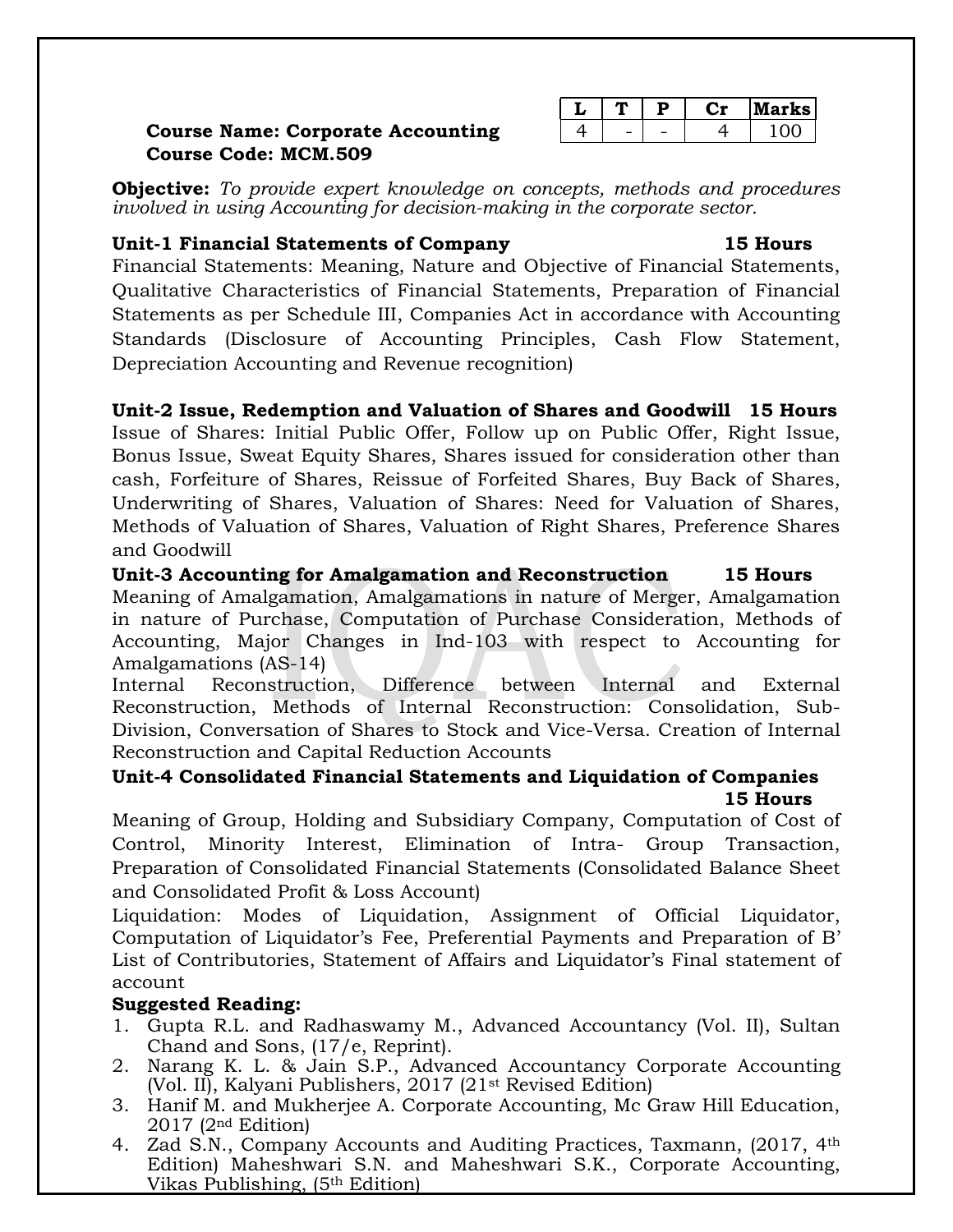| $\cdot$ | D | rks i         |
|---------|---|---------------|
|         |   | $\sim$ $\sim$ |

# **Course Name: Seminar-I Course Code: MCM.541**

**Objective:** *The objective of this course is to develop the human and soft skills of the students of Masters Degree.*

# **General Outline of Activities:**

- 1. The course coordinator should make the students learn how to prepare seminar report as well as seminar presentations on a given topic.
- 2. The preparation of seminar report on a given topic should be made referring to the literature available in the form of text/reference books, journals, periodicals, magazines, news paper articles, and web resources.
- 3. The students should be encouraged to visit the library as well as computer centre of the University for preparing seminar reports and its power point presentation.
- 4. As far as possible the topic of the seminar should relate to current developments in the field.
- 5. The seminar report and its presentation should be evaluated by a duly constituted Centre level committee.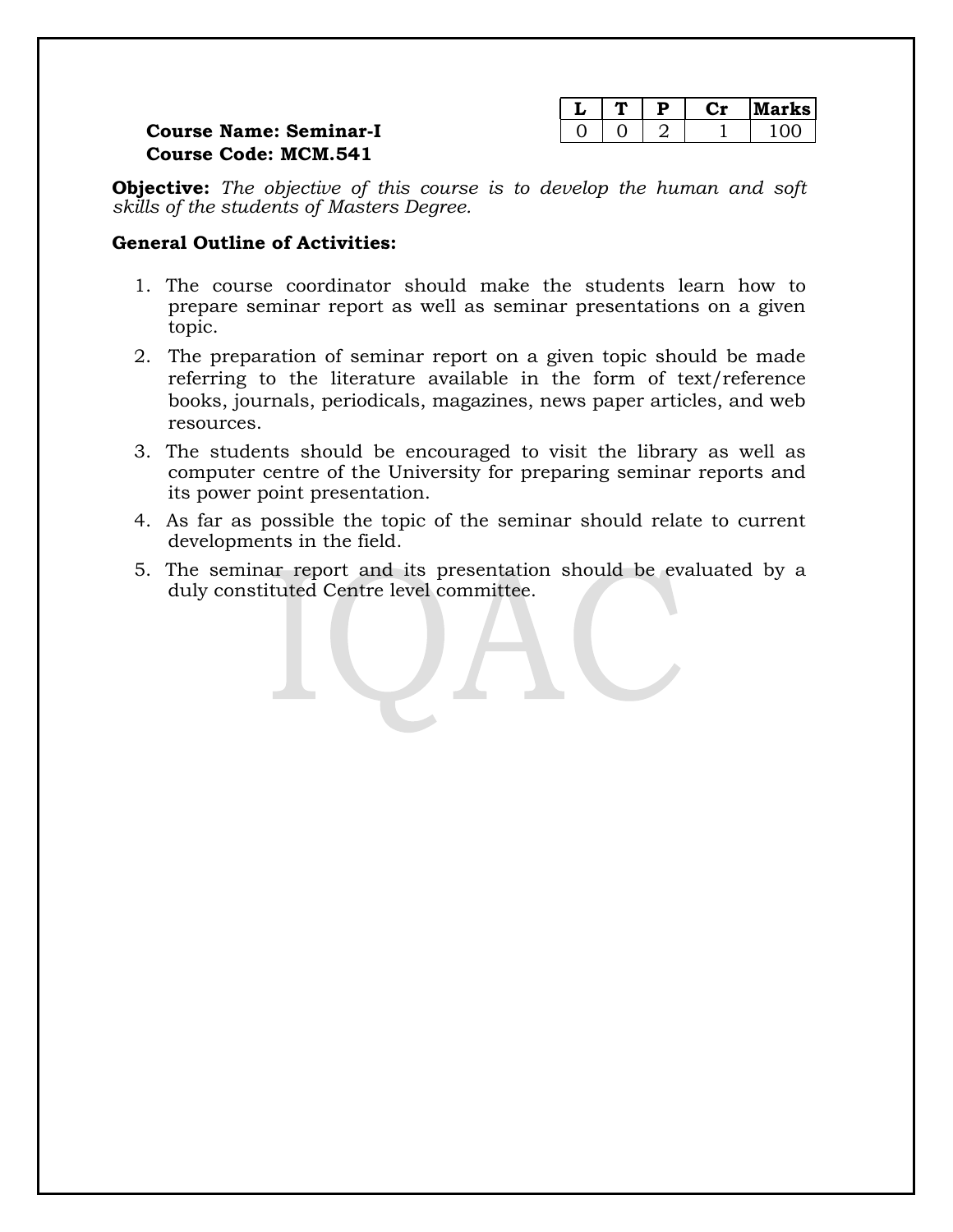# **Course Name: Business Environment Course Code: MCM.510**

**Objective:** *To enable the students to acquaint with the role of emerging business environment in the economic development.*

# **Unit-I Introduction 15 Hours**

Nature and Characteristics of Business Environment, Environmental influence on Business, Components of Business Environment: Micro and Macro environment, Techniques of Environmental Scanning and Monitoring Environmental Components; Emerging Trends in Business: Network Marketing, Franchising, Business Process Outsourcing, E-Commerce, M-Commerce, Features of Indian Constitution, Fundamental Rights and Duties, Directive Principles

# **Unit-II Economic Environment 15 Hours**

Importance and Components of Economic Environment, Economic System and Business Environment, Economic Planning in India, Planning Commission and Constitution of National Institution for Transforming India Ayog (NITI), Economic Policies: Industrial Policy, Fiscal Policy, Monetary Policy, EXIM Policy, New Economic Policy,

# **Unit-III Political and Cultural Environment 15 Hours**

Nature of Political Environment, Socio-Cultural Environment: Social Institutions and systems, Social Values and Attitudes, Social Groups, Emerging Rural Sector in India, Social Responsibilities of Business, Business Ethics: Meaning, Assumption, Need and Importance, Social Audit: Scope and Process, Social Audit in India, Environment Protection, Consumerism in India, Consumer Protection Act,

# **Unit-IV Global, Legal and Technological Environment 15 Hours**

Globalisation and Indian Economy, Classification of International Business Houses, Foreign Trade and Economic Growth, Foreign Capital Flows: Merit, Demerit and Present Trends, International Institutions and Associations: GATT, WTO, UNCTAD, IBRD, IMF, ADB, EU, OPEC, SAARC, ASEAN, World Bank and NAFTA, Role of Technological Environment in Corporate Development, Digital Economy

# **Suggested Readings:**

- 1. Cherunilam F., Business Environment, Himalaya Publishing House, 2017  $(25/e),$
- 2. Sundaram & Black: The International Business Environment, Prentice Hall, New Delhi.
- 3. Agarwal AN: Indian Economy; Vikas Publishing House.
- 4. Dutt R. and Sundaram KPM; Indian Economy; S. Chand, Delhi.
- 5. Adhikary, M: Economic Environment of Business; Sultan Chand & Sons, New Delhi.
- 6. Aswathappa K: Legal Environment of Business, Himalaya Publication; Delhi.

| ı. |  | rks I<br>. <b>.</b> |
|----|--|---------------------|
|    |  | $\sim$ $\sim$       |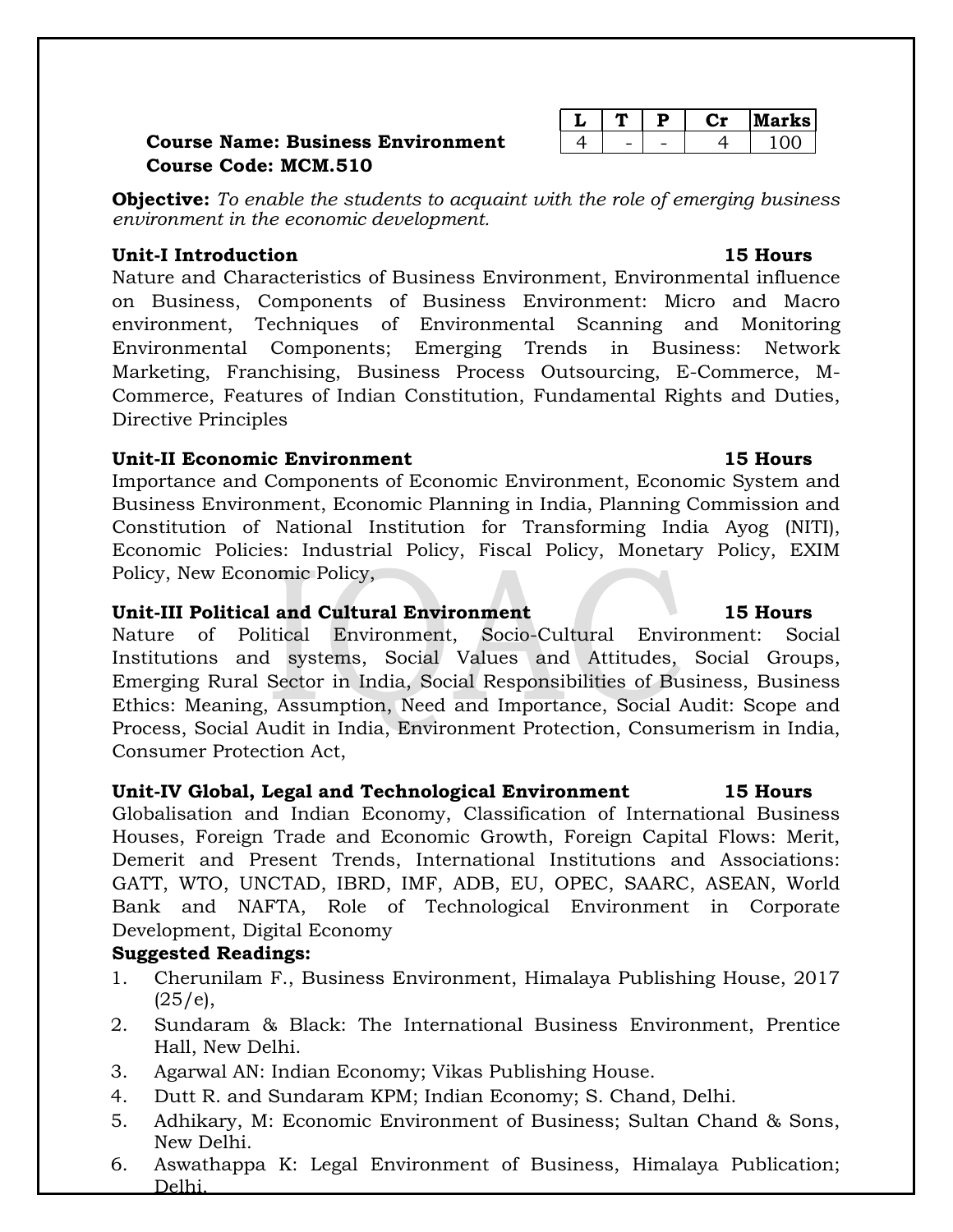# **Course Name: Corporate Governance and Business Ethics**

| ٠ |  |  | larks |
|---|--|--|-------|
|   |  |  |       |

# **Course Code: MCM. 511**

**Course Objective:** *To familiarize the students with the knowledge of ethics, emerging trends in good governance practices and corporate social responsibility in the global and Indian context.*

# **Unit-I 15 Hours**

**Conceptual Framework of Corporate Governance:** Evolution of corporate governance; developments in India; regulatory framework of corporate governance in India; Composition and Structures, Diversity in Board Room, Women Director, Selection and Appointment Process, Independent directors and their effectiveness, Internal constituent of the corporate governance committee.

# **Unit-II 15 Hours**

**Board Committees and whistle blowing :** Standing committees, ad-hoc committees, task force committees, advisory committees; powers, functions and duties of board committees; enhanced performance of board committees; limitations of board committees; statutory committees of board- audit committee, remuneration committee, nomination committee, compliance committee, shareholders grievance committee, investors relation committee, investment committee, risk management committee, other committees. **Whistle-Blowing:** Types of Whistle-blowers; Whistle-blower Policy; the Whistle-Blower Legislation developments in India.

**Business Ethics:** The concept of ethics; 'ethics' and related connotations; business values and ethics; concept of business ethics; various approaches to business ethics; ethical theories; ethical governance; social responsibility–an extension of business ethics; the concept of corporate ethics; benefits of adopting ethics in business; ethics programme; code of ethics; ethics committee.

**Corporate Social Responsibility–**Meaning; corporate philanthropy; CSR-an overlapping concept; corporate sustainability reporting; CSR through triple bottom line; CSR and business ethics; CSR and corporate governance; environmental aspect of CSR; CSR models; drivers of CSR; global reporting initiatives; major codes on CSR; initiatives in India.

# **Suggested Readings:**

- 1. Mallin, Christine A., *Corporate Governance (Indian Edition)*, Oxford University Press,New Delhi, 2017.
- 2. Blowfield, Michael, and Alan Murray, *Corporate Responsibility*, Oxford University Press, 2017.
- 3. Sharma, J.P., *Corporate Governance, Business Ethics & CSR*, Ane Books Pvt Ltd, New Delhi 2017.
- 4. Sharma, J.P., *Corporate Governance and Social Responsibility of Business*, Ane Books Pvt. Ltd, New Delhi, 2017.

# **Unit-III 15 Hours**

# **Unit-IV 15 Hours**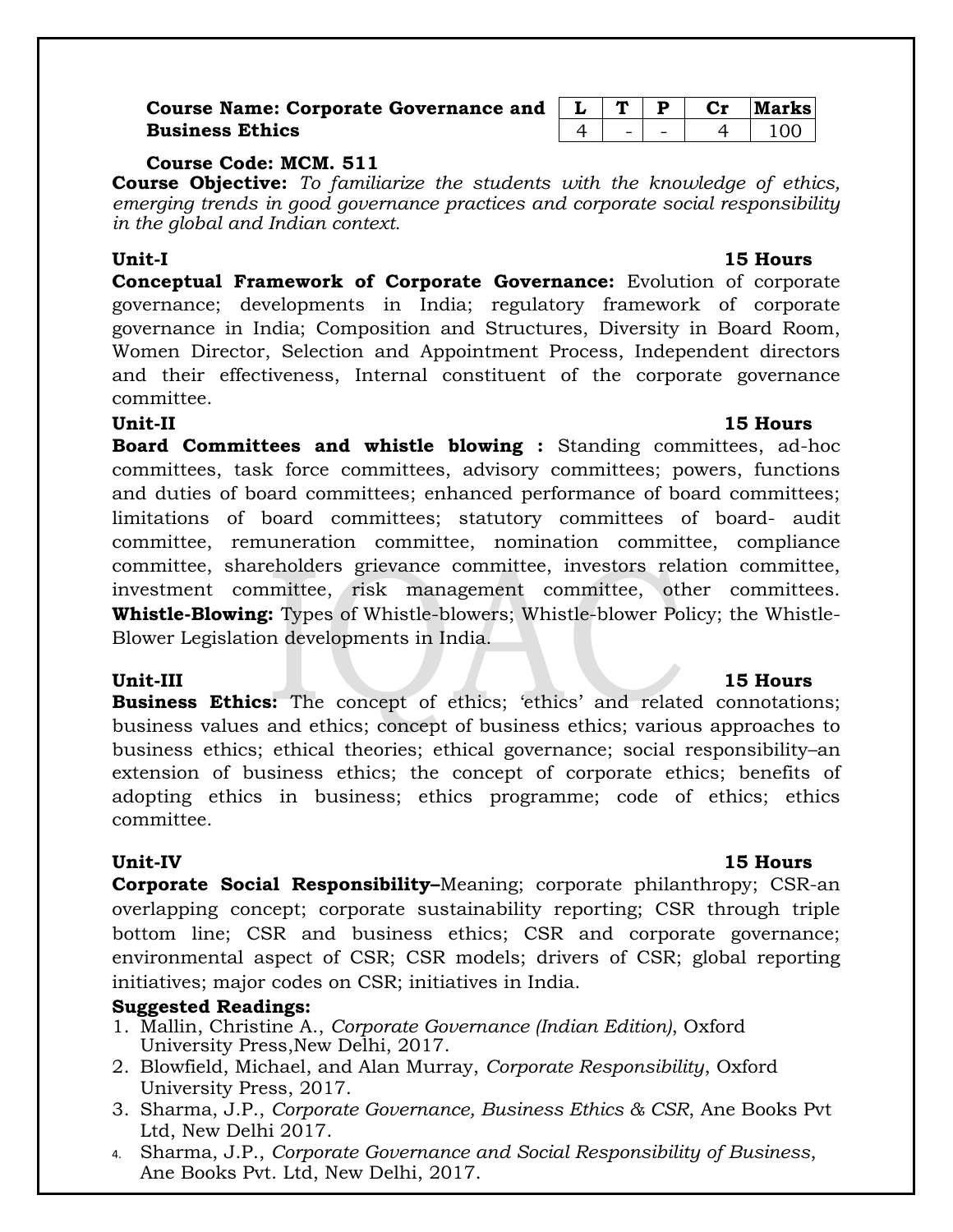# **Course Name: Indian Financial System Course Code: MCM.512**

**Objective:** *To impart knowledge about the role of financial institutions, financial market, financial instruments, financial services and financial regulators in the Indian economic development.*

# **Unit-I Financial System and Intermediaries 15 Hours**

Phases of Development of Financial System, Economic Functions of Financial Market: Saving, Wealth, Liquidity, Credit, Risk Protection and Policy Functions, Role of Financial System in Economic Development

Financial Institutions: Banking and Non-Banking Financial Institutions, Foreign Institutional Investors (FII's), Clearing Corporations, Mutual Funds Companies, Merchant Bankers and Credit Rating, Depositories: NSDL and CDSL

# **Unit-II Financial Market 15 Hours**

Capital Market: Primary and Secondary Market and their organization, Methods of Floatation, Stock Exchanges in India: An overview of BSE, NSE, OTCEI and ISE, Listing and Delisting of Securities, Investors' Protection

Money Market: Organization and Regulation of Money Market, Instruments of Money Market, Role of Money Market in Economic Development

# **Unit-III Financial Instruments and Services 15 Hours**

Mutual Funds: Advantages and Classification of Mutual Funds, Factors affecting the selection of Mutual Funds Schemes, Money Market Mutual Funds, Exchange Traded Funds, Venture Capital Funds

Derivative: Forward & Futures, Options: Call and Put Options, Swaps and Interest Rate Derivative, Models for Valuation of Derivative, Private Equity, Depository Receipt, Financial Services: Leasing: Process and Classification, Factoring, Legal Framework of Hire Purchase

# **Unit-IV Financial Regulators 15 Hours**

Reserve Bank of India: Establishment and structure of Reserve Bank of India, Function of Reserve Bank of India, Monetary Policy: Methods of Credit Control, Insurance Regulatory and Development Authority (IRDA)

Security and Exchange Board of India: Establishment of SEBI, Stipulation concerning recognition of stock exchanges, Power and Functions, Role of SEBI in Economic Development, Pension Fund Regulatory and Development Authority (PFRDA)

# **Suggested Readings:**

- 1. Avdhani: Investment and Securities markets in India, Himalaya Publications, Delhi.
- 2. Bhole, L. M. Financial Markets and Institutions, Tata McGraw Hill, Delhi.
- 3. Khan, M.Y.: Indian Financial System, Tata McGraw Hill, Delhi.
- 4. Srivastava R.M.: Management of Indian Financial Institution; Himalaya Publishing House, Mumbai.

|  |  | edit Marks |
|--|--|------------|
|  |  |            |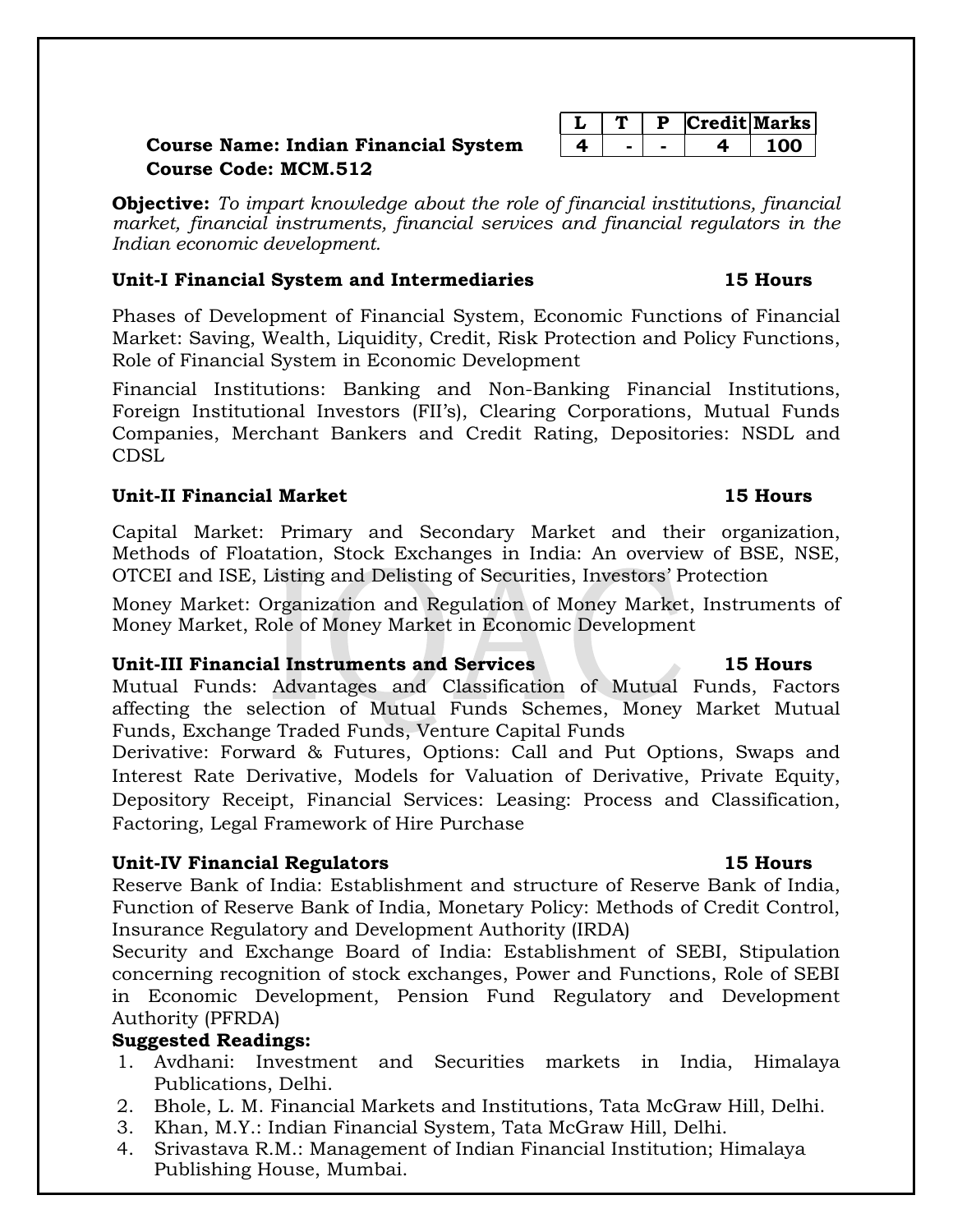# **Course Name: Banking and Insurance Management**

|  |  | I T | redit Marks |
|--|--|-----|-------------|
|  |  |     |             |

# **Course Code: MCM.513**

**Course Objective:** *The endow knowledge about the Indian banking system including its risk management and regulations; as well as insurance concepts, principles, types and regulations.*

# **Unit-I: Indian Banking System 15 Hours**

Indian Banking System: Meaning, Definition of banks & banking system, Origination of bank, Structure of Indian Banking System, Functions of Commercial Banks, Problem Faced by the Commercial Banks, Types of Bank Customers and Deposit Accounts, Bank Creditits Creation and Pattern of Distribution, Credit-Deposit Ratio of Banks, Bank-Customer Relationship, Recent Reforms in Banking Sector in India and its Impact on the economy.

# **Unit-II Banking Regulations and Risk Management 15 Hours**

Banking Regulation Act and its Salient Features, Regulatory aspects of Liquidity, Solvency and Profitability Management of banks, Provisions and Guidelines on NPAs, and Capital Adequacy Ratio, BASEL Norms for Banks, Risk Management-RBI Guidelines

Concept of Risk, Types of Risks- Interest Rate Risk, Portfolio Risk, Credit Risk, Liquidity Risk, Solvency Risk, Risk of NPAs, Assets Liability Management, Measurement of Various types of Risk in Banks and its Impact, Risk Management System and Methods

# **Unit III Insurance Concepts, Principles and Regulation 15 Hours**

Meaning, Nature and Importance of Insurance for Individuals, Business, Society and Nation Origin and Growth of Insurance, Insurance Organisations in India, Principles of Insurance Contract, Return of Premium, Assignment of Interest, Nomination, Double Insurance, Over-insurance, Under-insurance and Reinsurance, Insurance Legislation in India: Salient features of Insurance Act, 1938

# **Unit-IV: Life and General Insurance 15 Hours**

Nature and Importance of Life Insurance, Principles of Life Insurance Contract, Insurance Policies and Annuities, Calculation of Premium, Factors Influencing Selection of Policy, Group Insurance, Types of Group Insurance Schemes, Settlement of Claims and Procedure of Payment. Marine Insurance – meaning and nature of Marine Insurance Contract, Kinds of Marine Polices and their important features, Important Policy Clauses. Fire Insurance, Motor Insurance and Health Insurance – Salient features, types of policies and their claim settlement

# **Suggested Books:**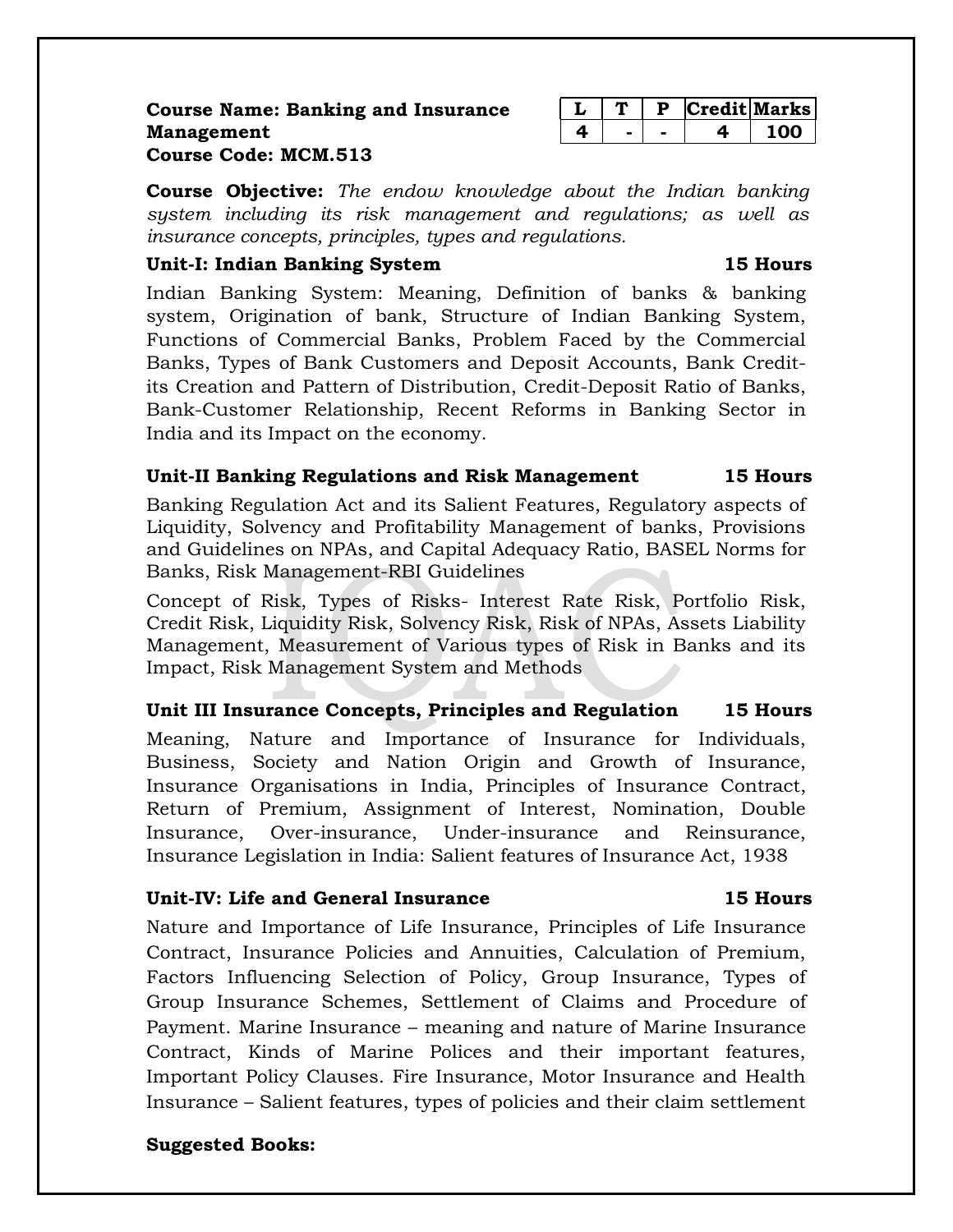- 1.Harrington and Neihaus Risk Management and Insurance, TMG, New Delhi
- 2.Tripathy and Pal Insurance-Theory and Practice, PHI, New Delhi,
- 3.Varshney P.N Banking Law & Practice, Sultan Chand, New Delhi .
- 4.Maheswari S.N., Banking Law & Practice, Kalyani Publishers, Ludhiana.
- 5.Vasant Desai Principles of Bank Management, Himalaya Publishing Hous
- 6.Redja Principles of Risk Management and Insurance, TMG, New Delhi

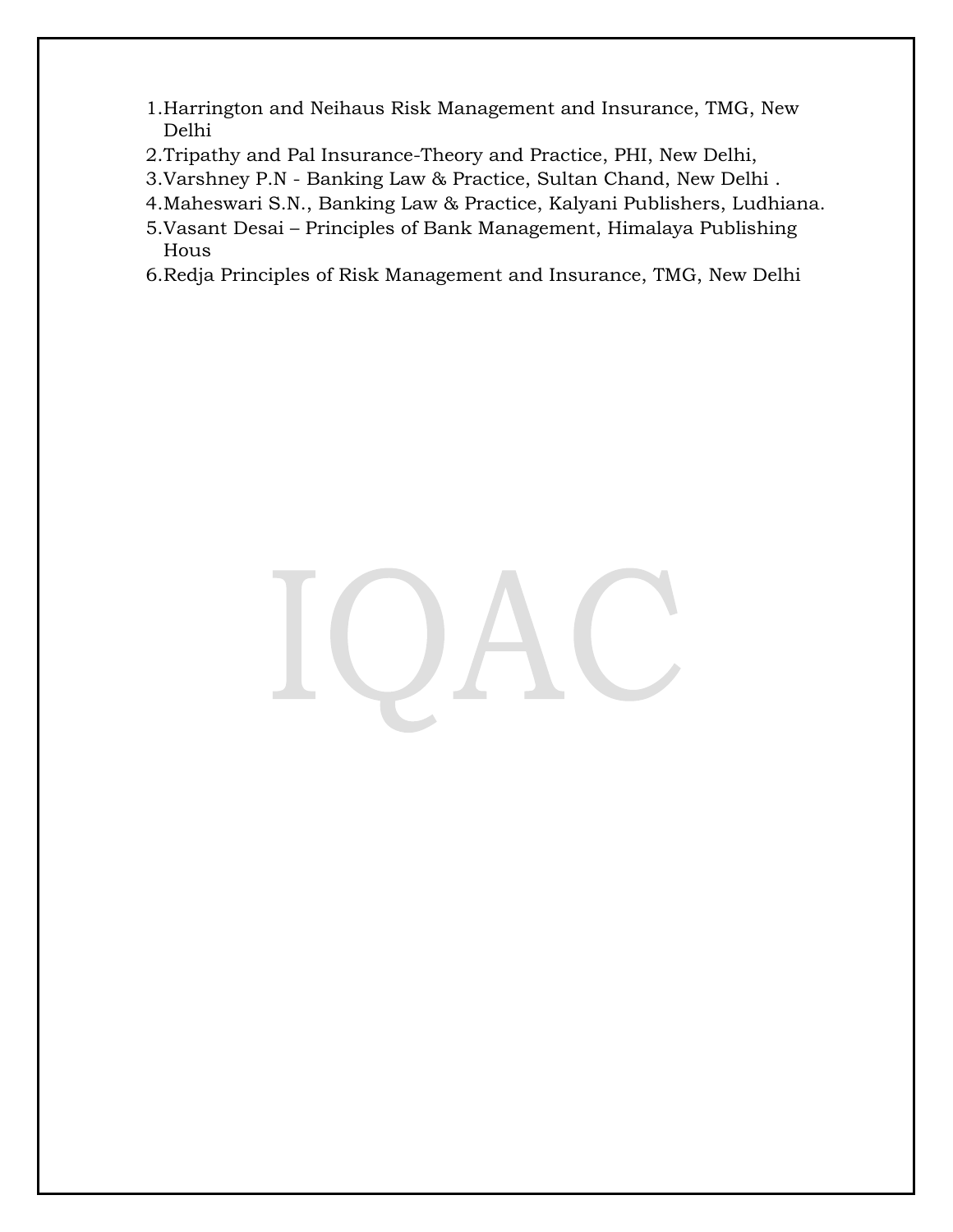# **Course Name: Financial Market and Services**

|  |  | <b>Course Code: MCM.514</b> |
|--|--|-----------------------------|
|--|--|-----------------------------|

**Objective:** *The objective of this course is to provide a comprehensive knowledge on the structure of financial markets and on various forms of financial services.*

# **Unit-I Financial System 8 Hours**

Financial system and financial market, role of the financial system in economic development, Indian financial system- An overview, money market- meaning, importance of money market, Money market instruments

# **Unit-II Financial Services 8 Hours**

Capital market: Meaning, features and functions of CapitalMarket- Primary Market:

Introduction, features, functions and issue mechanism. Secondary Markets: Introduction.

# **Unit-III Mutual Funds 7 Hours**

Introduction, History and structure of mutual funds, Classification of mutual funds, Computation of Risk-Return, SEBI Regulations relating to Mutual Funds, Growth and performance of mutual funds in India.

# **Unit-IV Merchant Banking and Venture Funds 7 Hours**

Meaning of Merchant Banking, Merchant Banking and Commercial Banking, Services of Merchant Banking, Merchant Banking in India, Venture Capital in the financing of new ventures

# **Suggested Readings:**

- 1.Gordon and Natarajan: Financial markets and services, Himalaya Publishing House, 2012
- 2.Khan M.Y, Financial Services, Tata McGraw Hill, 2014

3.Sharpe, William F. Gordon J Alexander and J.V. Bailly:

Investments, Prentice Hall of India, New Delhi, 2011

- 4.Shashi K. Gupta & Nisha Agrawal: Financial services, Kalyani Publishing, 2013
- 5.Stock Exchange Regulations and Bylaws along with SEBI guidelines issued time to time.
- 6.V.A. Avadhani, Financial Services and Markets, Himalaya Publishing House, 2012
- 7.Desai V., Financial Market and Services, Himalaya Publishing House, 2018

|  |  | Credit Marks |
|--|--|--------------|
|  |  |              |
|  |  | חחי          |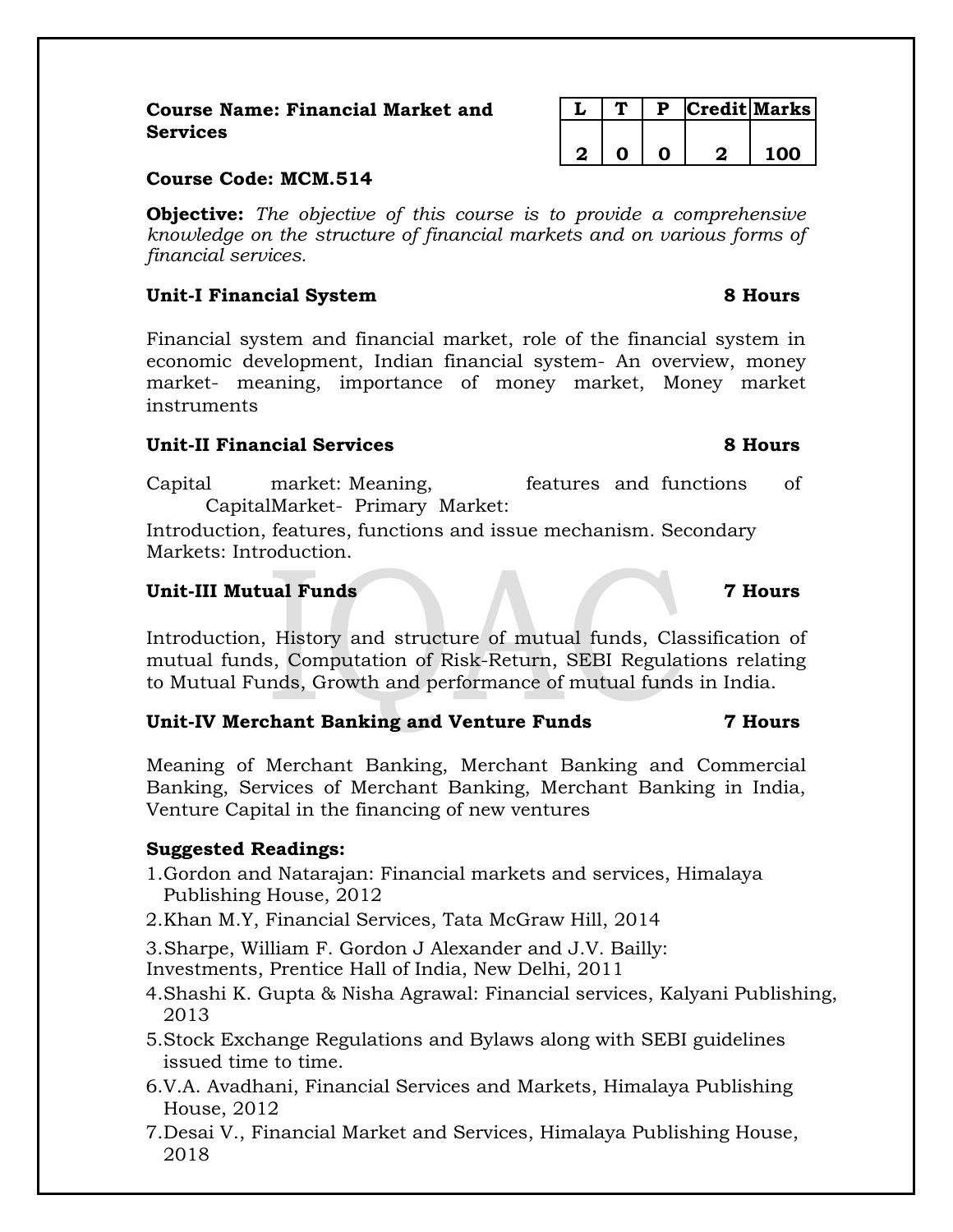8. Bhole L.M. and Mahakud J., Financial Institutions and Manrkets, Tata McGraw Hill Publication, 2017

#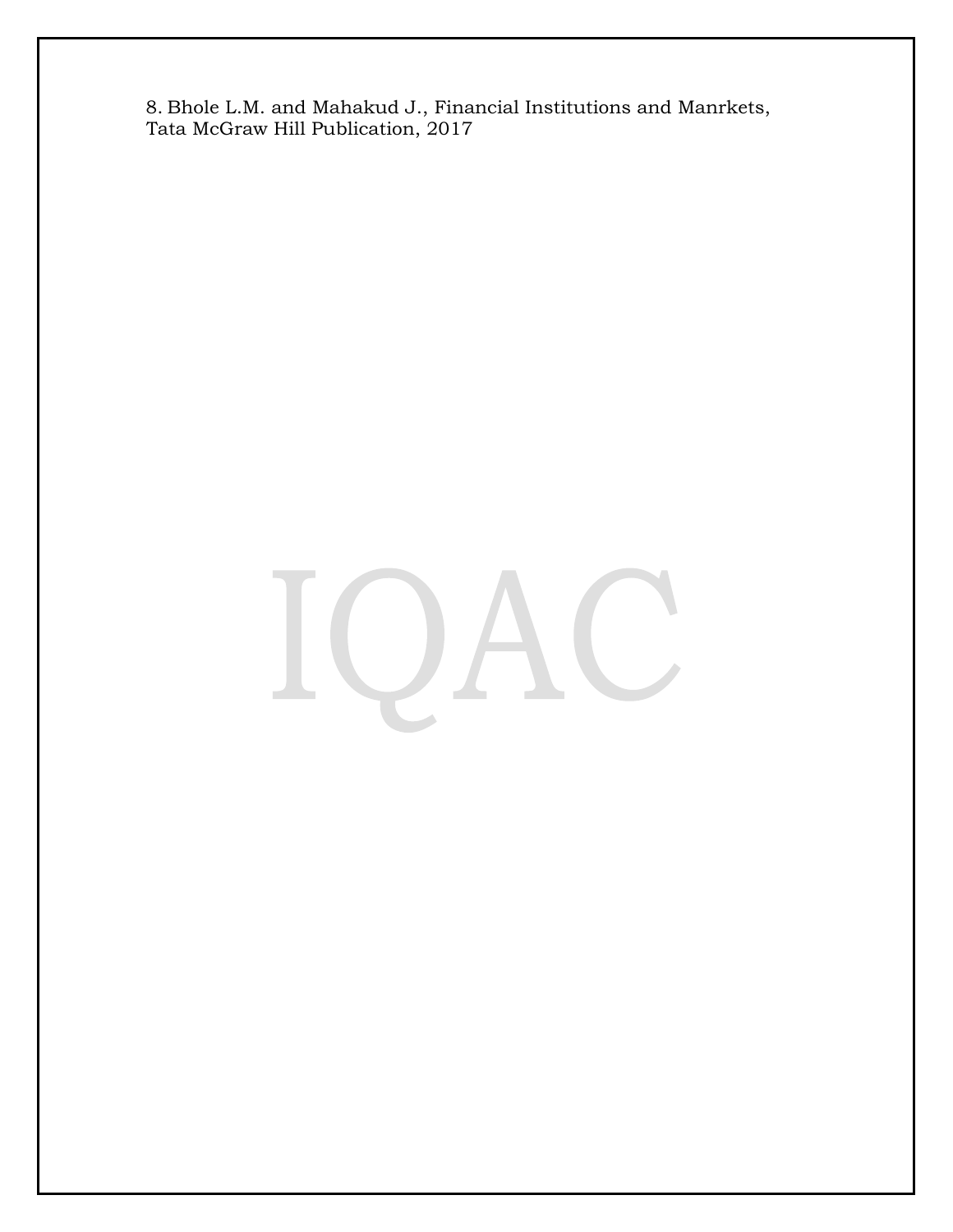| Course Name: Introduction to Indian Tax $\mid L \mid T \mid P$  Credit   Marks |                                 |  |                         |             |
|--------------------------------------------------------------------------------|---------------------------------|--|-------------------------|-------------|
| <b>System</b>                                                                  |                                 |  |                         |             |
|                                                                                | $\vert 2 \vert 0 \vert 0 \vert$ |  | $\overline{\mathbf{2}}$ | $\vert$ 100 |

# **Course Code: MCM.515**

**Course Objective:** *The objective of this course is to familiarize the students with the basics of the Indian tax system.*

# **Unit-I Introduction 8 Hours**

Meaning and types of taxes, Characteristics of Indian tax system, Direct and Indirect taxes, tax reforms in India.

# **Unit-II Taxation System 7 Hours**

Distribution of taxation powers between the Centre and the States in the constitution of India; sharing of Central taxes; Restrictions on the taxation powers of the States.

# **Unit-III 8 Hours**

Relative roles of direct and indirect taxes in economic growth and development; residential status and income tax liability – incomes exempted from tax, tax holiday schemes, tax rebates, and tax incentives for savings.

# **Unit-IV 7 Hours**

The concept of GST in India – challenges and opportunities; Main features of company taxation, taxation of partnership firms, taxation and MSMEs.

# **Suggested Readings:**

1.Richard Goode, Government Finance in Developing Countries, New Delhi. Tata- McGraw Hill Publishing Company Ltd., 2006.

2. Vinod K. Singhania, Direct Taxes: Law and Practice, Delhi: Taxmann Publications (P) Ltd., Latest edition.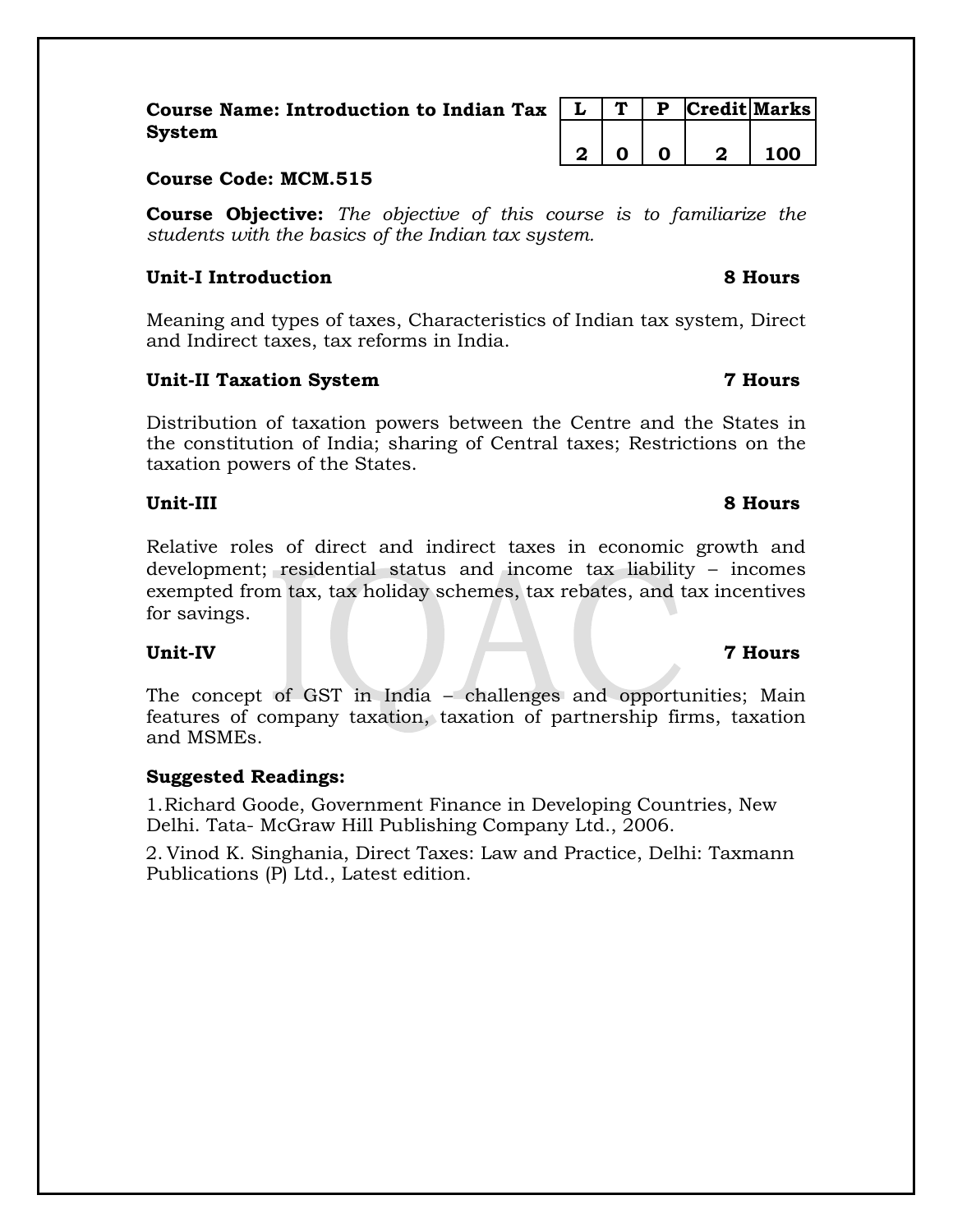# **Course Name: Managerial Accounting**

|  |  | Credit Marks |
|--|--|--------------|
|  |  |              |
|  |  | 00 ·         |

# **Course Code: MCM.521**

**Objective:** *To enable students to acquire knowledge of concepts, methods and techniques of management accounting and to develop skills for taking efficient managerial decision.*

# **Unit-1 Introduction of Managerial Accounting 15 Hours**

Evolution, Objective, Scope and Objectives, Relationship of Financial, Cost and Management Accounting, Tools and Techniques of Management Accounting, Role of Management Accountant in Decision Making, Limitation of Management Accounting

Financial Statement Analysis: Methods and Objectives, Ratio Analysis: Uses, Classification, Advantages and Limitations, Cash Flow Statement (Revised AS-3), Fund Flow Statement

# **Unit-2 Standard Costing and Budgetary Control 15 Hours**

Standard Costing: Concept, Advantages and Process, Types of Standard, Variance Analysis: Material, Labour and Overhead Variance, Reason and Managerial Uses of Variances Budgetary Control: Objectives and Advantages, Installation of Budgetary Control System, Preparation of Budgets: Cash Budget, Fixed and Flexible Budget, Master Budget, Zero Base Budgeting, Performance Budgeting

# **Unit-3 Responsibility Accounting and Marginal Costing 15 Hours**

Responsibility Accounting - Concept, Steps in Responsibility Accounting, Responsibility Centres, Transfer Pricing: Meaning, Objectives and Methods of Transfer Pricing

Marginal Costing - Concept, Significance, Advantages and Limitation, Cost-Volume-Profit Analysis, Profit/Volume Ratio, Margin of Safety, Break Even Chart, Assumption and Limitation of Break-Even Analysis, Application of Marginal Costing in Decision Making

# **Unit-4 Contemporary issues in Managerial Accounting 15 Hours**

Activity Based Costing: Terminology Stages and Importance, Difference between traditional and Activity Based Costing, Target and Life Cycle Costing, Balanced Score Card: Meaning and Perspective, Just in Time Inventory, Quality Costing and Total Quality Management (TQM), Value Chain Analysis

# **Suggested Readings:**

- 1. Periasamy P., Financial, Cost and Management Accounting, Himalaya Publishing House, 2017
- 2. Shah P., Management Accounting, Oxford University Press, 2015 (2nd Edition)
- 3. Gupta S. K. and Sharma R. K., Management Accounting, Kalyani Publishers, 2014 (13th Edition)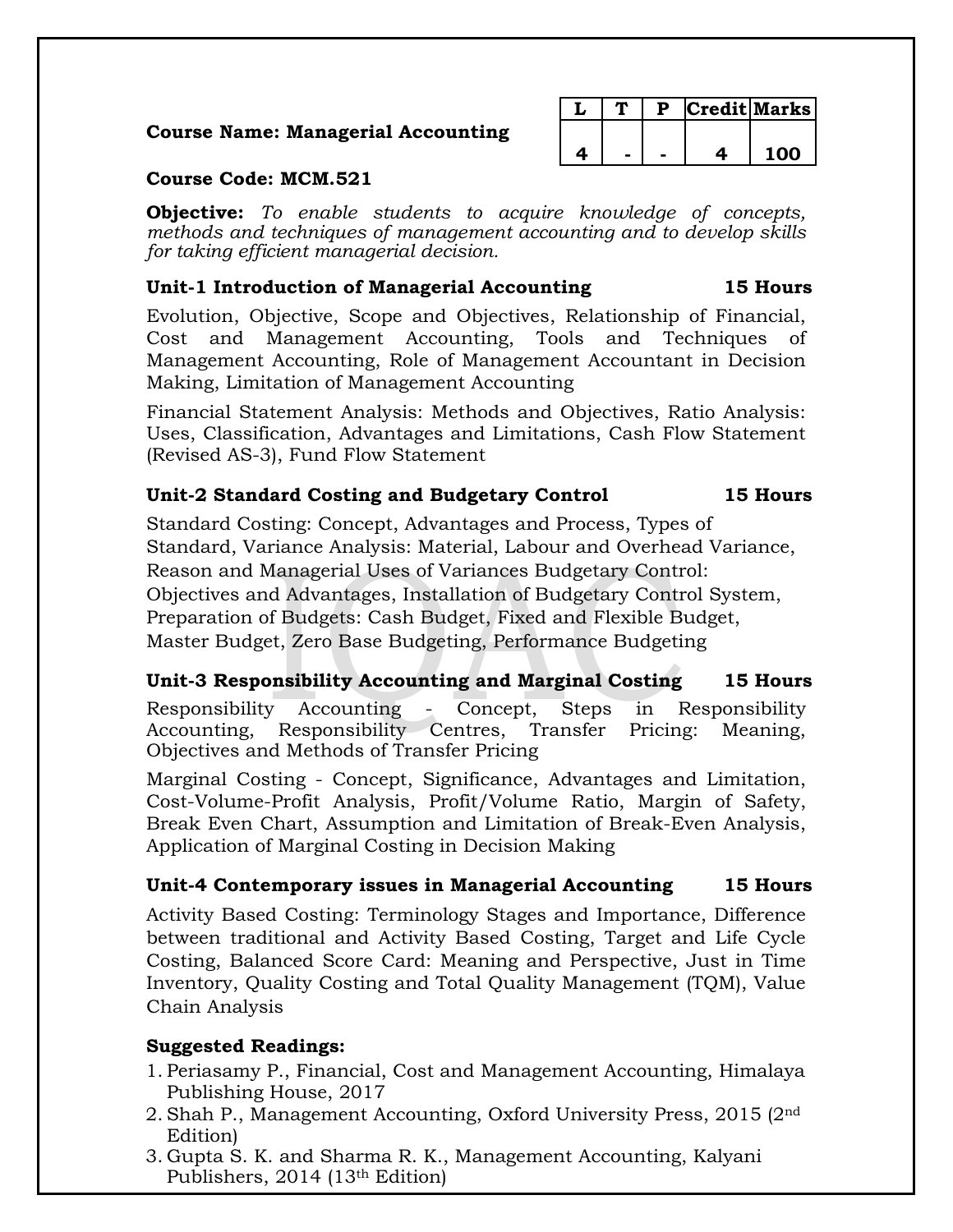- 4. Ramanathan S., Accounting for Management, Oxford University Press, 2014
- 5. Tulsian P.C. and Tulsian B., Advanced Management Accounting, S. Chand Publishing, (Revised Edition)

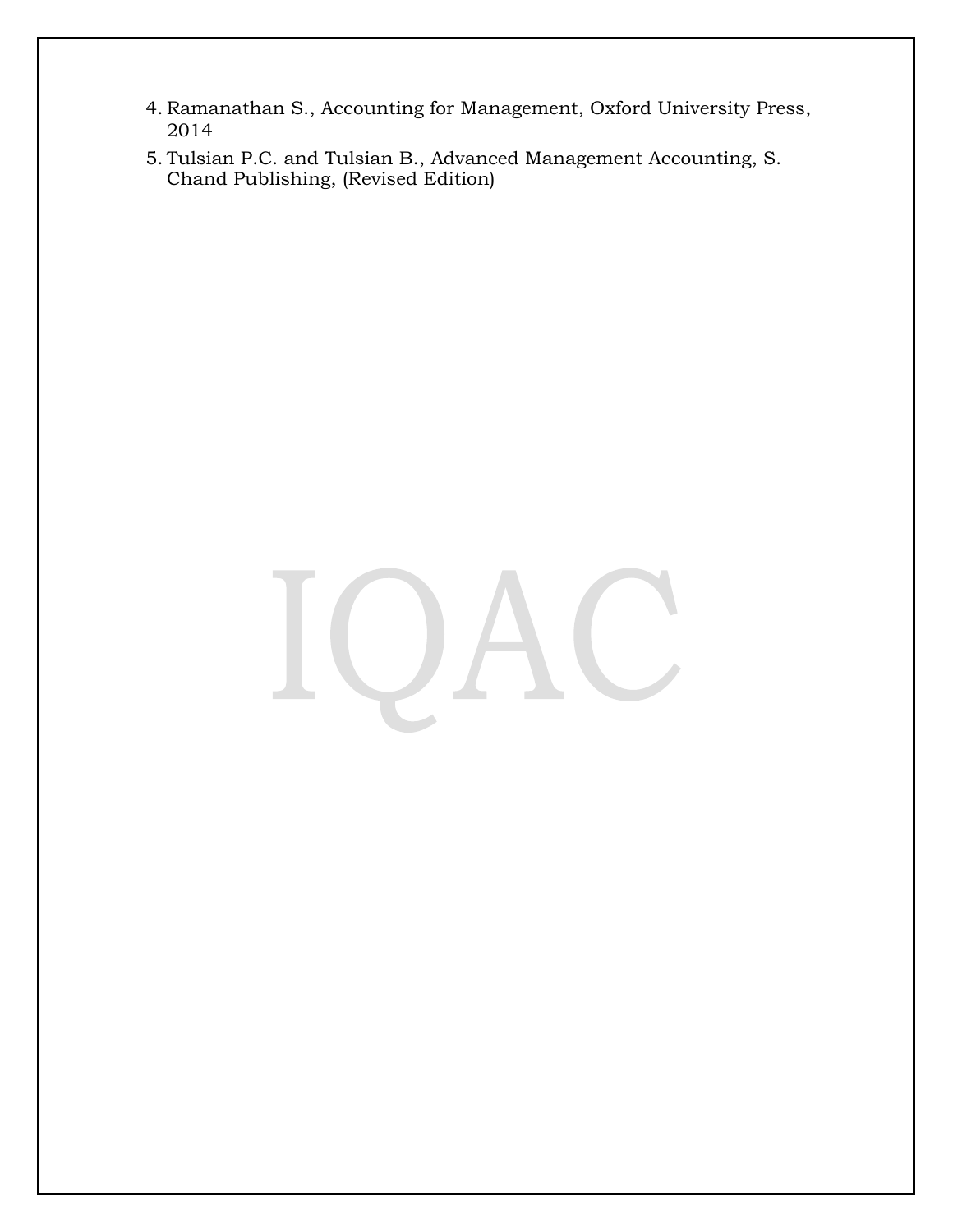| Course Name: Financial Management and $  L   T   P$ Credit Marks |  |  |  |
|------------------------------------------------------------------|--|--|--|
| Policy                                                           |  |  |  |
|                                                                  |  |  |  |

# **Course Code: MCM.522**

**Objective:** *To impart knowledge about the conceptual frameworks of financial management and its policies so as to enhancing the abilities for making sound financial decisions.*

# **Unit-I Introduction to Financial Management 15 Hours**

Nature, Scope and Objectives of Financial Management, Financial Goal: Profit Maximization vs. Wealth Maximization, Key Decisions of Financial Management, Emerging Role of Financial Managers, Time Value of Money, Cost of Capital: Measurement of Cost of Capital: Cost of Specific Source of Finance and Weighted Average Cost of Capital, Capital Asset Pricing Model (CAPM)

# **Unit-II Capital Structure and Leverage 15 Hours**

Capital Structure Theories: Net-Income, Net-Operating Income, Traditional and Modigliani-Miller Approach, Trade-off Theory, Agency Theory, Pecking-Order Theory, Signaling theory and Effect of Information Asymmetry on Capital Structure, Determinants of capital structure, Theories of Capitalisation

Leverage: Concepts and Nature of Leverages, Financial, Operating and Combined Leverage, Analyses of Alternative Financial Plan (EBIT-EPS Analysis): Indifference Point, Leverage and its effect of profitability

# **Unit-III Capital Budgeting Decisions 15 Hours**

Objectives and Process of Capital Budgeting, Types of Projects, Capital Rationing, Traditional and Discounted Cash Flow Techniques: Pay-Back Period, Accounting Rate of return, Net Present Value, Internal Rate of Return, Profitability Index

Risk and Uncertainty Techniques of Capital Budgeting: Risk-Adjusted Discount Rate method, Certainty Equivalent, Sensitivity Analysis, Probability Distribution and Statistical Method, Break-Even Analysis, Scenario Analysis, Decision-Tree Analysis

# **Unit-IV Working Capital Management and Divided Decision15 Hours**

Working Capital - Concept and Classification, Computation of Working Capital Cycle and Estimation of Working Capital Requirement, Working Capital policies related to Inventory, Receivables, Payables and Cash Management

Dividend Decision and Valuation of firm: Walter Model, Gorden Model, MM Model, Residual Model, Dividend Discount Model and Linter Model, Factors Affecting Dividend Policies

# **Suggested Readings:**

1.Pandey, I. M., (2017) Financial Management, Vikas Publishing.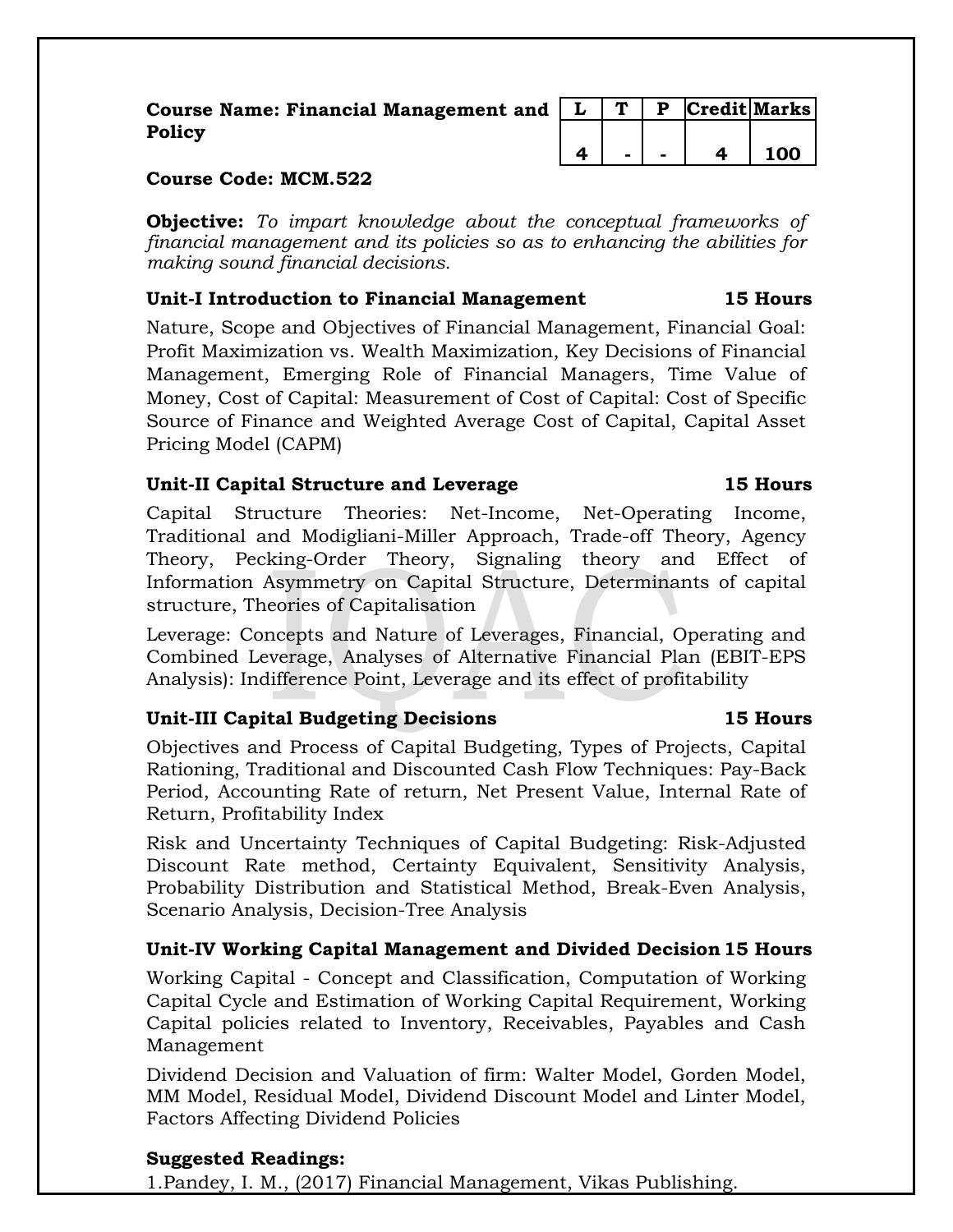- 2.Chandra, P. (2017) Financial Management, Tata McGraw Hill.
- 3.Khan, M.Y & Jain, P.K, (2017) Financial Management: Text, Problems and Cases, Tata McGraw Hill.
- 4.Srivastava, Rajiv and Misra. Anil, (2017) Financial Management, Oxford University Press.

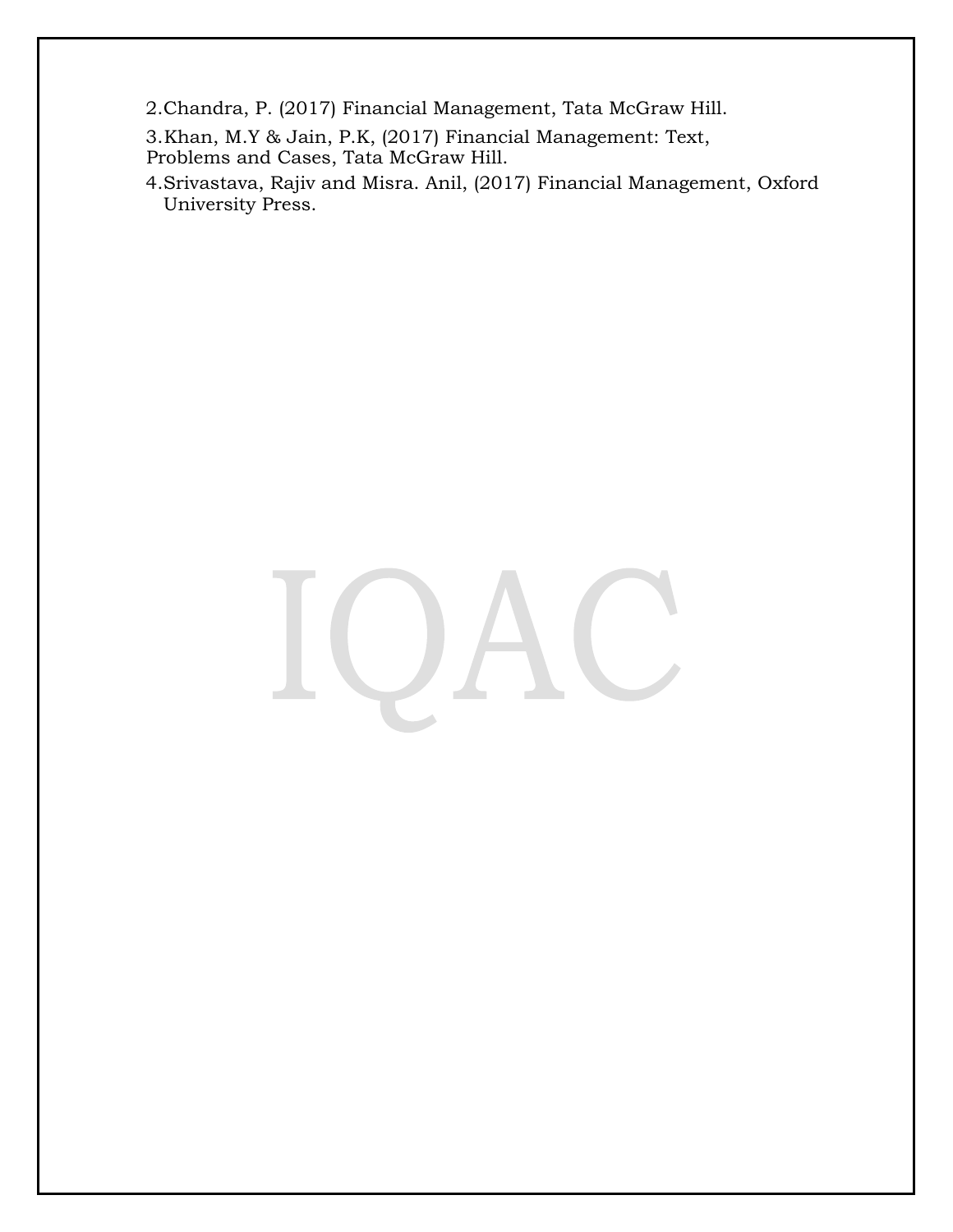# **Course Name: Organization Theory and Behaviour**

|  |  | Credit Marks |
|--|--|--------------|
|  |  |              |
|  |  | <u> എറ</u>   |

# **Course Code: MCM.523**

**Course Objective:** *The objective of this course is to develop a theoretical understanding among students about the structure and behaviour of organization as it develops over time.*

**Organizational Theories and Behaviour:** Classical, Neo-classical and Contemporary. Authority, Power, status, formal and informal structure. Flat and Tall structures. Bureaucratization of organisations. Organisational Behaviour-concepts, determinants, models, challenges and opportunities of OB. Transaction cost and organizational behaviours Contributing disciplines to the OB. Individual Behaviour: Foundations of individual behaviour, values, attitudes, personality and emotions. Theory X and Theory Y, Theory Z, Chris Argyris behaviour patterns, Perceptual process.

**Group Decision making and Communication:** Concept and nature of decision making process, Individual versus group decision making, Nominal group technique and Delphi technique, models of communication, communication effectiveness in organizations. Feedback, T.A., Johari Window.

**Motivation:** Need hierarchy, Maslow's Need Hierarchy, Two factor theory, Contemporary theories of motivation (ERG, Cognitive evaluation, goal setting, equity) expectancy model. Behaviour modification, Motivation and organizational effectiveness; Leadership, Power and Conflict: Concept and theories, Behavioural approach, Situational approach, Leadership effectiveness, Contemporary issues in leadership, Power and conflict, Bases of Power, power tactics, sources of conflict patterns, levels and conflict resolution strategies

# **Unit-IV 14 Hours Organisational Culture, Organisational Development and Stress Management:** Concept

and determinants of organisational culture, Organisational Development: concept and intervention techniques. Individual and organisational factors to stress, consequences of stress on individual and organisation, management of stress.

# **Suggested Readings:**

1.Luthans, Fred, Organisational Behaviour, McGraw Hill International, New York, 2017

# **Unit-I 16 Hours**

# **Unit-II 14 Hours**

# **Unit-III 16 Hours**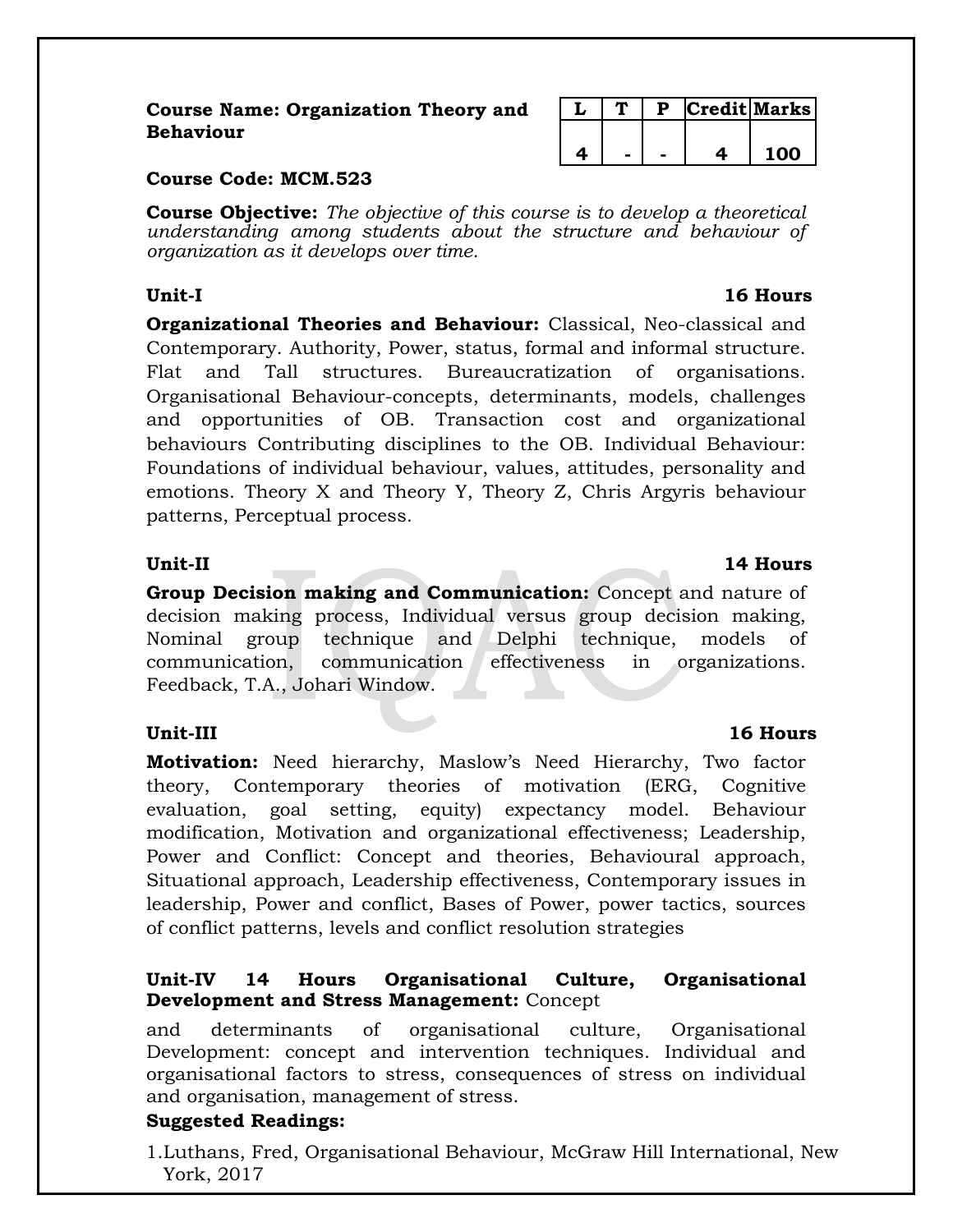- 2.Robbins; S.P., Organisational Behaviour, Prentice Hall of India Pvt. Ltd., New Delhi, 2016
- 3.Aswathappa, K., *Organisation Behaviour*, Himalaya Publishing House, New Delhi, 2017
- 4.Singh, K., *Organizational Behaviour: Text and Cases*, Pearson, 2017

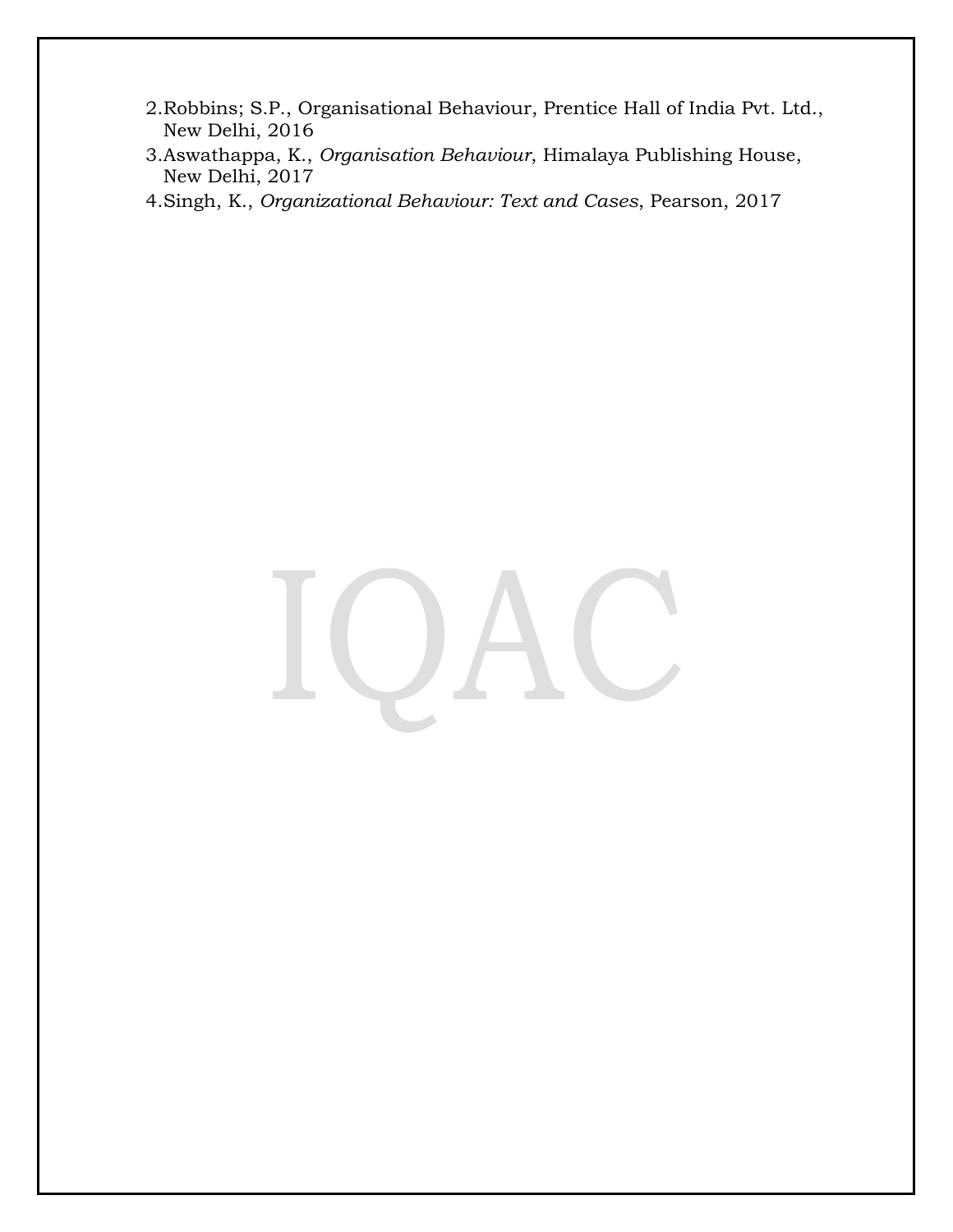**Course Name: Direct and Indirect Tax**

|  | D | Credit Marks |
|--|---|--------------|
|  |   |              |
|  |   | חחו          |

# **Course Code: MCM.524**

**Course Objective:** *To provide working knowledge on practical application of Direct tax and*

*Indirect taxes.*

**Background and computation of tax:** Background of Taxation system in India and Administration; Basics concepts of Income Tax; Residential Status and its effect on Incidence of tax, Exempted Incomes and Tax holidays.

**Unit-II 15 Hours**

**Computation of Total Income:** Computation of Income under Various Heads: Income from Salary, House Property, Profit and Gains of Business or Profession, Capital Gains and Other Sources, Computation of Surcharge and Education Cess

**Computation of taxable Income:** Clubbing of incomes and Set Off and Carry Forward of Losses; Deductions from gross total income & Rebate, Agricultural Income and Tax Treatments, Computation of Total Taxable Income, Tax Deducted at Source (TDS), Tax Collected at Source (TCS), Penalties

**Indirect Tax and GST**: An overview; Pre-GST tax structure and deficiencies; Administration of Indirect Taxation in India; Basics concept and Overview on GST Constitutional Framework; GST Model – CGST / IGST / SGST / UTGST; Taxable Event; Concept of supply including composite and mixed supply; Composition scheme & Reverse Charge; Exemption under GST, Tax Credit & Computation of GST Liability; Overview of Customs Act.

# **Suggested Readings:**

1. Singhania, V K. and Monica Singhania. Sutdents' Guide to Income Tax. Taxmann Publication Pvt. Ltd., New Delhi, 2017.

2.Mehrotra, H. C. Income Tax Law, Sahitya Bhawan Publication, Agra, 2017

3.Ahuja, Girish and Ravi Gupta, Systematic Approach to Income Tax. Bharat Law House, New Delhi, 2017

# **Unit-IV 15 Hours**

# **Unit-III 15 Hours**

# **Unit-I 15 Hours**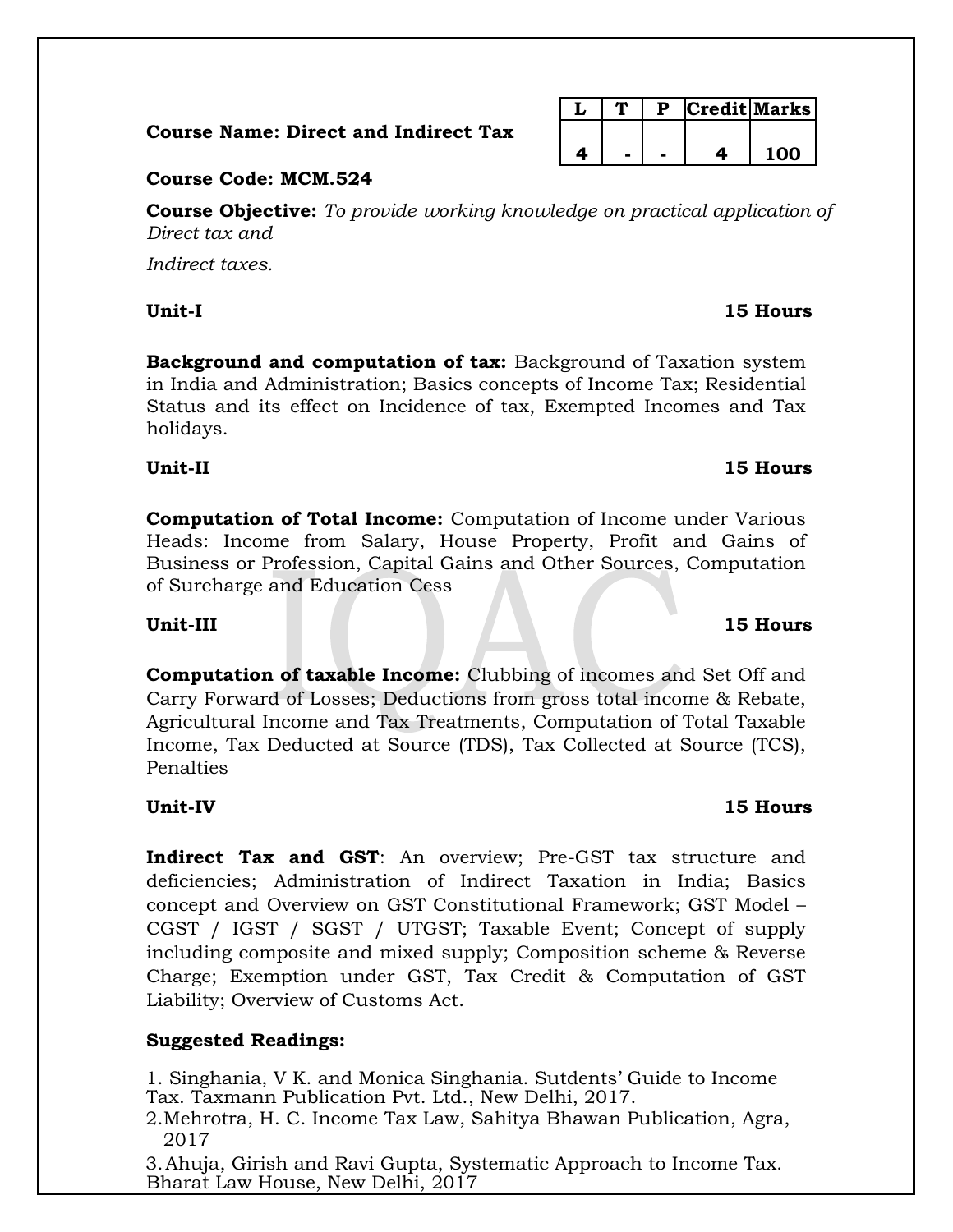- 4.Bansal, K. M. GST& Customs Law, Taxmann Publication Pvt. Ltd., New Delhi, 2017.
- 5.Bare Act on GST

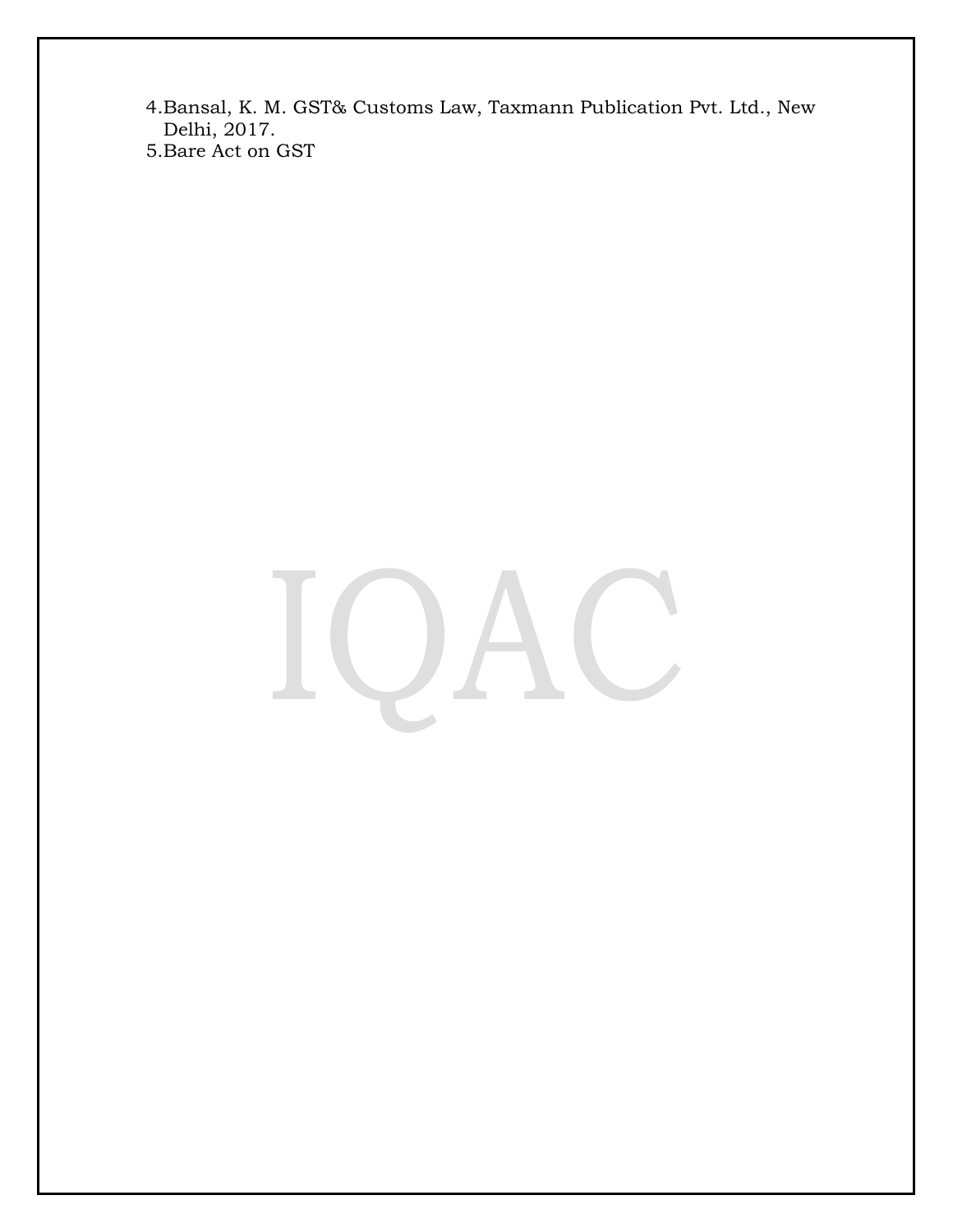# **Course Name: Marketing Management**

# **Course Code: MCM.525**

**Course Objective:** *The objective of this course is to familiarize the students with the basic concepts and principles of marketing and to develop their conceptual and analytical skills to be able to manage marketing operations of a business firm.*

**Introduction:** Traditional view of marketing; Evolution of marketing concept; Modern concept of marketing; Marketing functions and role; Marketing management process- a strategic perspective, Marketing Mix; **Marketing Environment:** Significance of scanning marketing environment; Economic, demographic, socio-cultural, technical, political and legal environment of marketing in India

# **Unit-II 15 Hours**

**Buyer behaviour:** Consumer vs. business buying behaviour; Consumer buying decision process and influences; Industrial buying process; Market Segmentation, Targeting and Positioning: Bases and procedure for segmenting a consumer market; Criteria for effective market segmentation; Target market selection and strategies; Positioning – concept, bases and process.

# **Unit-III 15 Hours**

**Product Decision:** Product concept and classification; Major product decisions; New product development; Consumer adoption and innovation diffusion, Product life cycle – concept and appropriate strategies to be adopted at different stages; **Pricing Decisions:** Objectives of pricing; Factors affecting price of a product; Procedure for setting price; Pricing policies and strategies.

**Distribution Decisions:** Channels of distribution; Different types of distributions, middlemen and their functions; Channel management, Selection, motivation and performance appraisal of distribution middlemen; Retailing and wholesaling; Distribution logistics - major logistics decisions; **Promotion Decisions:** Communication process; Promotion tools- their effectiveness; Determining optimal promotion mix; Developing and implementing a promotional campaign; Promoting through internet; **Planning and Organising:** Marketing Planning, Organising and Control

# **Suggested Readings:**

# **L T P Credit Marks 4 - - 4 100**

# **Unit-I 15 Hours**

# **Unit-IV 15 Hours**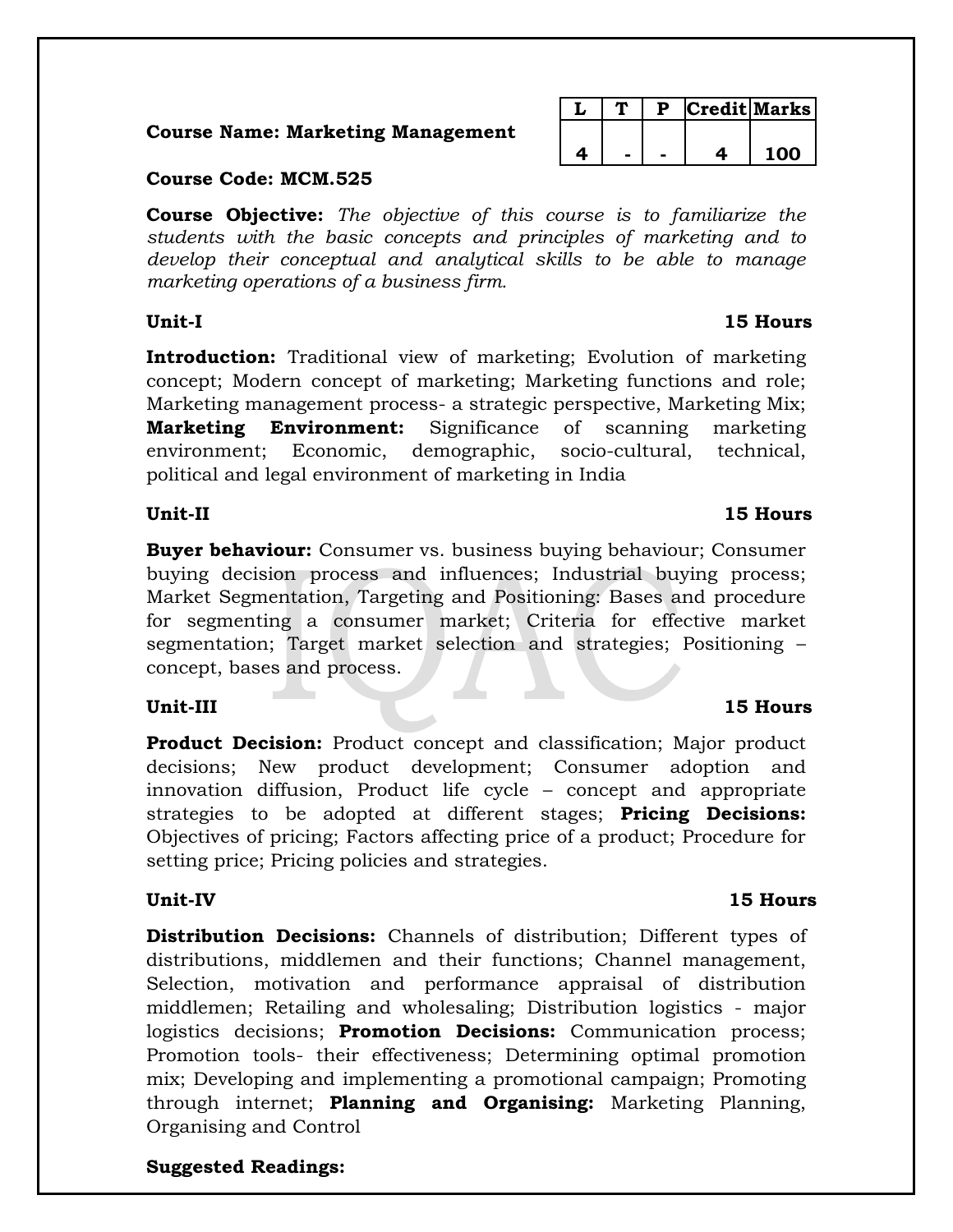1.Kotler Philip and Kevin Keller Marketing Management, 13th ed., Pearson Prentice – 2017.

2. Sherlekar S.A. and Krishnamoorthy R., Marketing Management, Himalaya Publishing House, 2017  $(14/e)$ .

3.Etzel,Michael J., Bruce J.Walker and William J. Stanton,

Fundamentals of Marketing, 11th ed., McGraw Hill, 2017.

4.Kazmi, SHH, Marketing Management Text and Cases, Excel Books, 2017

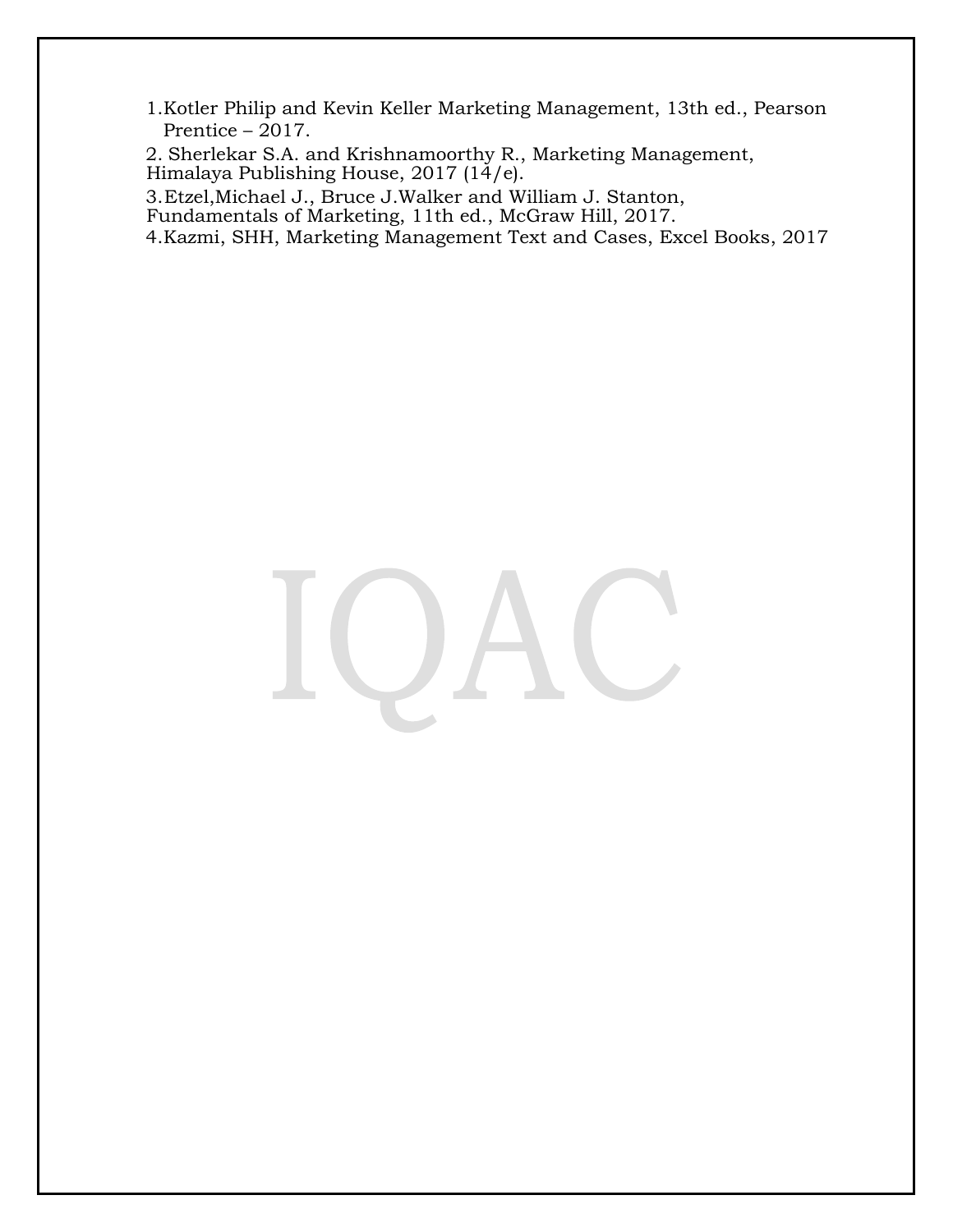**Course Name: Project Planning and Control**

|  |  | <b>Credit Marks</b> |     |
|--|--|---------------------|-----|
|  |  |                     |     |
|  |  |                     | 100 |

# **Course Code: MCM.526**

**Objective:** *To endow with the knowledge of practices and methods related with developing, planning and controlling of business opportunities and project.*

# **Unit-I Introduction of Project Management 15 Hours**

Project Management: Understanding the Environment for Business Opportunities, Idea generation and Short listing, Overview of Project Management, History of Project Management, Project Life Cycle, Feasibility Study, Topologies of Projects, Stages of Project, Project Management Team

# **Unit-II Marketing and Technical Appraisal 15 Hours**

Marketing Appraisal: Situational Analysis, Market Survey and Secondary Information, Characterization of Market, Demand Forecasting: Qualitative Methods, Time Series Projection Methods and Casual Methods, Uncertainties in Demand Forecasting, Market Plan

Technical Appraisal: Manufacturing Process: Choice and Appropriateness of Technology, Material Inputs and Utilities, Plant Capacity, Location and Site, Building and Structures, Environmental Aspects, project Chart and Layouts

# **Unit-III Financial and Social Appraisal 15 Hours**

Financial Appraisal: Cost of Project, Means of Finance, Estimation of Sales and Production, Planning Capital Structure, Profitability Projection, Break-Even Analysis, Working Capital Requirements and its financing and Multi Year Projection, Meaning and Rationale of Social Cost Benefit Analysis (SCBA), L&M Approach and UNIDO Approach

# **Unit-IV Project Scheduling 15 Hours**

Programme Evaluation Review Technique (PERT) and Critical Path Method (CPM): Introduction, Advantages and their Applications, Network Analysis: Network Diagram, Computation of Earliest Starting Time (EST), Latest Starting Time (LST), Earliest Finishing Time (EFT), Latest Finishing Time (LFT), Critical path, Floats, Estimation of Probability, Resource Allocation and Time Cost Trade Off, GANTT Chart

# **Suggested Books:**

1.Chandra, Prasana: Project Preparation, Appraisal and Implementation, Tata McGraw Hill, Delhi 2.Chaudhary, S: Project management, Tata McGraw Hill, New Delhi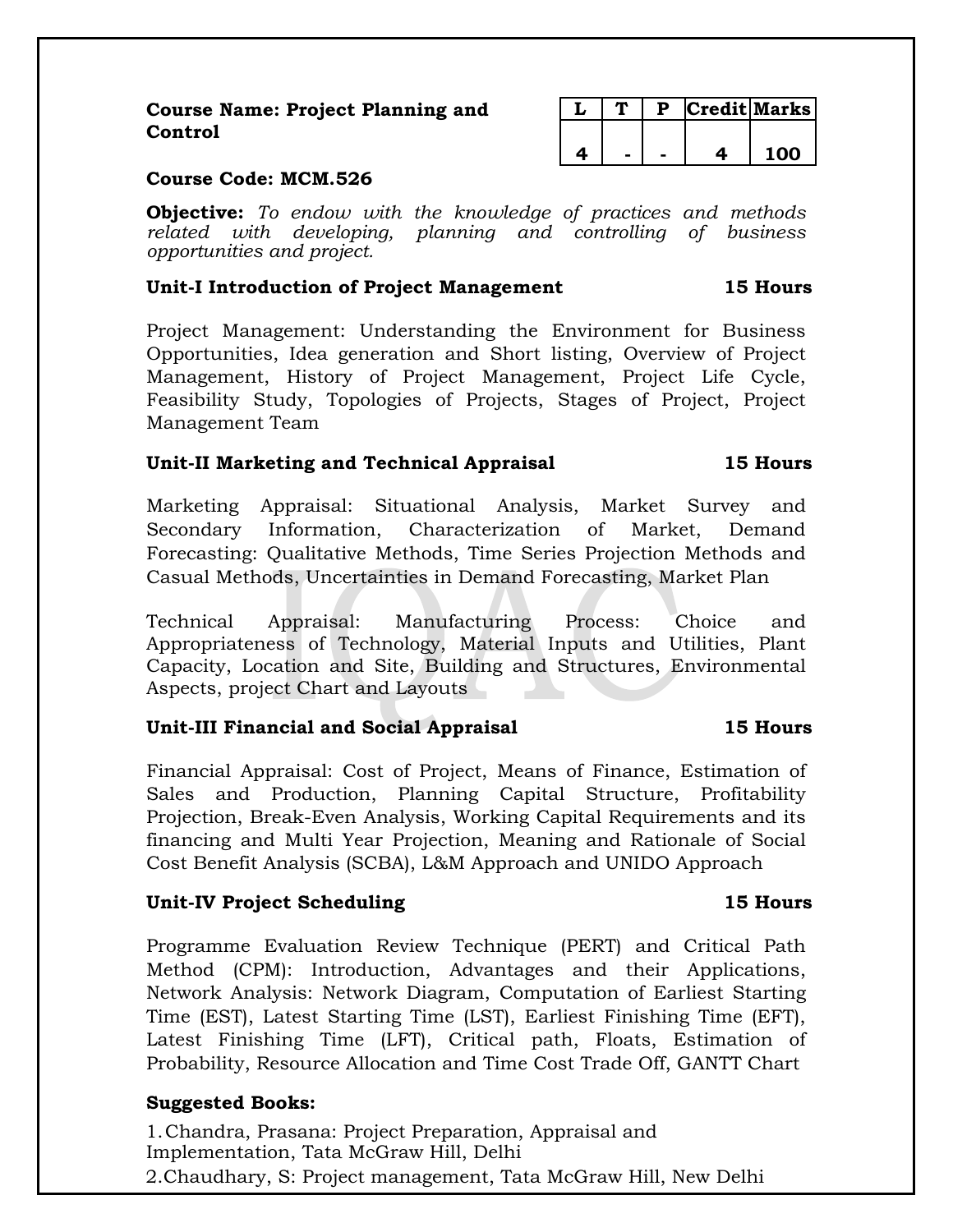3.Pitale, R.L: PROJECT APPRAISAL TECHNIQUES, Oxford and IBH 4. IDBI: Manual of industrial project analysis in developing countries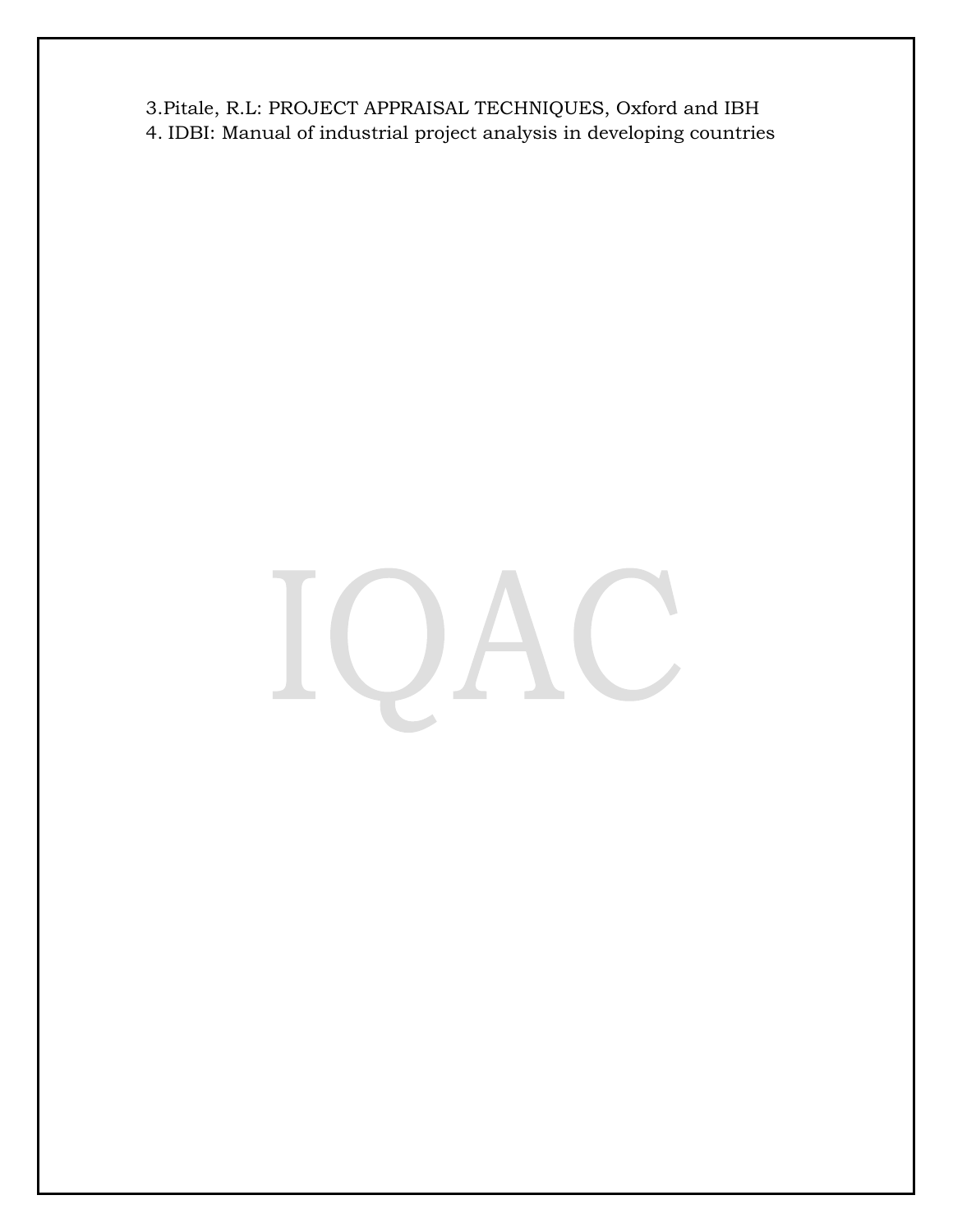## **Course Name: Financial Services Course Code: MCM.527 4 - - 4 100**

|  |  | <b>Credit Marks</b> |
|--|--|---------------------|
|  |  | 100 L               |

**Course Objective:** *The objective of this course is to develop an understanding of financial services rendered by financial institutions in emerging financial markets.*

# **Unit-I**

Hire-Purchase: Conceptual; Framework; Features; Hire-purchase and

Cred **Hours**  it Sale; Hire-

**15** 

purchase and Installment Sale; Legal Framework; Taxation Aspects; Banks and Hire-purchase Business; Bank Credit for Hire-purchase Business.

Leasing: Meaning; Steps in Leasing; Types of Lease; Advantages and Disadvantages of Leasing; Leasing and Hire-purchase; Legal Aspects of Leasing.

# **Unit-II**

**15** 

# **Hours**

Venture Capital: Meaning, Features, Scope and Significance; Venture Capital Guidelines;

Methods of Venture Financing; Indian Venture Capital Scenario.

Mutual Fund: Meaning and Classification of Mutual Funds; Organisation of the Funds;

Operation of the Funds; Net Asset Value; Mutual Funds in India; Regulation of Mutual Funds

in India.

# **Unit-III**

# **15**

**Hours**

Merchant Banking: Meaning ; Origin; Merchant Banks and Commercial Banks; Services of Merchant Banks ; Regulation By SEBI; Merchant Banking in India.

Meaning and Nature of Underwriting; Forms of Underwriting; Need and Significance of Underwriting; Underwriting of Capital Issues in India; SEBI's Guidelines on Underwriting.

# **Unit-IV 15 Hours**

Meaning and Functions of Credit Rating; Credit Rating in India; Rating Process and Methodology; Limitations of Rating, Meaning and Objectives of Depository Services; Depository Process; Trading in a Depository System; Depository System in India; Depository Institution in India; SEBI Regulations.

Factoring and Forfaiting: Factoring-Meaning; Types of Factoring; Factoring Vs. Discounting; Factoring in India; Forfaiting – Definition, Working of Forfaiting; Factoring Vs. Forfaiting.

# **Suggested Readings:**

- 1. Khan M.Y., Financial Services, Mc Graw Hill Education, (7/e), 2016
- 2. Pandian P., Financial Services and Markets, Vikas Publishing, 2010
- 3. Gurusamy S. Financial Services and Systems. Mc Graw Hill, 2009  $(2/e)$
- 4. Tripathy N. P., Financial Services, PHI, New Delhi, 2007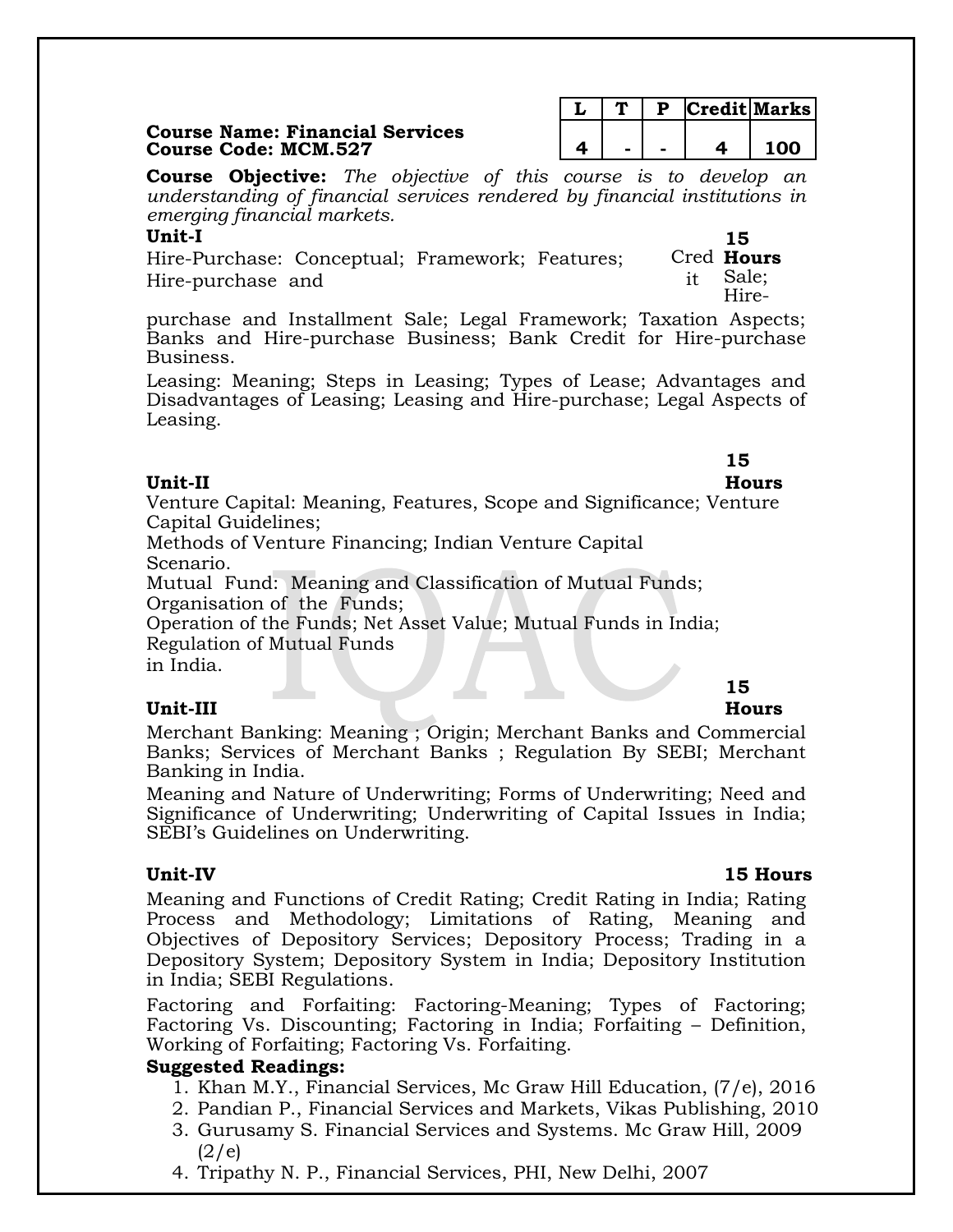|  |  | <b>Course Name: Corporate Laws</b> |  |
|--|--|------------------------------------|--|
|--|--|------------------------------------|--|

# **Course Code: MCM.528**

**Course Objective:** *The objective of the course is to familiarize the students with the nature*

*of legal regulatory environment of corporate enterprises in India.*

**Unit-I 16 Hours**

**Companies and Industrial Development Laws:** Provisions of the Companies Act, 2013 and case law relating to Managerial remuneration, Accounts and audit. Provisions of the Companies Act, 2013 relating to Corporate Governance, Industries (Development and Regulation) Act, 1951, Competition Act 2002;

# **Unit-II 14 Hours**

**SEBI:** SEBI Act, 1992: Functions of SEBI, Powers of SEBI in relation to securities markets, Guidelines for Securities issues, Guidelines for pricing of securities, SEBI (LODR), 2015,

# **Unit-III 15 Hours**

**Consumer Protection Act:** Consumer Protection Act, 1986: Objectives, Rights of consumers, Mechanism of Redressal of Consumer grievances; Environment Protection Act, 1986: Objectives, Powers of the Central Government, Major Provisions.

# **Unit-IV 15 Hours**

Foreign Exchange Management Act (FEMA), Emergi issu i Corpor Laws, ng es n ate

The Insolvency and Bankruptcy Code, 2016

# **Suggested Readings:**

- 1.Singh, Avtar, *The Principles of Mercantile Law*, Eastern Book Company, Lucknow, 2017
- 2.Sharma J. P., and Sunaina Kanojia, *Business Laws,* Ane Books Pvt. Ltd, New Delhi, 2017.
- 3.*Handbook of Corporate Laws*, Bharat Law House, New Delhi, 2017
- 4.Bare Act on Companies Act, 2013.
- 5.Bare Act on Competition Act, 2002
- 6.Bare Act on SEBI Act, 1992.
- 7.Bare Act on Consumer Protection Act, 1986

|  |  | Credit Marks |
|--|--|--------------|
|  |  |              |
|  |  | חח ו         |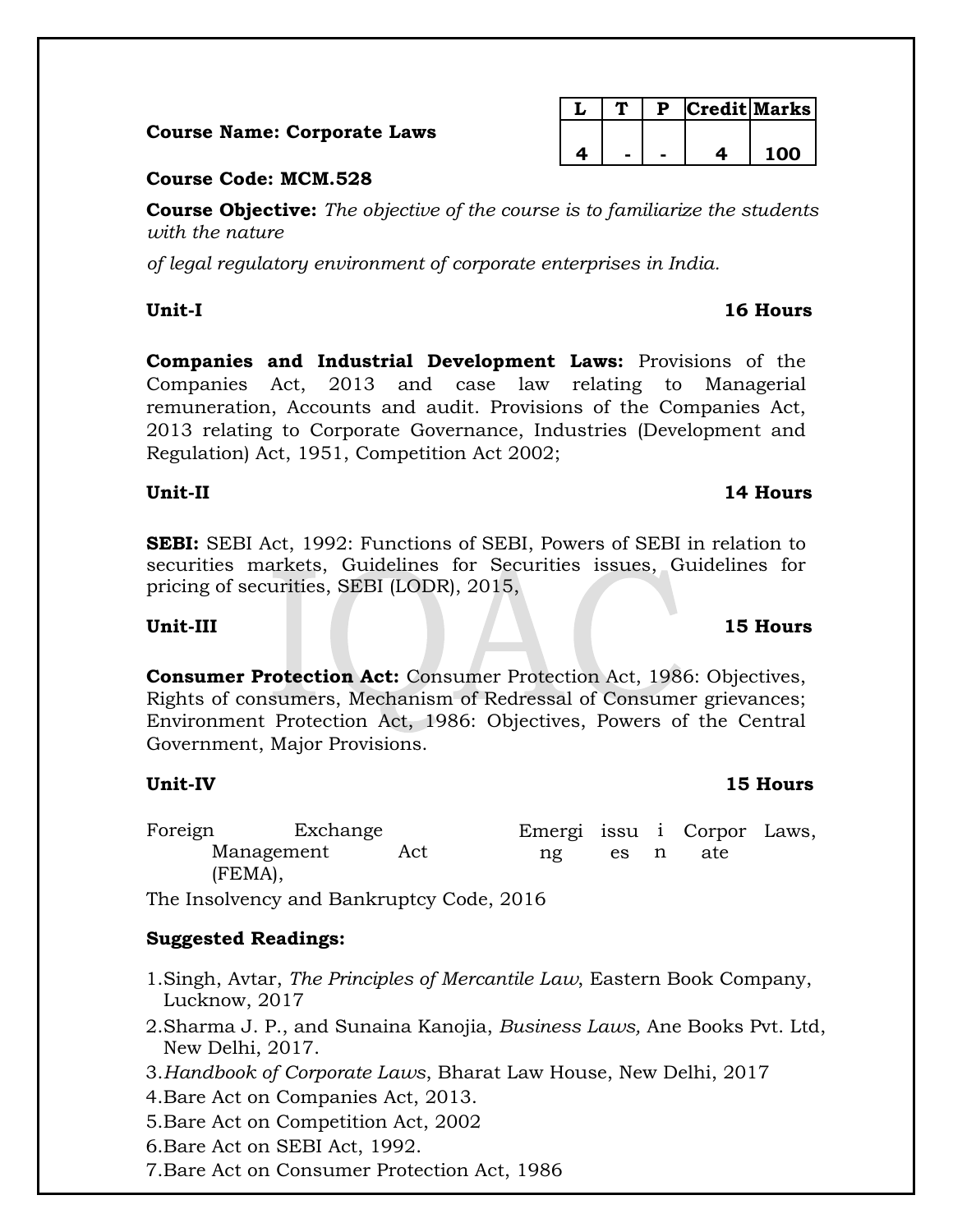8.Bare Act on Environment Protection Act, 1986 9.Bare Act on Foreign Exchange Management Act, 1999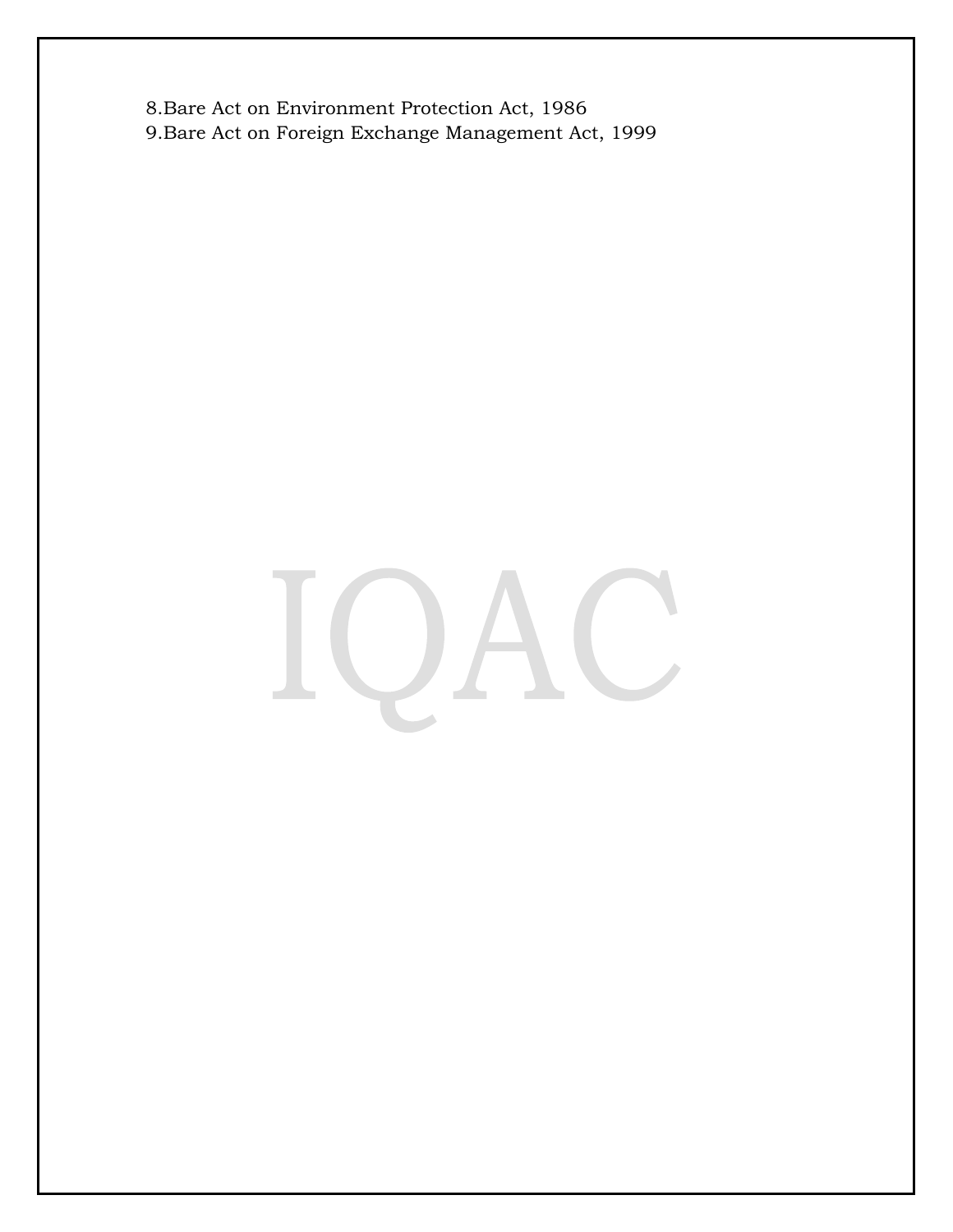# **Course Name: Seminar –II**

|  |  | Credit Marks |
|--|--|--------------|
|  |  |              |
|  |  | חח ו         |

# **Course Code: MCM.542**

**Objective:** *The objective of this course is to develop the human and soft skills of the students of Masters Degree.*

# **General Outline of Activities:**

1.The course coordinator should make the students learn how to prepare seminar report as well as seminar presentations on a given topic.

2. The preparation of seminar report on a given topic should be made referring to the literature available in the form of text/reference books, journals, periodicals, magazines, news paper articles, and web resources.

3.The students should be encouraged to visit the library as well as computer centre of the University for preparing seminar reports and its power point presentation.

4.As far as possible the topic of the seminar should relate to current developments in the field.

5.The seminar report and its presentation should be evaluated by a duly constituted Centre level committee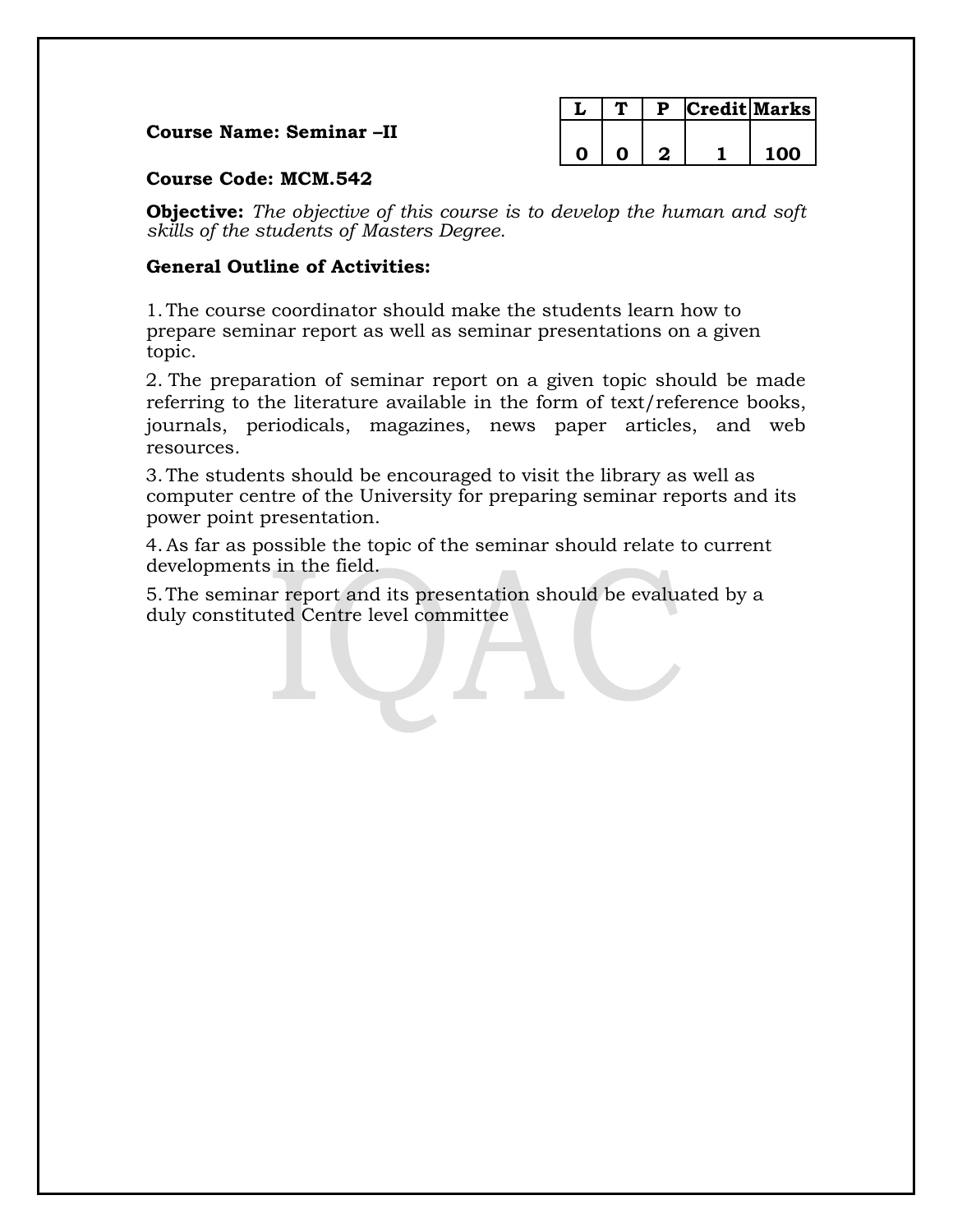**Course Name: Entrepreneurship and MSME**

|  |  | Credit Marks <sup> </sup> |
|--|--|---------------------------|
|  |  |                           |
|  |  | חחו                       |

## **Management**

**Course Code: MCM.529**

**Course Objective:** *The objective of this course is to make the students learn about the basics of entrepreneurship development and management of MSMEs.*

Entrepreneurship-meaning and definition and forms; Entrepreneurship process- Setting, preparation, Management and survival, Growth, Entrepreneurship transition, Entrepreneurship- problems and prospects in India, Entrepreneurial Behaviour and Skills; Entrepreneurial Structure; Entrepreneurial Culture Vs. Administrative Culture; Nature, Characteristics and importance entrepreneurships; Role of an entrepreneur, Classification of entrepreneurs; Entrepreneurial function at different stages of enterprise life cycle.

Management of MSMEs – Entrepreneurial Ethics; Entrepreneurship Development- Models, Designing and Evaluating Entrepreneurship Programme, EDPs in India. Environment of Small Enterprise Management; Small Enterprise management process vs. Large Enterprise management process, Strategy Formulation and Implementation in small Enterprise, Strategic Cost Analysis- Strategic position, Value Chain and Cost Drivers, Venture start up process.

# **Unit-III 7 Hours**

Functional Management of MSMEs - Framework of Human Resource Management, Financial Health Analysis; Pattern of Financing and Risk Management; Important issues of Working Capital Management in Small Business, Management of Product and Product Life Cycle; Promotional Activities for Small Business.

# **Unit-IV 7 Hours**

Functional Management of MSMEs – Pricing Policy for a small Business; Distribution Strategy and channels for Small Business, Location & Layout and their influence on operation; Break Even Analysis; Production Planning, Scheduling and Control in Small Business Quality Control and Cost Consciousness in Small Business.

# **Suggested Readings:**

# **Unit-I 8 Hours**

# **Unit-II** 8 **Hours**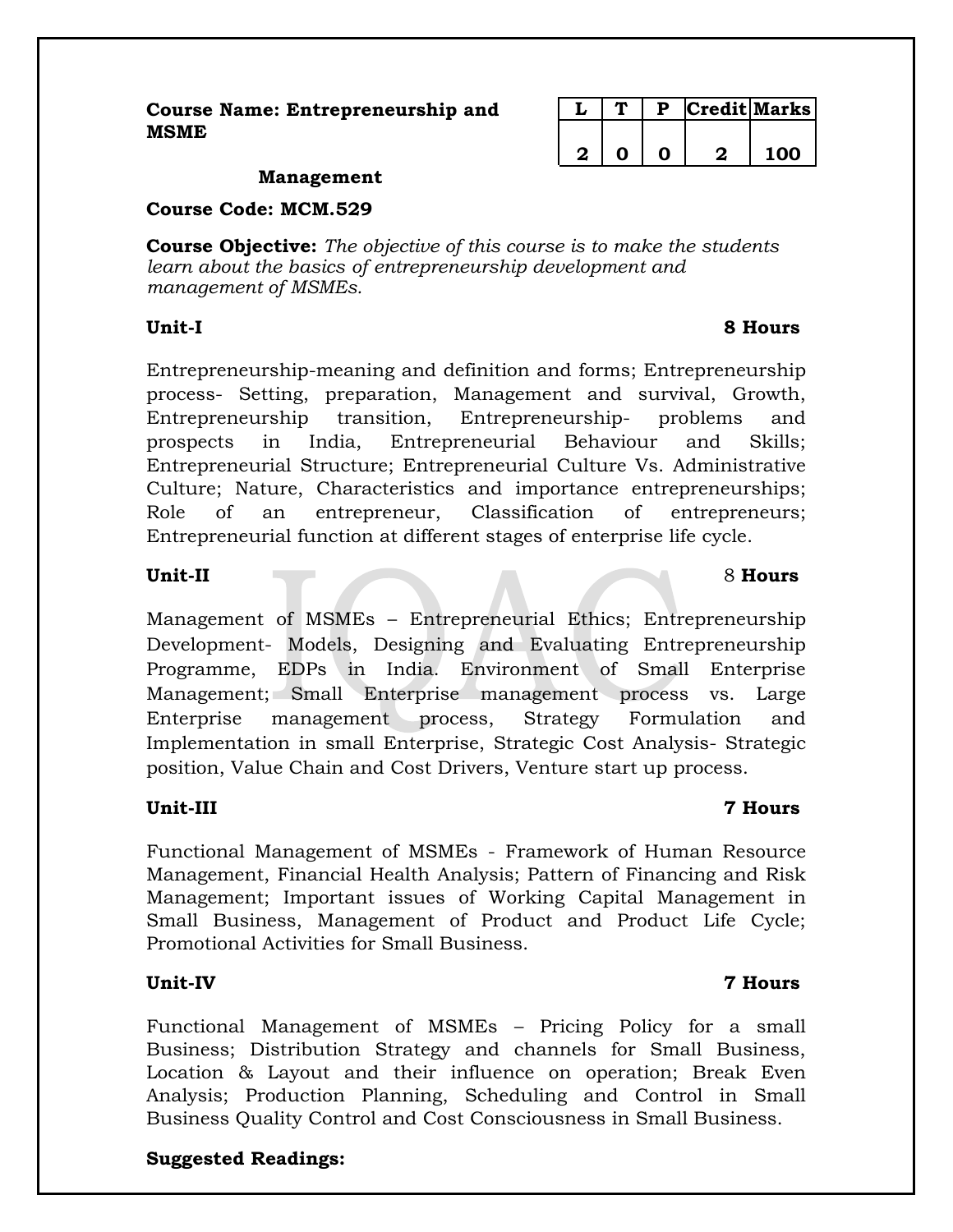- 1. Desai, Desai Vasant.: Small Industrial Organization and Management, Himalaya Publishing House, Mumbai, 2012
- 2. Desai, Vasant: Entrepreneurial Development, Vol. I Himalaya Publications, New Delhi, 2011
- 3. Drucker, Peter: Innovation and Entrepreneurship, Heineman, 2007
- 4. Hisrich, R.D & Peter, M.P.: Entrepreneurship, Tata Mc Graw Hill, 2010
- 5. Holt Entrepreneurship: New Venture Creation, Prentice Hall of India, New Delhi, 2010

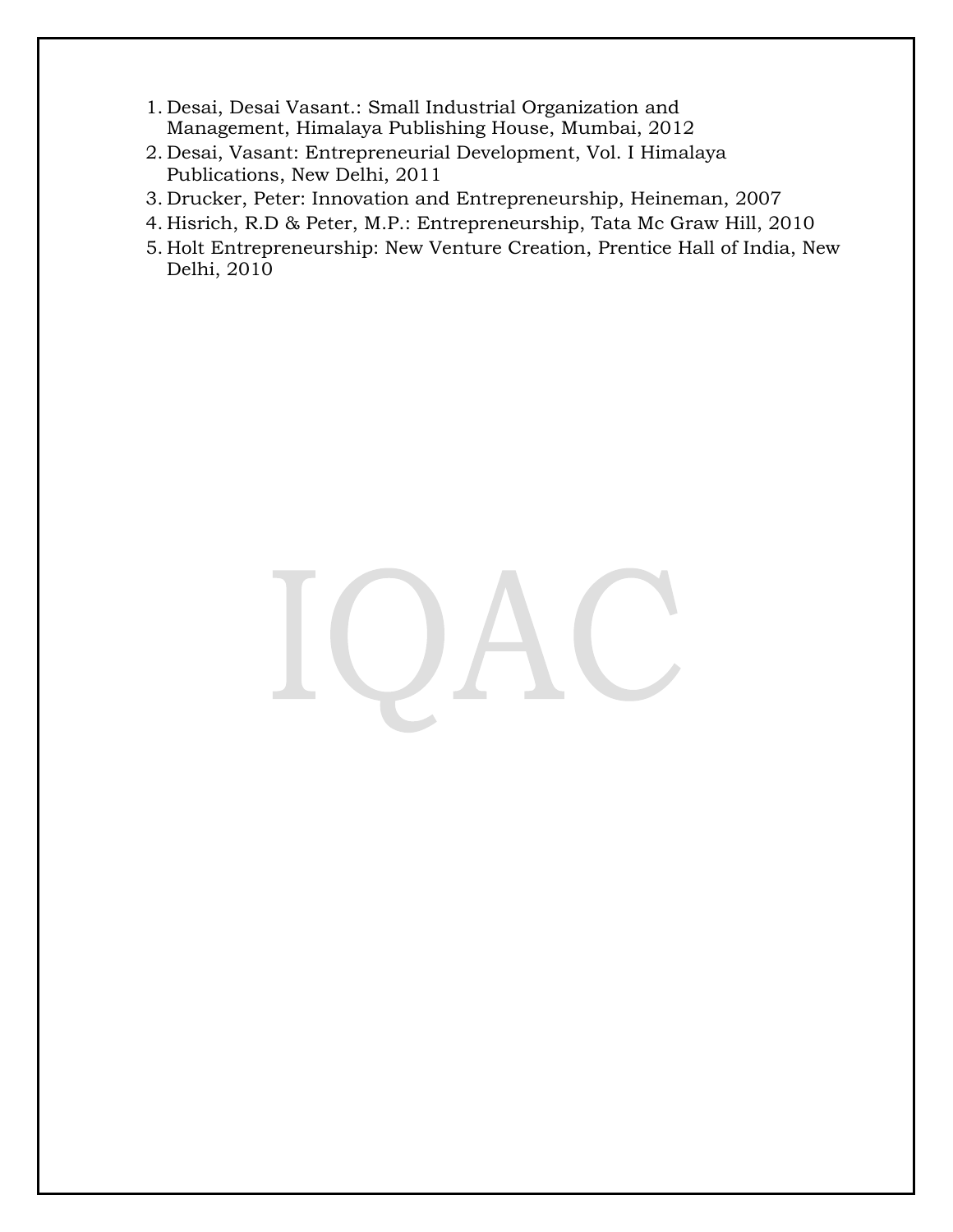**Course Name: Microfinance Managemen** 

# **Course Code: MCM.530**

**Course Objective:** *The objective of this course is to equip the students of with the skills required to manage microfinance.*

History of Microfinance, Status of microfinance in India, Government sponsored programs involving SHGs, Importance of SHGs.

# **Unit-II 7 Hours**

Group formation and its operations, Opening of a savings bank account, Book keeping and maintenance of records, credit linkages of SHGs.

# **Unit-III 8 Hours**

Models in microfinance, other microfinance services, role of microfinance in livelihood promotion, participatory rural appraisal.

Establishment of MFIs, Management of group dynamics, federation of SHGs, Innovation in Indian Microfinance.

# **Suggested Readings:**

- 1. Gianfranco A. Vento, Mario La Torre, Microfinance, Palgrave Macmillan, UK, 2006
- 2. IIBF, Micro-Finance: Perspectives and Operations, 2008
- 3. Navin Kumar Rajpal, Microfinance and Tribal Women Entrepreneurs, Educreation Publishing, 2016

|    |  |   | $\mid$ P $\mid$ Credit $\mid$ Marks |     |
|----|--|---|-------------------------------------|-----|
| nt |  |   |                                     |     |
|    |  | O |                                     | 100 |

# **Unit-IV 7 Hours**

# **Unit-I 8 Hours**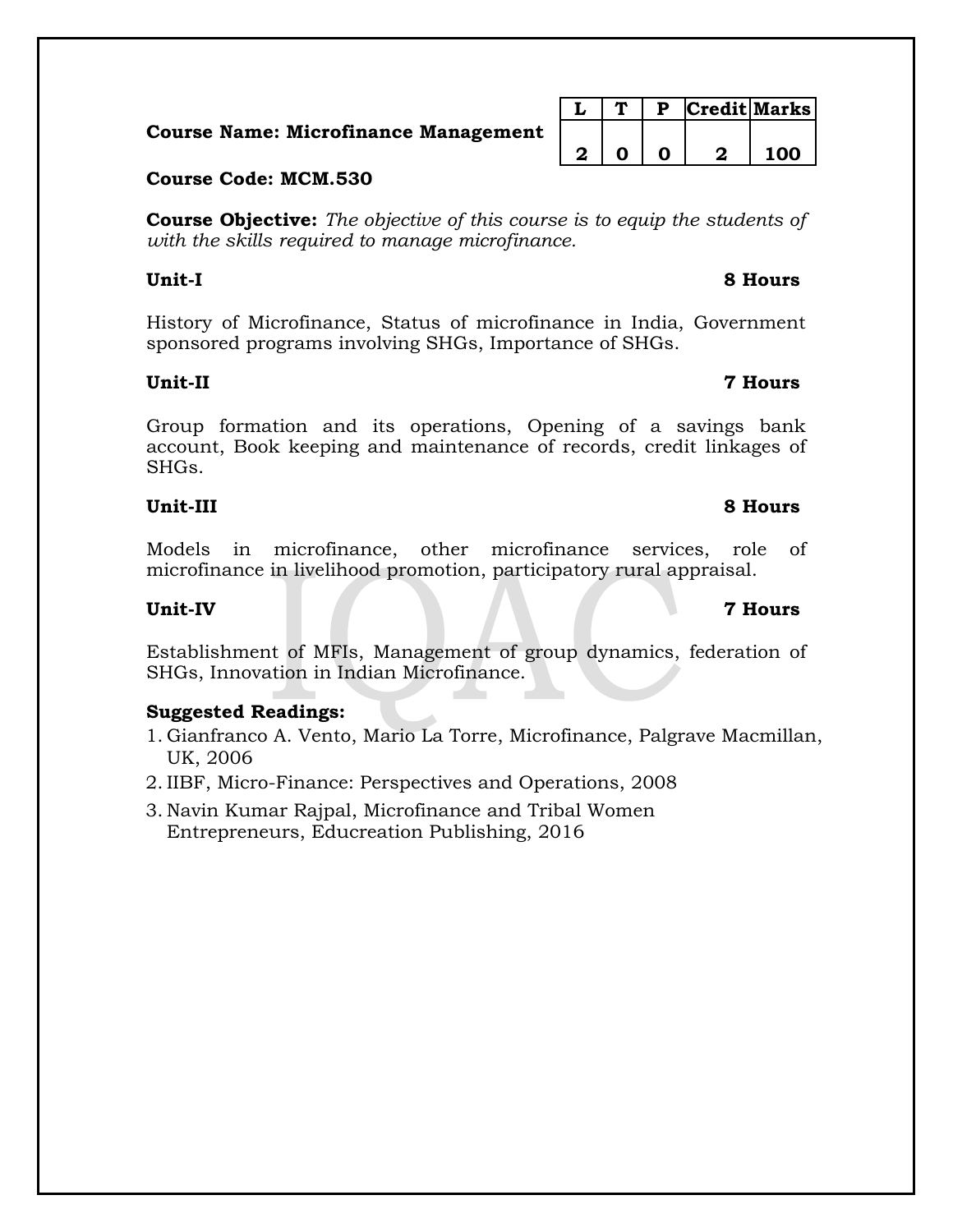# **Course Name: Contemporary issues in Accounting**

|  |  | Credit Marks |
|--|--|--------------|
|  |  |              |
|  |  | n            |

# **Course Code: MCM.551**

**Objective:** *To enable the students to learn advanced accounting concepts and practices with respect to recent developments in accounting and reporting practices.*

# **Unit-1 Human Resource and Inflation Accounting 15 Hours**

Human Resource Accounting: Meaning, Need and Objectives, Valuation of Human Resource Accounting: Cost based Methods and value Based Methods, Practices of Human Resource Accounting in India, Problems and Limitations of Human Resource Accounting

Inflation Accounting: Concept, Advantages and Disadvantages of Inflation Accounting, Approaches of Inflation Accounting: Current Purchasing Power Accounting (CPPA) and Current Cost Accounting (CCA) methods

# **Unit-2 Corporate Financial Reporting 15 Hours**

Corporate Reporting: Concept, Objectives and Users of Corporate Financial Reporting, Qualitative Characteristics of Financial Reporting, Disclosure Requirements, Director's Report, Corporate Governance Report, Sustainability Reporting

Reporting through XBRL: Introduction, Evolution, Difference between XML and XBRL, Main Features and Principles of XBRL, Taxonomies, Advantages of XBRL

# **Unit-3 Accounting Standards and IFRS 15 Hours**

Accounting Standards: Meaning, Importance and Benefits, Types of Accounting Standards, Concept and Features of International Financial Reporting Standards (IFRS), Convergence of Accounting Standards with IFRS, Reasons for Harmonisations, Salient Features of Companies Act 2013

# **Unit-4 Recent Developments in Accounting 15 Hours**

Social Accounting: Approaches of Social Accounting, Measurement of Social Cost Benefit, Green Accounting practices in India.

Forensic Accounting: Role and Functions of Forensic Accountant, Detection Techniques used in Forensic Accounting, Value Added Statement, Economic Value Added and Market Value Added, Cloud Accounting

# **Suggested Readings**

1. Lal J., Accounting Theory & Practices, Himalaya Publishing House, 2017 (4th Edition)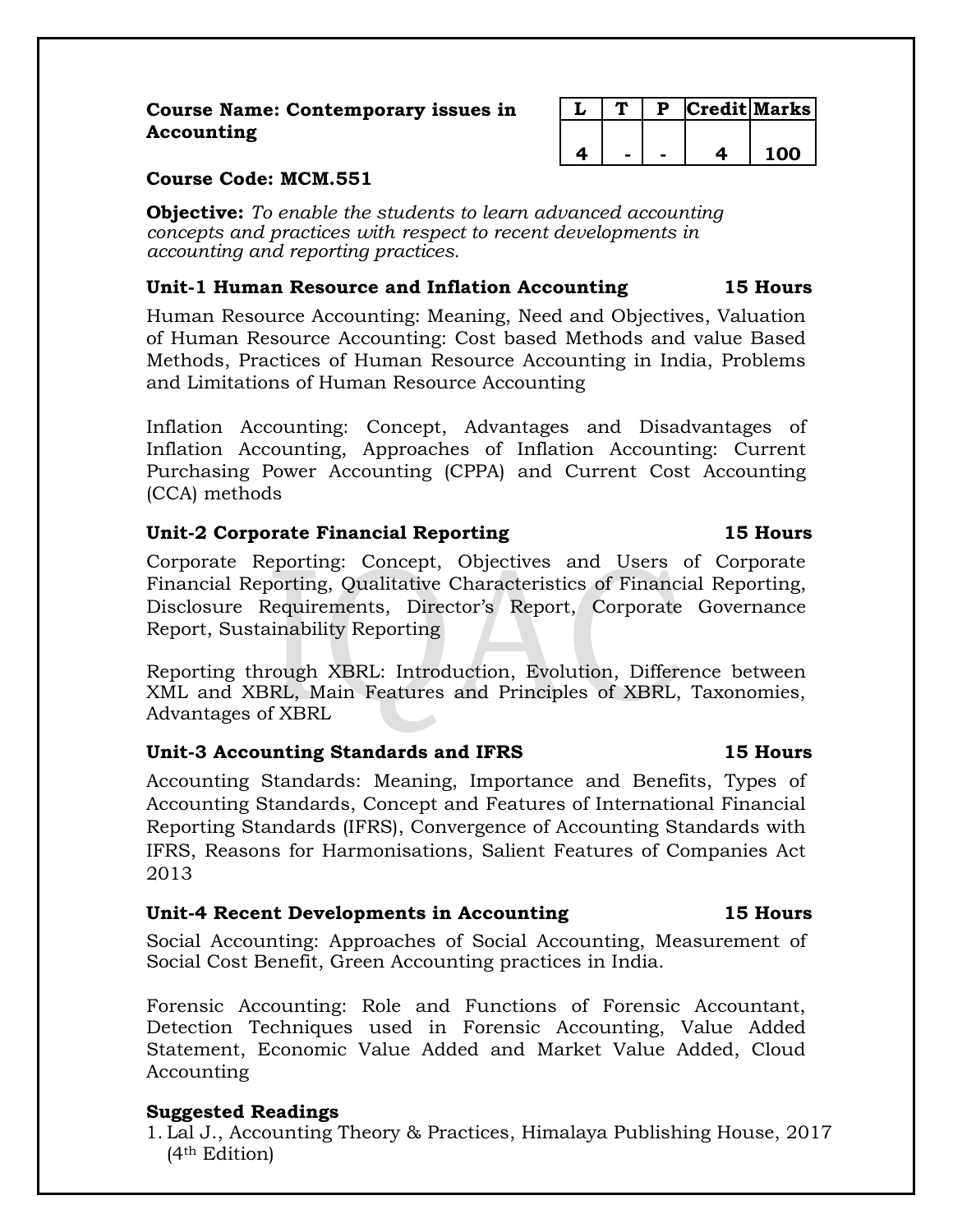- 2. Raman K.S. and Arulanandam, Advanced Accountancy, Himalaya Publishing House 2017 (Revised Edition)
- 3. Gowda J. M. and Gowda I.P.M., Accounting Theory and Analysis, Himalaya Publishing House, 2015
- 4. Maheshwari S.N. and Maheshwari S.K., Advanced Accountancy, Vikas Publishing, 2010 (Vol.II, 10th Edition)

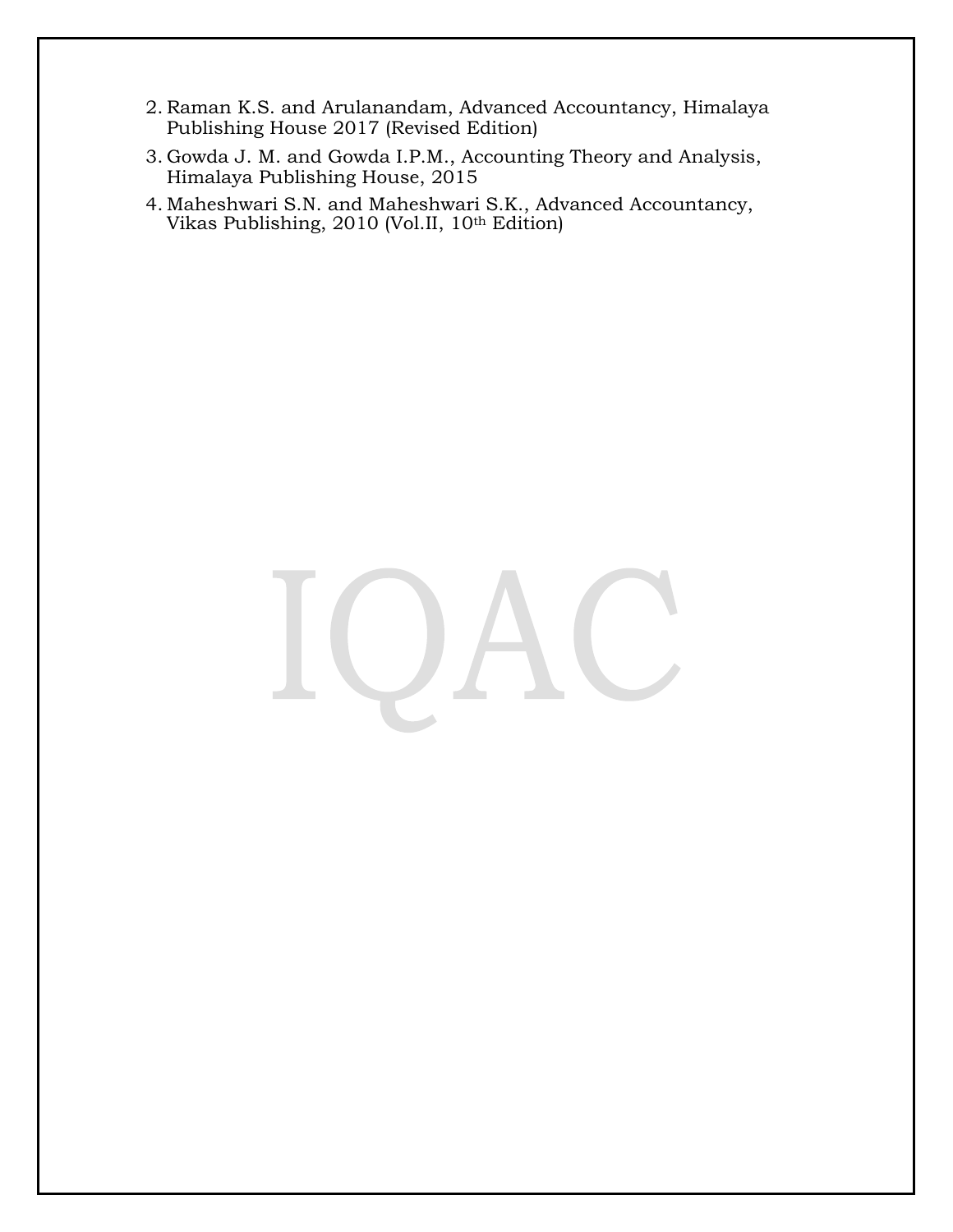# **Course Name: Corporate Tax Planning**

# **Course Code: MCM.552**

**Course Objective:** *The objective of this course is to familiarize the student with major latest provisions of the Indian tax laws and related judicial pronouncements pertaining to corporate enterprises having implications for various aspects of Corporate.*

**Introduction and Computation of Corporate Tax:** Meaning of tax planning and management, tax evasion and tax avoidance; Nature, scope, problems and methods of tax planning and management in the corporate sector; Tax planning management cell, Tax Planning according to location of new business, Nature of business, Forms of Organisation, Financial management decision

# **Unit-II 15 Hours**

**Computation of corporate tax:** Carry forward and set off of losses in the case of certain companies under Sec. 79 of Income-tax Act, 1961; Computation of taxable income of companies; Computation of the amount of corporate tax liability; Minimum Alternate Tax; Tax on distributed profits of domestic companies; Tax on income distributed to unit holders.

**Tax Planning and Specific Management Decisions:** Purchase of Assets, Lease and Purchase, Purchase by instalments and Hire, Sale of Assets used for Scientific Research, Make or Buy and Repairs, replace, renewal and renovation

**Tax Planning and Financial Management Decisions:** Capital structure decisions; Dividend Policy; Bonus Share; Investments and Capital Gains, Owning or leasing of an asset; purchasing of assets by instalment system or Hire System; Purchasing of an asset out of own funds or out of borrowed capital; manufacturing or buying; Repairing, replacing, renewing or renovating an asset; Sale of assets used for scientific research; Shutting down or continuing operations.

# **Unit-IV 15 Hours**

**Business Reorganisation:** Tax Planning in respect of amalgamation or de-merger of companies or Slump sale or conversion of a firm into a company; Concept of International Taxation; Brief overview of Double Taxation Avoidance Agreement 'DTAA'; Permanent Establishment (PE);

# **Unit-III 15 Hours**

# **Unit-I 15 Hours**

**L T P Credit Marks**

**4 - - 4 100**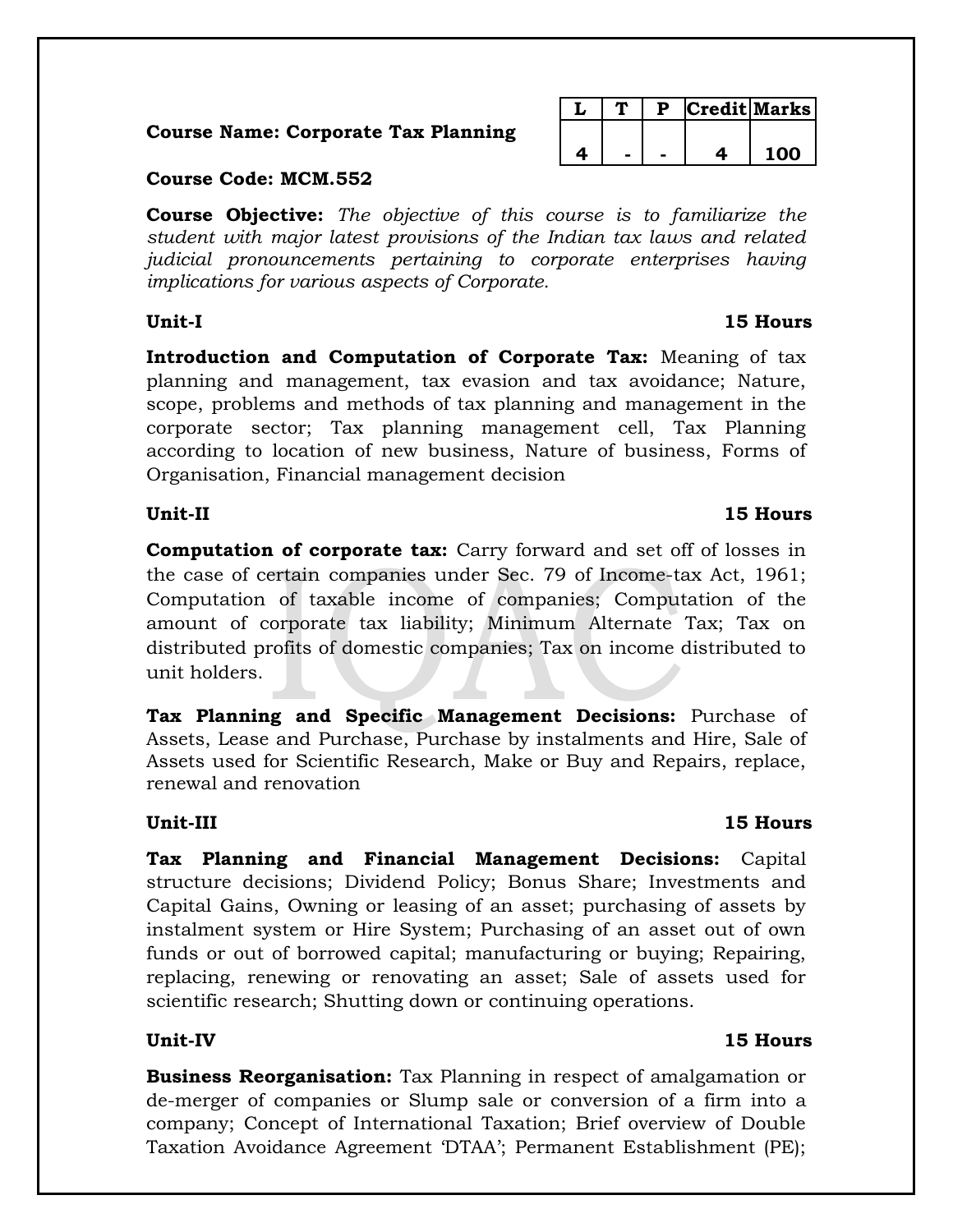Business Connection (BE); Basics of Base Erosion and Profit Shifting (BEPS) and GAAR

# **Suggested Readings:**

- 1. A.C. SampathIyengar, Law of Income Tax, Bharat Publishing House, Allahabad, 2017
- 2. Bhagmati Prasad, Direct Taxes Laws Practice, WishwaPrakashan, 2017
- 3. E.A. Srinivas, Corporate Tax Planning, Tata McGraw Hill, 2017
- 4. V.S. Sundaram, Commentaries on the Law of Income- Tax in India, Law Publishers, 2017
- 5. Vinod K. Singhania, Taxmann's Direct Taxes Planning and Management, 2017

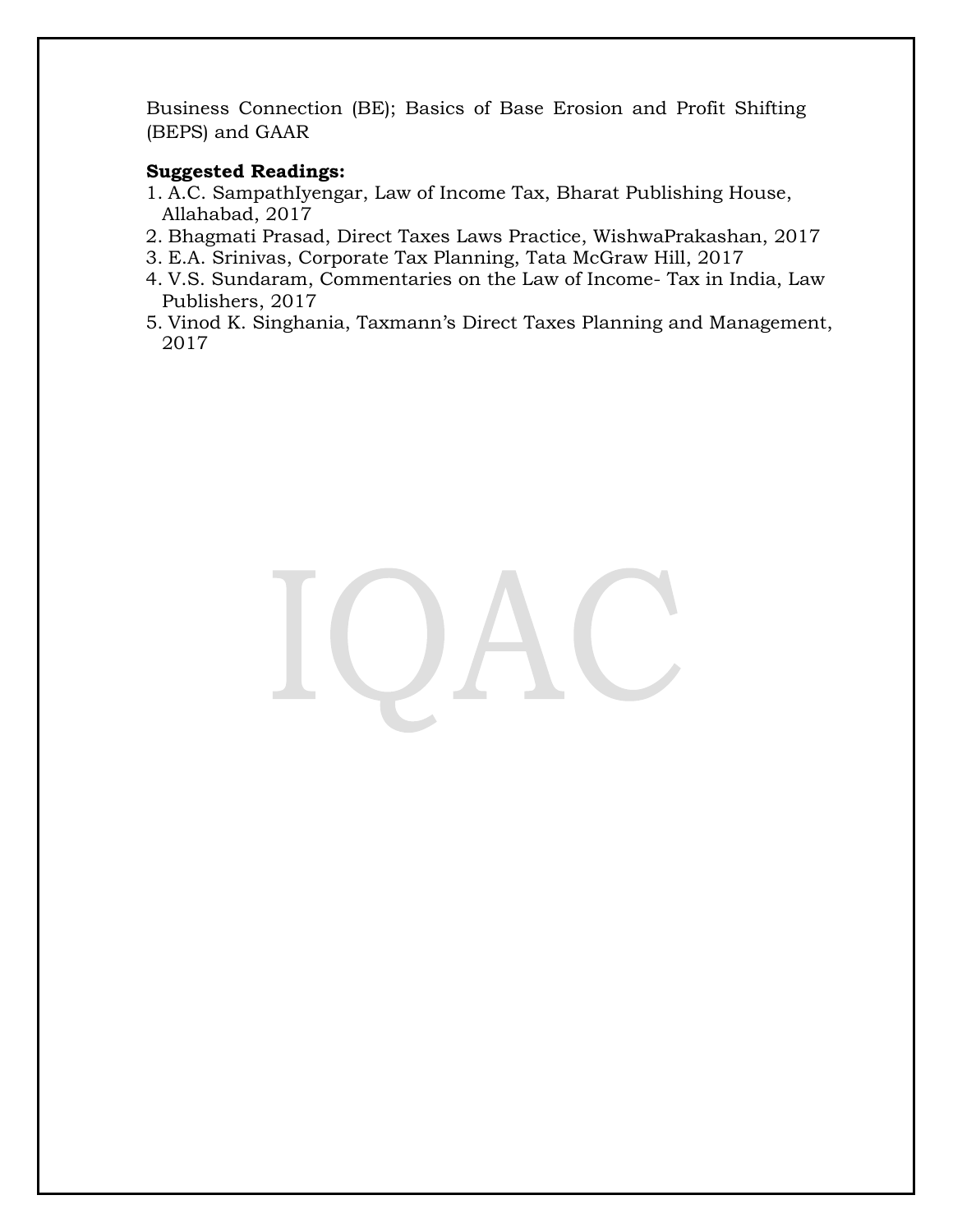**Course Name: Business Research** 

# **Course Code: MCM.553**

**Course Objective:** *The objective of this course is to have a detailed study on various methods of research as applicable to business management.*

Business Research – Meaning – Scope and Significance – Utility of Business research – Qualities of good researcher – Types of research – Research process – Literature Review, Identification, Selection and formulation of research problems – Hypothesis – Research design-Ethics in Research.

# **Unit-II 15 Hours**

Basics of theory of probability and probability distribution; Sampling – Methods and techniques – Sample size – Sampling error – Fieldwork and data collection Tools of data collection – Interview schedule - Questionnaire – Observation, interview and mailed questionnaire – pilot study and final collection of data.

# **Unit-III 15 Hours**

Measurement and scaling techniques – Reliability and validity Processing and analysis of data; Statistical inference – concept of sampling distribution, parameter and statistics, standard error; theory of estimation – point and interval estimation, construction and confidence limits for mean; tests of significance – parametric *vs.* nonparametric tests; hypothesis testing, large samples, small samples – chi-square test, *z*-test, *t*-test, binomial test, analysis of variance; independence of attributes, goodness of fit and test of homogeneity.

Multivariate Analysis for Business and management – Principal Component Analysis, Factor Analysis, Discriminant Analysis, Conjoint Analysis, Path Analysis, Introduction to Structural Equation Modelling.

Editing – Coding - Classification – Tabulation – Interpretations, Report writing – Steps-Types of reports; Citation styles, Bibliography and appendix.

# **Suggested Readings:**

- 1. Cooper, D. R., Business Research Method , Tata Mcgraw Hill, New Delhi, 2005
- 2. Kothari C.R., Research Methodology, Himalaya Publication, Bombay, 2009

|           |  | P. | $ {\bf Credit} $ Marks |  |
|-----------|--|----|------------------------|--|
| h Methods |  |    |                        |  |
|           |  |    |                        |  |

# **Unit-IV 15 Hours**

# **Unit-I 15 Hours**

| ., | - | – | 100 |
|----|---|---|-----|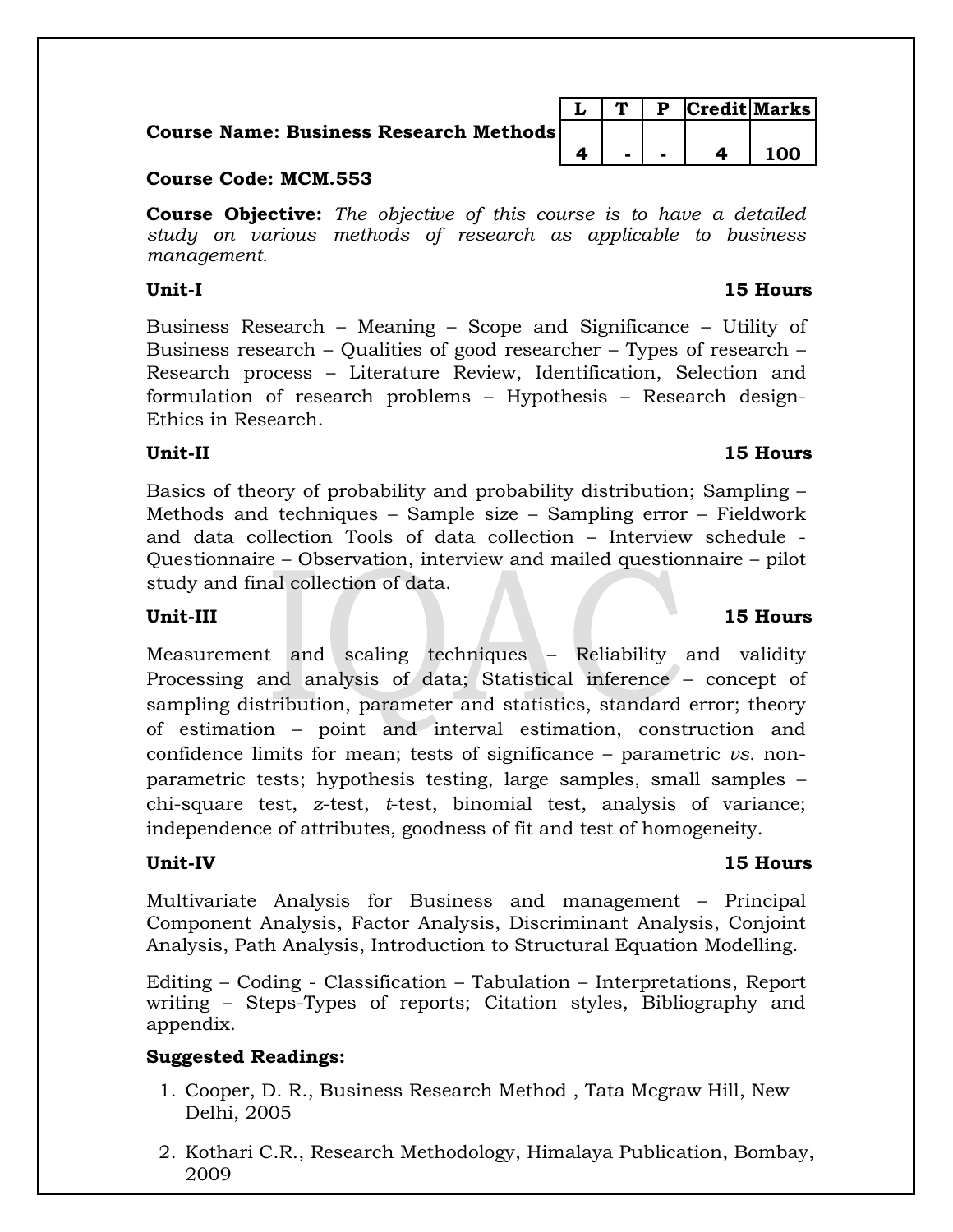3. Suchdeva J.K., Business Research Methodology, Himalaya Publication, Bombay, 2010

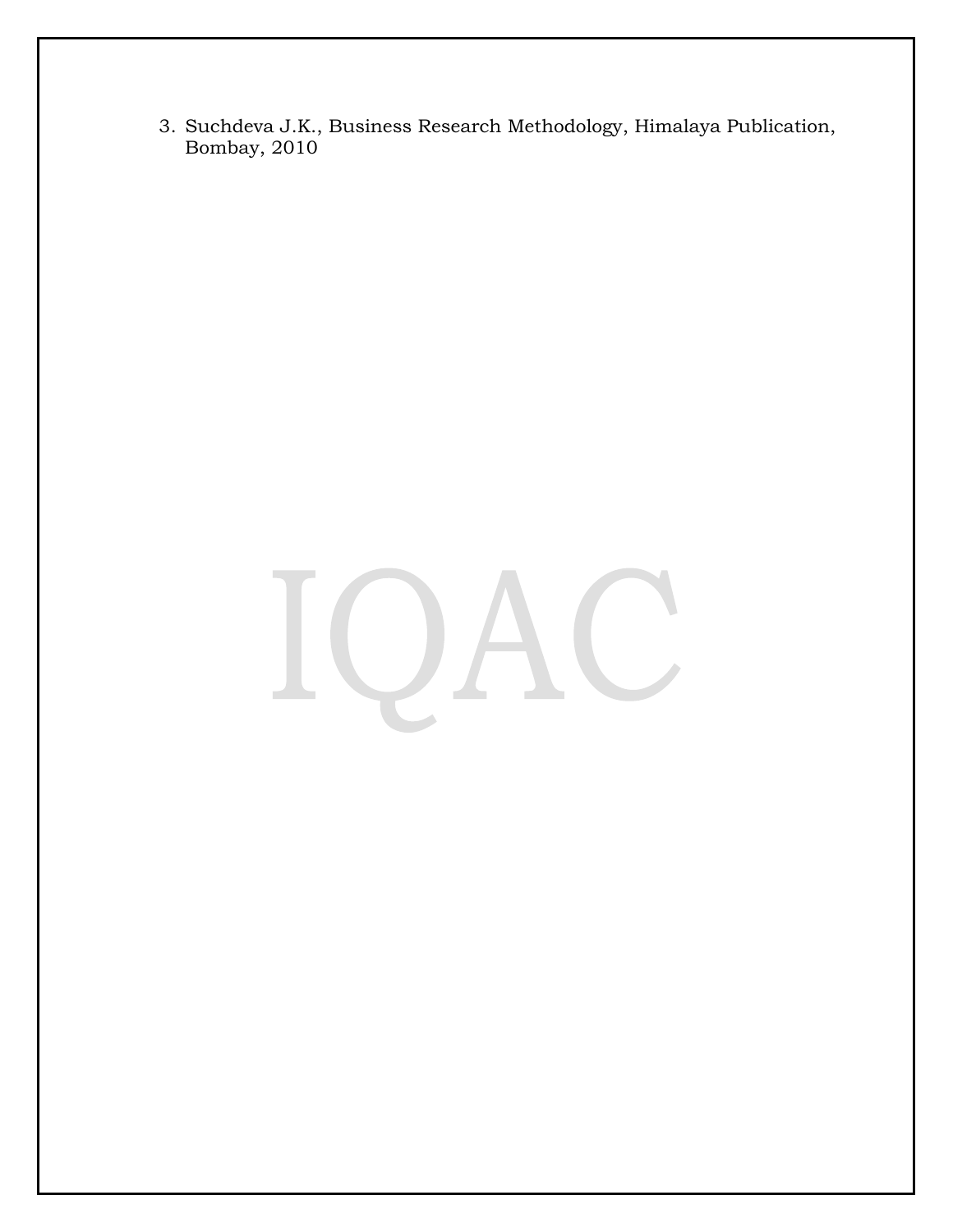| <b>Course Name: Human Resource</b> |  |
|------------------------------------|--|
| Management                         |  |

|  |  | Credit Marks |
|--|--|--------------|
|  |  |              |
|  |  | 100 L        |

# **Course Code: MCM.554**

**Course Objective:** *The objective of the course is to understand the organizations HRM practices, HR planning, Training Activities, Compensation and reward Planning, Performance Appraisal systems.*

**Perceptive in Human Resource Management**: Evolution of human resource management – The importance of the human factor – Objectives of human resource management – Holistic Development and affirmative action -Role of human resource manager – Human resource policies – Computer applications in human resource management – HRIS.

# **Unit-II 15 Hours**

**The Concept of Best Fit Employee:** Importance of Human Resource Planning, Forecasting human resource requirement, Internal and External sources, Recruitment introduction: Importance, Practices, Selection process screening, Tests, Validation, Interview, Medical examination, Socialization benefits.

# **Unit-III 15 Hours**

**Training and Executive Development:** Types of training methods purpose benefits resistance. Executive development programmes: Common practices, Benefits, Self-development, Knowledge management, Sustaining Employee Interest, Compensation Management, Career management, Development of mentor, Protégé relationships.

**Performance Evaluation, Industrial Relations and Welfare:** Method of performance evaluation, Feedback, Industry practices. Promotion, Demotion, Transfer and Separation, Implication of job change; Industrial Relations in India, Health, Safety, welfare and Social Security, Worker's Participation in Management.

# **Suggested Readings:**

1.Decenzo and Robbins, Human Resource Management, Wiley, 2017.

2.Dessler, Human Resource Management, Pearson Education Limited, 2017

# **Unit-I 15 Hours**

# **Unit-IV 15 Hours**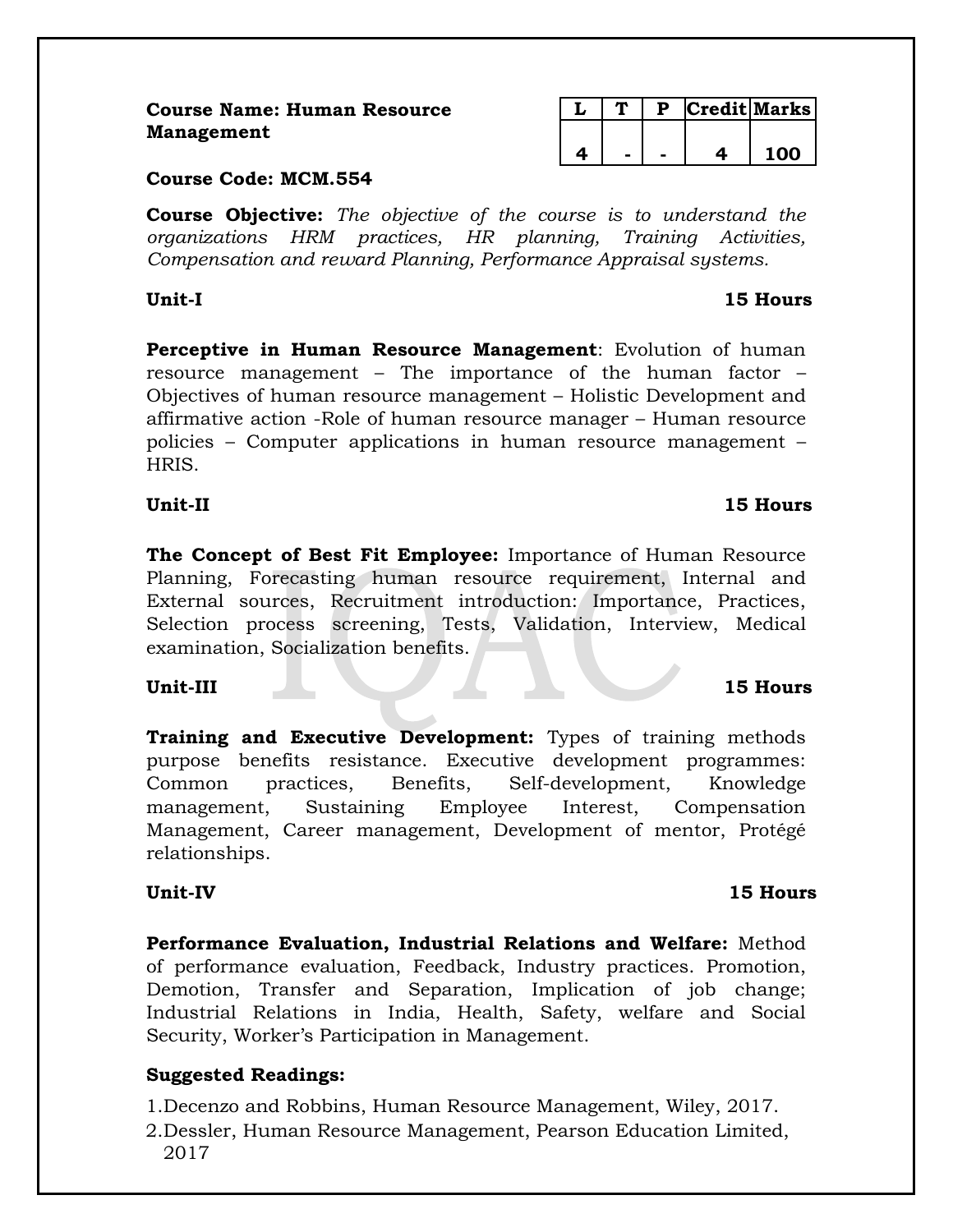3.Mamoria C.B. and Mamoria S. Personnel Management, Himalaya Publishing Company, 2017

4.Bernadin , Human Resource Management ,Tata Mcgraw Hill, 2016.

5.Wayne Cascio, Managing Human Resource, McGraw Hill, 2017.

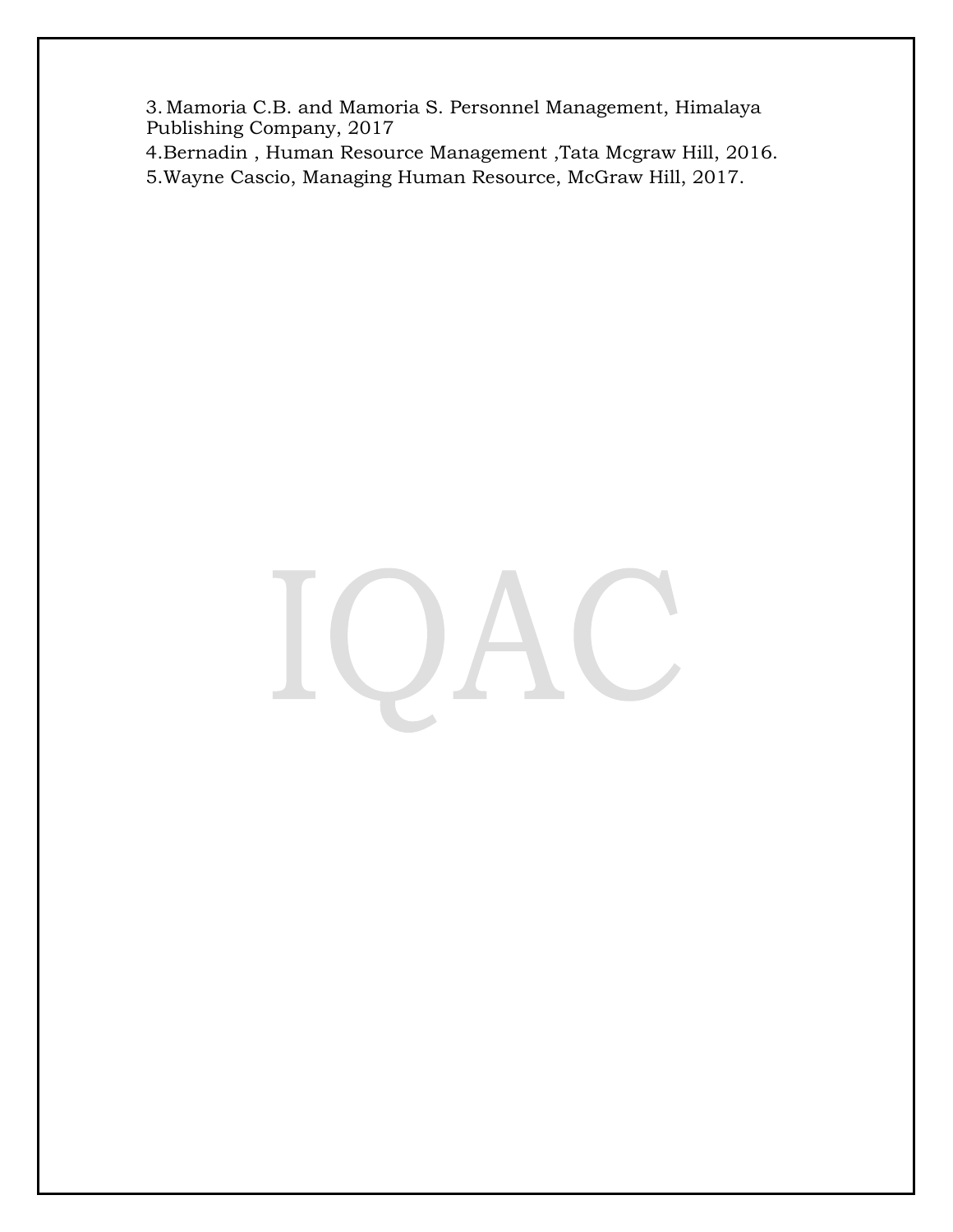|  | D | Credit Marks |     |
|--|---|--------------|-----|
|  |   |              |     |
|  |   |              | 100 |

## **Management**

**Course Code: MCM.555**

**Objective:** *To enable the students with the advanced models and theories of security analysis and portfolio management necessary for understanding of risk and return framework for making sound investment decision*

# **Unit-I Investment 15 Hours**

Investment Environment, Investment Process, Investment, Speculation and Gambling, Classification of Investors, Investment Avenues, Diversification and Hedging, Factors Affecting Investment Decision, Contemporary issues in Investment Management

Sources of Risk: Systematic and Unsystematic risk, Computation of Risk and Return, Valuation of Securities

# **Unit-II Security Analysis 15 Hours**

Fundamental Analysis: Economic Analysis, Forecasting Models, Techniques used in Industry Analysis, Factors affecting Industry Analysis, Industry Life Cycle and Industry Characteristics, Tools for Company Analysis, Technical Analysis: General Principles and Techniques of Technical Analysis, Evaluation of Technical Analysis

# **Unit-III Portfolio Management 15 Hours**

Meaning and Significance of Portfolio Management, Phases of Portfolio Management: Security Analysis, Portfolio Analysis, Portfolio Selection, Rebalancing Portfolios: Cost Benefit Analysis of Portfolio Revision, Portfolio Evaluation: Sharpe's Measure, Treynor's Measure, Jensen Measure and Fama Measure, Forecasting Portfolio Performance,

# **Unit-IV Portfolio Theories 15 Hours**

Efficient Market Hypothesis, Forms of Market Efficiency, Random Walk Theory, Markowitz Model, Arbitrage Pricing Theory, Efficient Frontier, Factor Models: Sharpe's Single index portfolio selection method, Prospect Theory, Capital Asset Pricing Model (CAPM), Security Market Line (SML) and Capital Market Line (CML)

# **Suggested Readings:**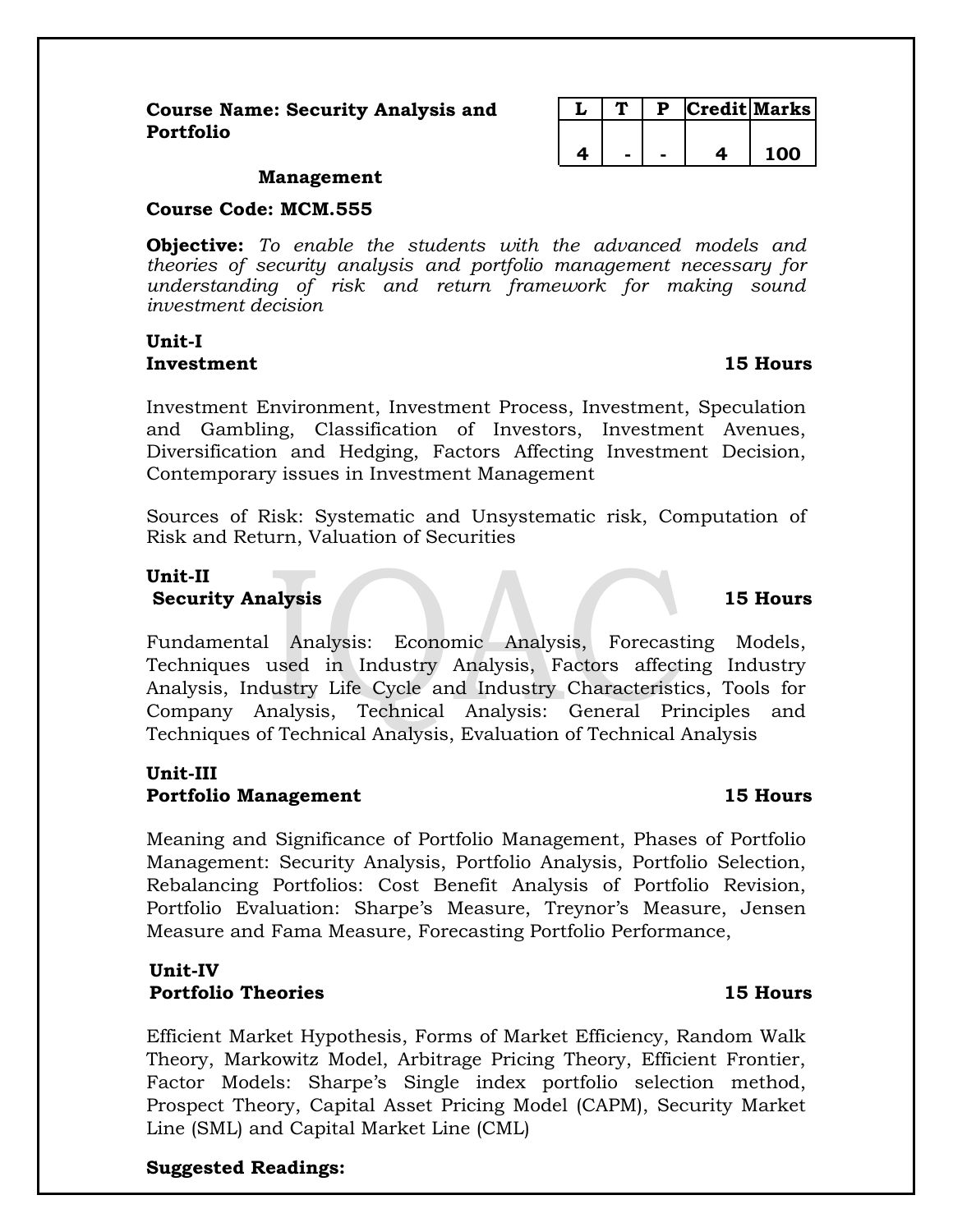- 1. Ranganathan M. and Madhumathi R., Security Analysis and Portfolio Management, Pearson, 2012 (2/e).
- 2. Kevin S., Security Analysis and Portfolio Management, PHI Learning  $2015$  (2/e).
- 3. Chandra, P., Investment Analysis and Portfolio Management, Tata McGraw Hill, 2017
- 4. Bhalla V.K., Investment Management, S. Chand, (19/e)
- 5. Fischer D. E., Security Analysis and Portfolio Management, Pearson education, 1995.

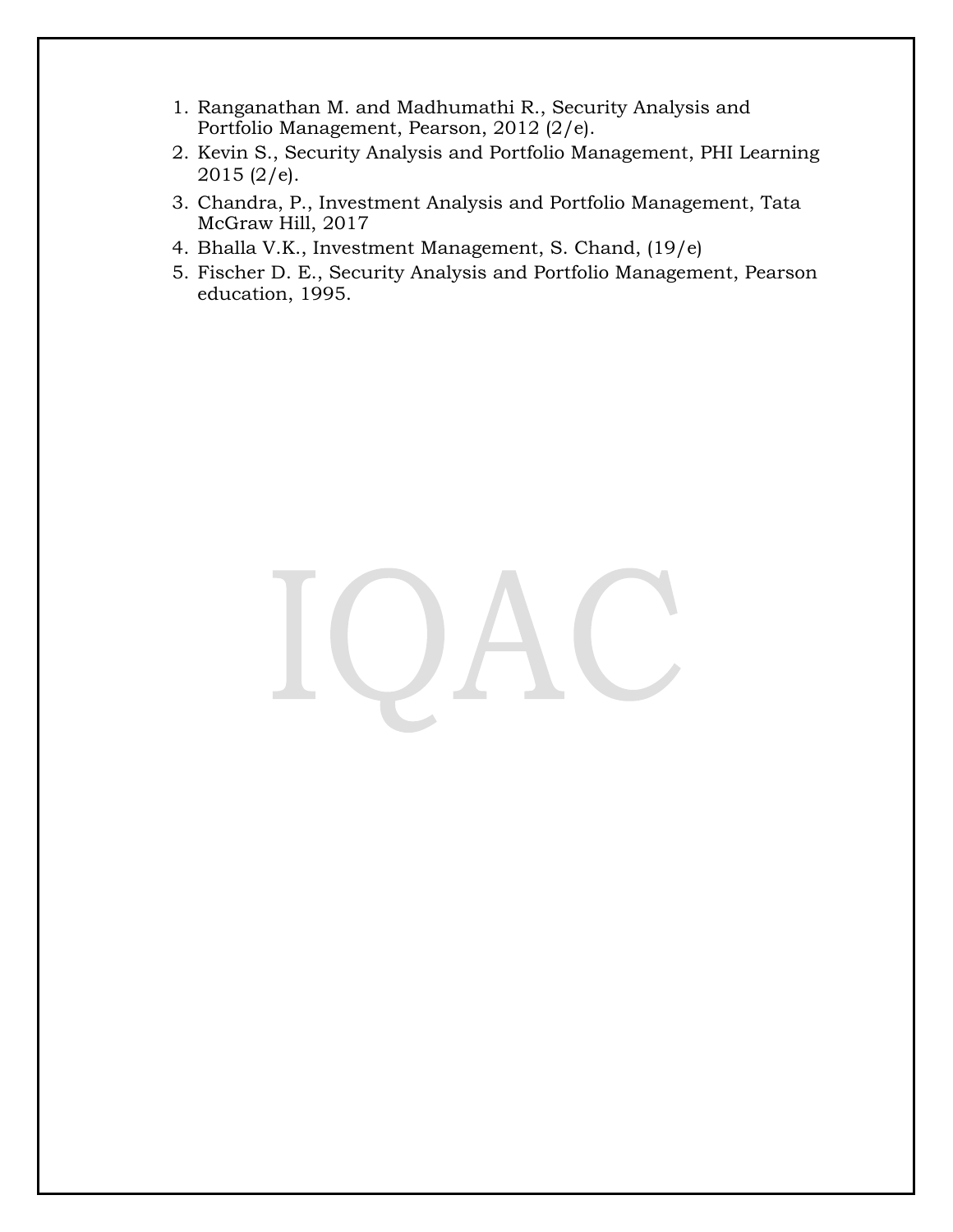# **Course Name: Business Analytics**

# **Course Code: MCM.556**

**Course Objective:** *The objective of this course is to gain an understanding of how managers use business analytics to formulate and solve business problems and to support managerial decision making.*

**Introduction to Analytics:** Business intelligence, Business Analytics, Scope of Business Analytics, Data for Business Analytics, Models in Business Analytics, Problem Solving with Analytics; Applications and Challenges in Business Analytics – Marketing and Financial Analytics.

**Descriptive Analytics** – Visualizing and Exploring Data, Descriptive Statistical Measures, Probability Distributions and Data Modelling, Sampling and Estimation, Statistical Inference.

# **Unit-III 15 Hours**

**Predictive Analytics –** Trend Lines and Regression Analysis, Forecasting Techniques, Introduction to Data Mining; Monte Carlo Simulation and Risk Analysis, Application of Predictive Analytics in Marketing and Financial Services

**Prescriptive Analytics – Linear Optimization, Applications of Linear** Optimization, Integer Optimization, Decision Analysis; **Analytics in Finance** – discounted cash flows, profitability analysis, asset performance measurement tools, introduction to Insurance loss models.

# **Suggested Readings:**

- 1. Gert H. N. Laursen, *Business Analytics for Managers: Taking Business Intelligence Beyond Reporting*, John Wiley & Sons, 2010
- 2. James Evans, *Business Analytics*, Pearson Publication, 2017
- 3. Jeanne G. Harris and Thomas H. Davenport, *Competing on Analytics: The New Science of Winning*, Harvard Business School Press, 2007
- 4. S. Christian Albright and Wayne L. Winston, *Business Analytics: Data Analysis and Decision Making*, South-Western College Publishing, 2014

|  |  | <b>Credit Marks</b> |
|--|--|---------------------|
|  |  |                     |
|  |  | 100                 |

# **Unit-II 15 Hours**

# **Unit-IV 15 Hours**

# **Unit-I 15 Hours**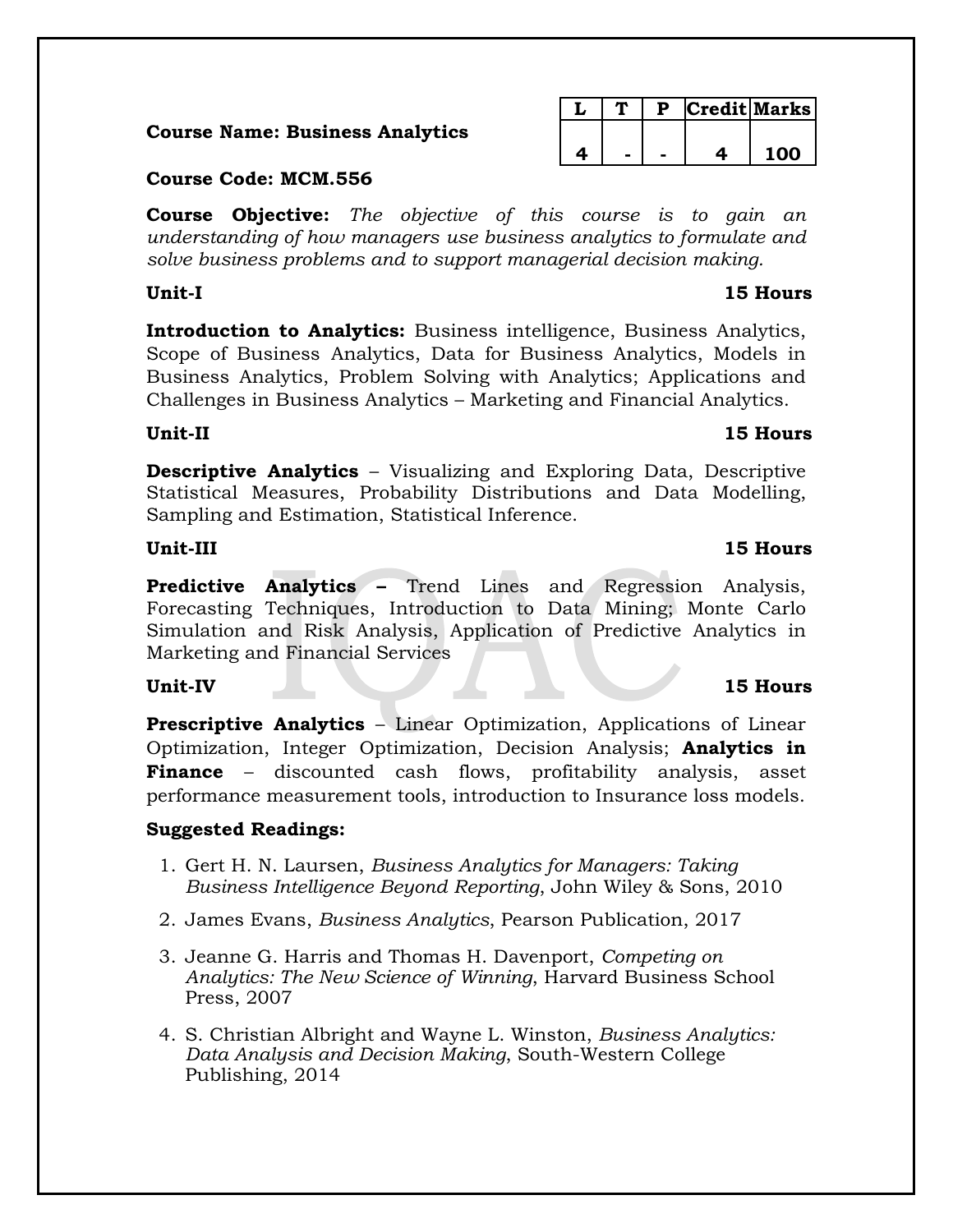# **Course Name: Management Control Systems**

|  |  | redit Marks |
|--|--|-------------|
|  |  |             |
|  |  | ⋂           |

# **Course Code: MCM.557**

**Course Objective:** *The objective of this course is to gain knowledge, develop insight and analytical skills related to design and implementation of management control systems in organisations and to make them familiar with modern control techniques.*

Introduction to accounting as a management information system – management control system, basic concepts, boundaries, formal and informal systems; understanding strategies – concept, corporate and business level strategies; behaviour in organisations, inter-relationship among strategic planning, management control and operational control, responsibility accounting, importance of informal management controls, prerequisites of a successful management control system, use of information technology in control systems, behavioural aspects of management control – goal congruence, factors affecting goal congruence, motivation and morale, participative management. **Unit-II 15 Hours**

Structure of management control – need for delegation, types of organisation structures and its implications to management control systems, matching structure to strategy, types of responsibility centres, organisational structure of responsibility centres, revenue and expense centres, profit centres, measuring and controlling assets employed, objectives and methods of transfer pricing, arms length principle, pricing corporate services and administration of transfer prices, managing inter-departmental conflicts related to transfer pricing, international transfer pricing, controller's organisation – functions and role of controller.

Management control process – strategic planning, analysis of new and ongoing programmes, strategic planning process, implementing radical process and product innovation strategy, programming and performance measurement systems – identification of key success variables, financial and non-financial measures, return on sales, ROI, residual income, EVA and MVA; Balanced scorecard – four perspectives, interactive control, analyzing financial performance reports; developments in the area of costing for control purposes ethical dimensions in management control process; management audit.

# **Unit-IV 15 Hours**

Applications of management control systems – management compensation and rewards – types, principles of management compensation, linking rewards to performance; controls for differentiated strategies, control in service organisations, control in nonprofit organisations, management control in multinational and multi project corporations – control issues, cultural differences, exchange rates, transfer pricing; management control-related ethical issues, problems in implementation and administration of control systems.

# **Unit-III 15 Hours**

# **Unit-I 15 Hours**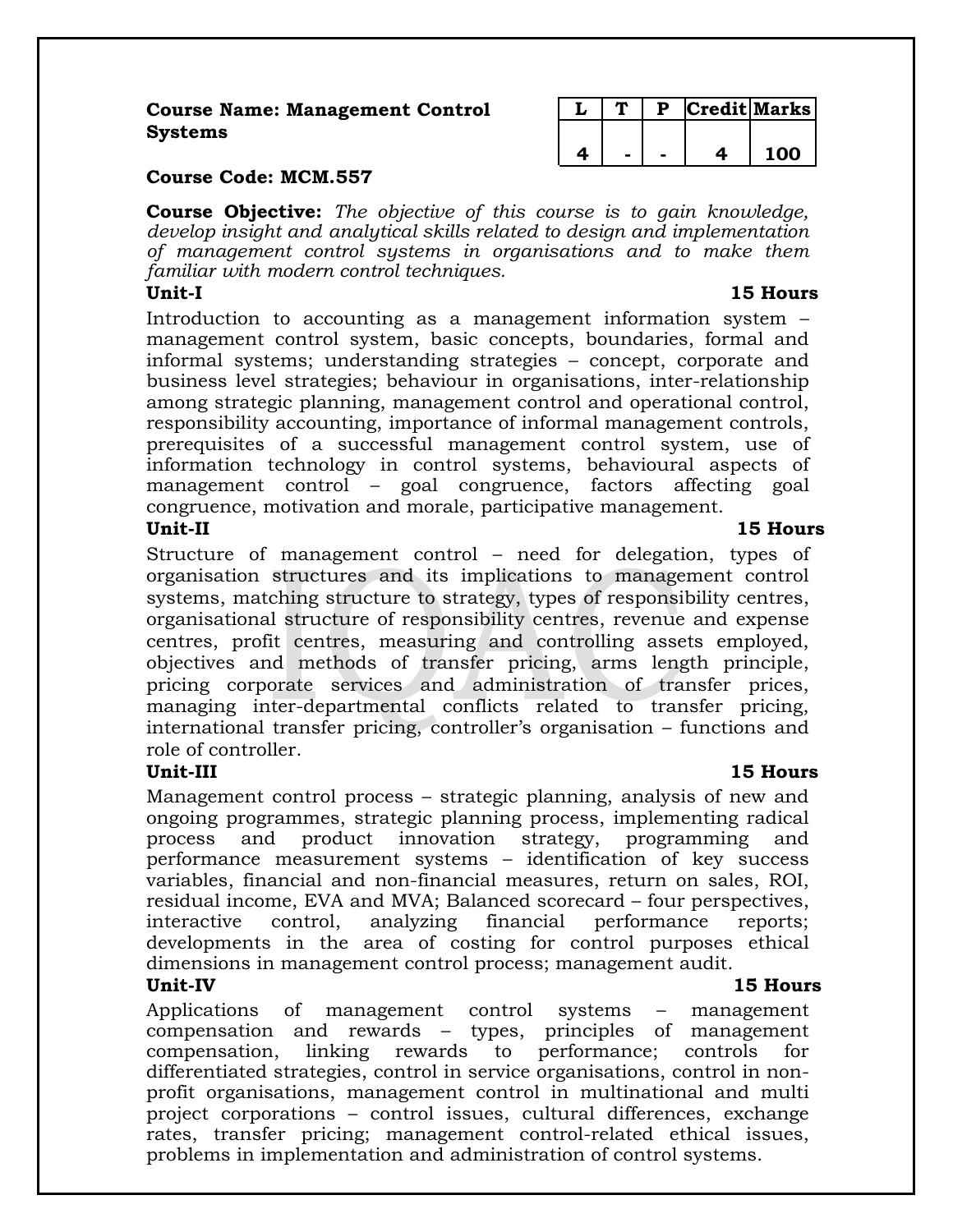## *Suggested Readings:*

- 1. Anthony, R.N. and Govindrajan, V., *Management Control Systems*, Tata McGraw-Hill, 2016
- 2. Maclariello, J.A. and Kirby, C.J., *Management Control System: Using Adaptive Systems to Attain Control*, Prentice Hall of India, 2013
- 3. Merchant, K.A., *Modern Management Control Systems: Text and Cases*, Pearson Education, 2012
- 4. Merchant, K.A. and Van-der-Stede, W.A., *Management Control Systems: Performance, Evaluation and Incentives*, Prentice Hall, 2011

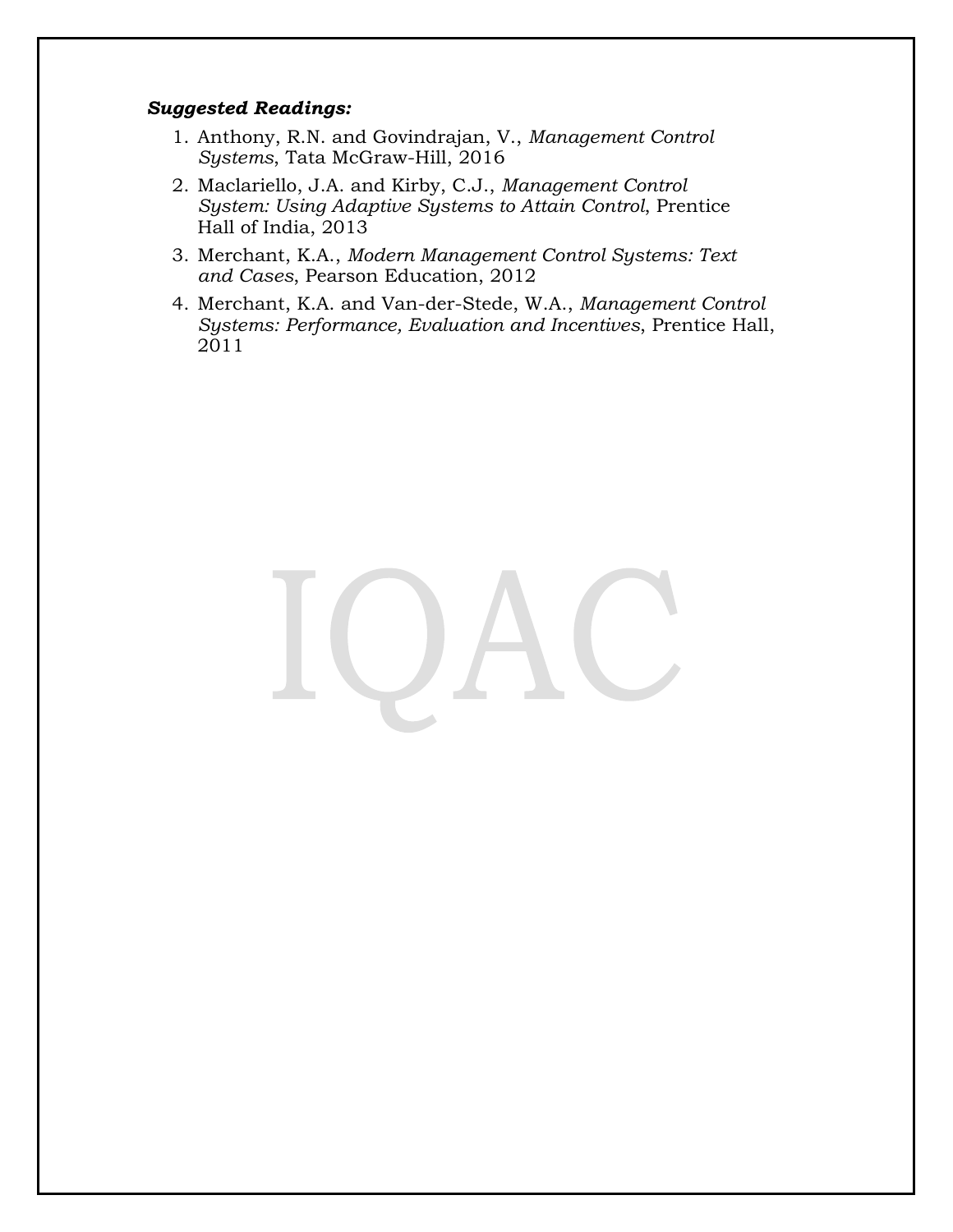# **Course Name: Seminar-III**

|  |  | Credit Marks |
|--|--|--------------|
|  |  |              |
|  |  | 1 ሰሰ         |

# **Course Code: MCM.543**

**Objective:** *The objective of this course is to develop the human and soft skills of the students of Masters Degree.*

# **General Outline of Activities:**

1.The course coordinator should make the students learn how to prepare seminar report as well as seminar presentations on a given topic.

2. The preparation of seminar report on a given topic should be made referring to the literature available in the form of text/reference books, journals, periodicals, magazines, news paper articles, and web resources.

3.The students should be encouraged to visit the library as well as computer centre of the University for preparing seminar reports and its power point presentation.

4.As far as possible the topic of the seminar should relate to current developments in the field.

5.The seminar report and its presentation should be evaluated by a duly constituted Centre level committee.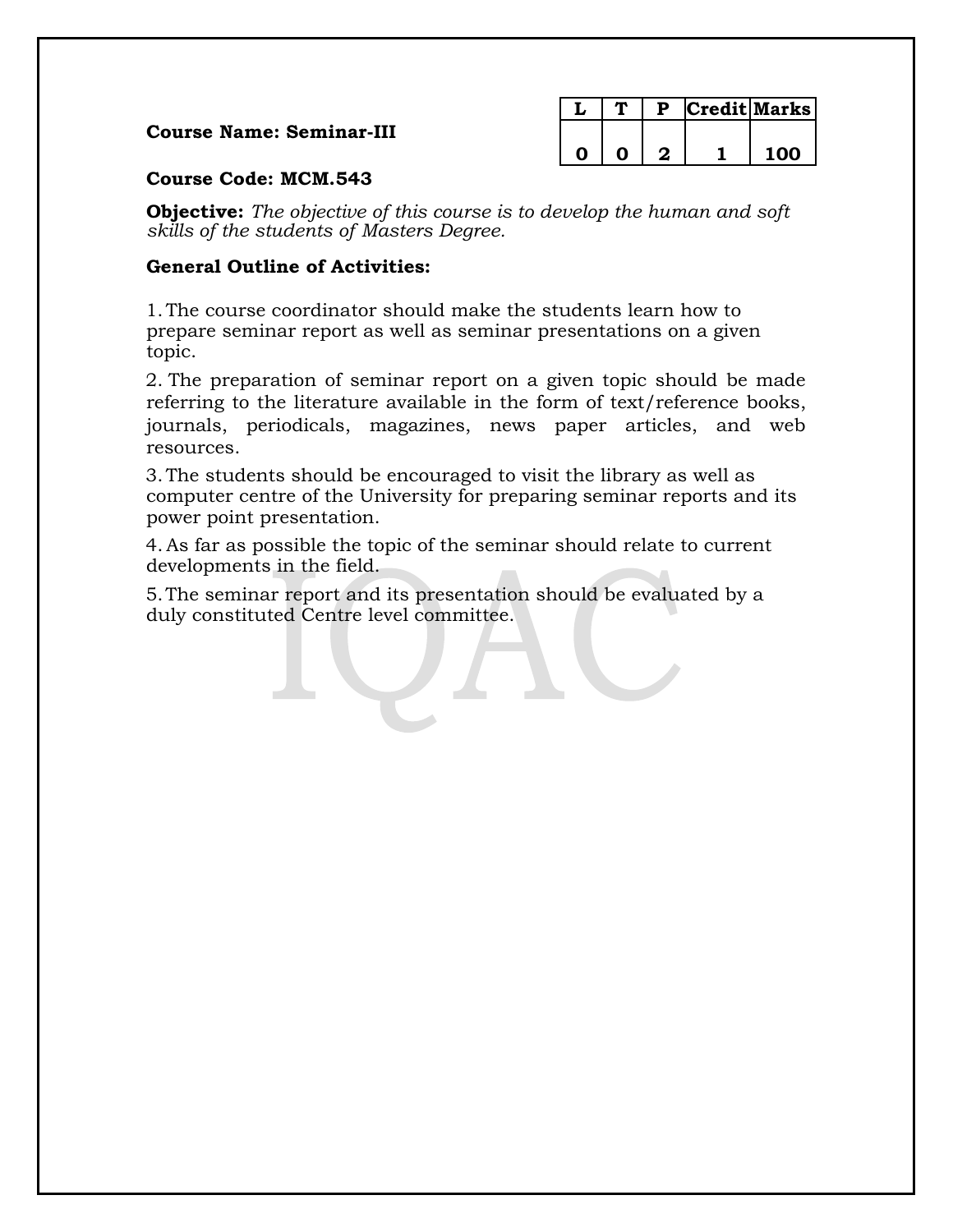# **Course Name: Project**

|  |  | Credit   Grade |
|--|--|----------------|
|  |  |                |
|  |  | S/US           |

# **Course Code: ECO.599**

**Course Objective:** *The objective of the course is to make the students learn the skills of formulation of research problem, objectives, hypotheses and also the skills of data collection, analysis and interpretation.*

# **General Outlines:**

- 1. Each student should be assigned a project supervisor from the faculty members of the concerned centre, preferably on the basis of the students' preferences.
- 2. The topic of project report should be decided by the supervisor taking into account the area of interest of the student. As far as possible the topic should address the current issues / developments in the field.
- 3. Standard norms for the preparation of a research project report may be followed – introduction, brief background, relevance of the topic, literature review, problem statement, objectives, hypotheses, sample design, data nature and sources, tools and techniques of data collection, data presentation, analysis, and interpretation, findings and conclusion.
- 4. The project outcomes may be reported in the following form: Chapter-1: Introduction &

Review of Literature; Chapter-2: Research Methodology; Chapter-3: Conceptual &

Theoretical Description; Chapter-4: Analysis and Interpretations; Chapter-5: Conclusion, Suggestions & Scope for further research; References, Annexure, etc. The students are required to complete the project report upto Chapter-3 in the third semester.

- 5. APA 6th edition style sheet may be followed for preparing in-text citations, foot notes, end notes, references and bibliography.
- 6. The project outcomes should be evaluated both in the form of project reports and seminar presentation/viva-voce examination by a duly constituted committee by the appropriate authority.
- 7. This is to be evaluated as 'Satisfactory (S)' or 'Unsatisfactory (US)'.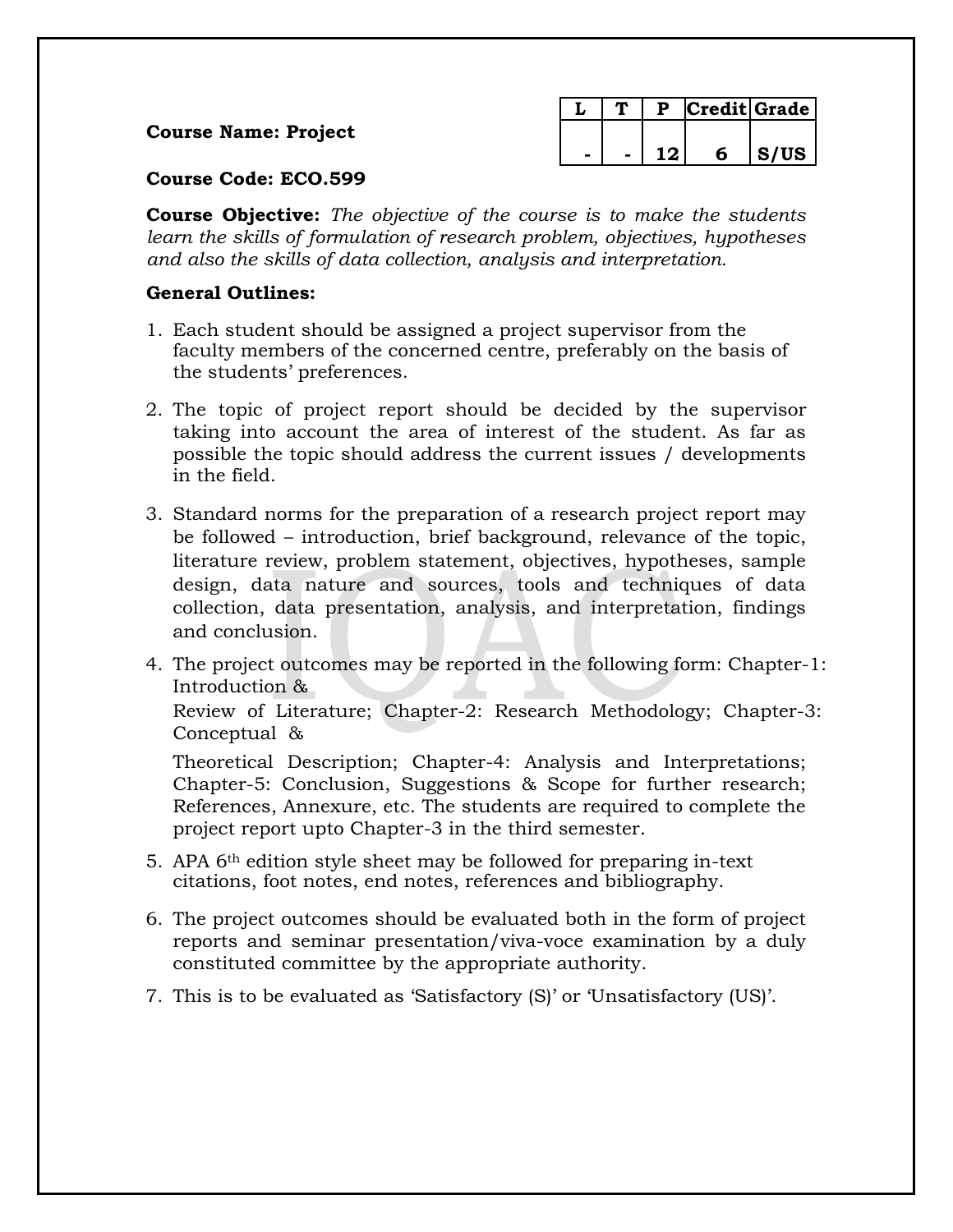# **Course Name: Academic Writing**

# **Course Code: XXX.###**

**Course Objective:** The objective of this course is to develop the writing skills of the students of Masters Degree.

# **Module-I: 4 Hours**

Meaning of academic writing, Purpose of academic writing, features of academic writing, Common types of academic writing, elements of academic writing, The writing process, choosing and narrowing a topic, the format of long and short writing tasks.

# **Module-II: 4 Hours**

Use of simple and complex sentences in academic writing, writing in paragraphs, organizing paragraphs, accuracy in academic writing.

# **Module-III: 3 Hours**

Reading – finding suitable sources, developing critical approaches, avoiding plagiarism.

# **Module-III: 4 Hours**

Fining key points and note-making, paraphrasing, summarizing, references and quotations, proof reading and editing.

# **Suggested Readings**

- 1. Alice Oshima and Ann Hogue (2007): Introduction to Academic Writing, The Longman Academic Writing Series, Pearson Education.
- 2. Stephen Bailey (2011): Academic Writing: A Handbook for International Students, Routledge

# **L T P Credit Marks 1 1 0 2 100**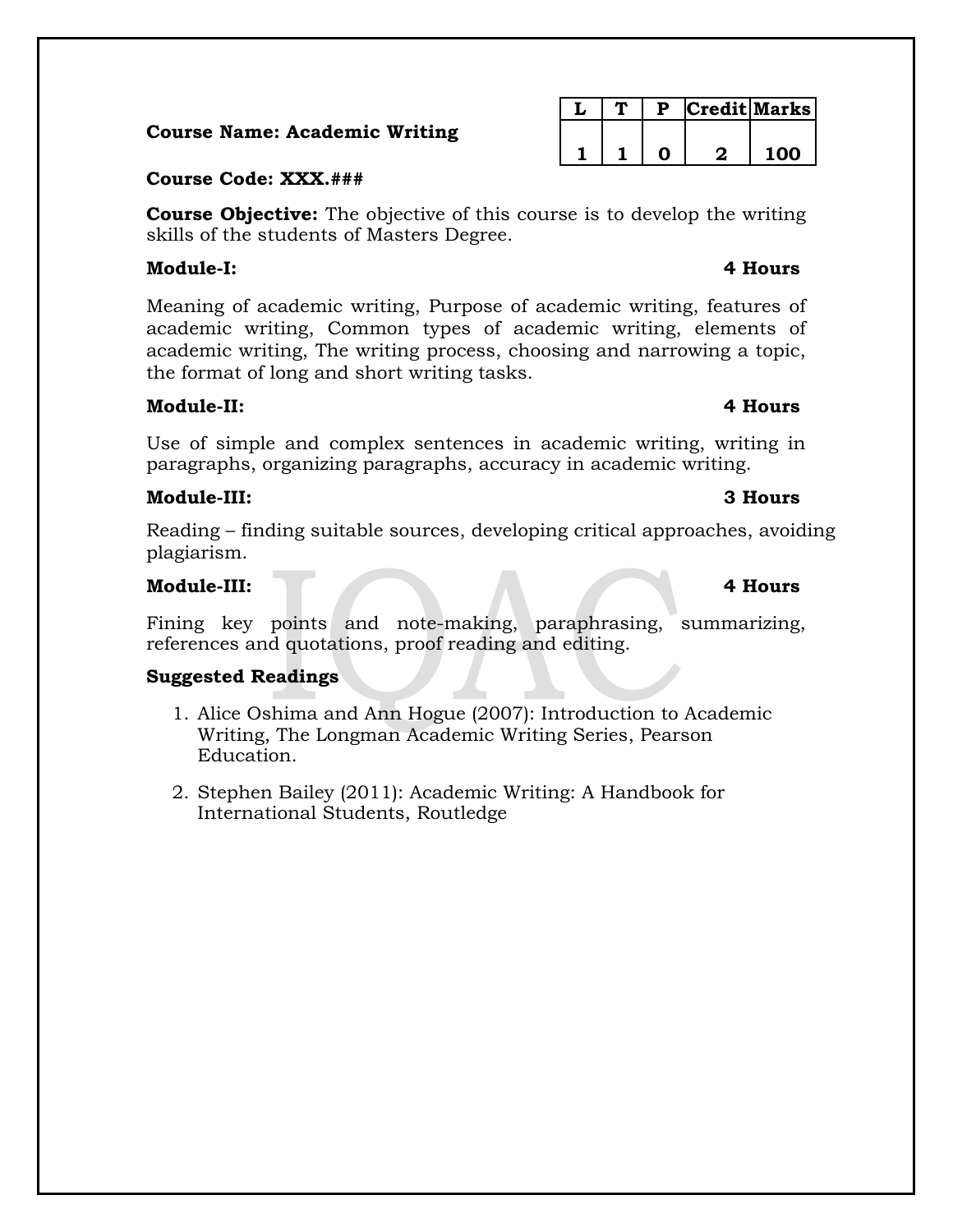# **Course Name: Strategic Management**

|  |  | <b>Credit Marks</b> |
|--|--|---------------------|
|  |  |                     |
|  |  | ∩∩                  |

# **Course Code: MCM.571**

**Course Objective:** *The objective of the course is to understand about Strategic Management, Globalization, Competitive Advantage, Implementation Strategies, Evaluation and Issues of Non-Profit Organizations.*

**Strategic analysis:** Concept of strategic management, Strategic analysis and choice: Environmental Analysis (ETOP, PEST analysis) Industry analysis and Competitive analysis (Organizational Capability Profile, Strategic Advantage Profile, industry Life cycle, Porter's Five Forces Model, Mc Kinsey's 7s Framework), Creating competitive advantage, Internal resources analysis and identification of "core competencies" of the firm (VRIO framework, Porters Value Chain, Resource Capability Profile, Financial Analysis), Developing a vision for the firm.

**Strategy formulation:** Stakeholders in business, Vision, mission and purpose, Business definition, objectives and goals, Tailoring strategy to fit specific industry stage (SWOT, TOWS, Resource Based View, Industrial Organization Model, industry life cycle, GAP Analysis), Levels of strategies (functional Business, Corporate level), Guidelines for crafting successful strategies, GE9 Cell Model.

# **Unit-III 15 Hours**

**Strategy implementation**: Issues in implementation, Resource Allocation, Budgets Organization Structure, Matching structure and strategy, Behavioral issues, Leadership style, Corporate culture , Values, Power , Social responsibilities, Ethics, Building a capable organization, Functional issues, Functional plans and policies, Financial, Marketing, Operations and Personnel plans and policies.

# **Unit-IV 15 Hours**

**Strategy Evaluation & Control**: Importance, Symptoms of malfunctioning of strategy, Turnaround strategy, Organization anarchies, Operations Control and Strategic Control, Measurement of performance, Analyzing variances, Role of organizational systems in evaluation. New Business Models and strategies for Internet Economy, Shaping characteristics of E-Commerce environment, E-Commerce Business Model and Strategies and Strategies, Internet Strategies for Traditional Business, Key success factors in E-Commerce **Suggested Readings:**

# **Unit-II 14 Hours**

# **Unit-I 16 Hours**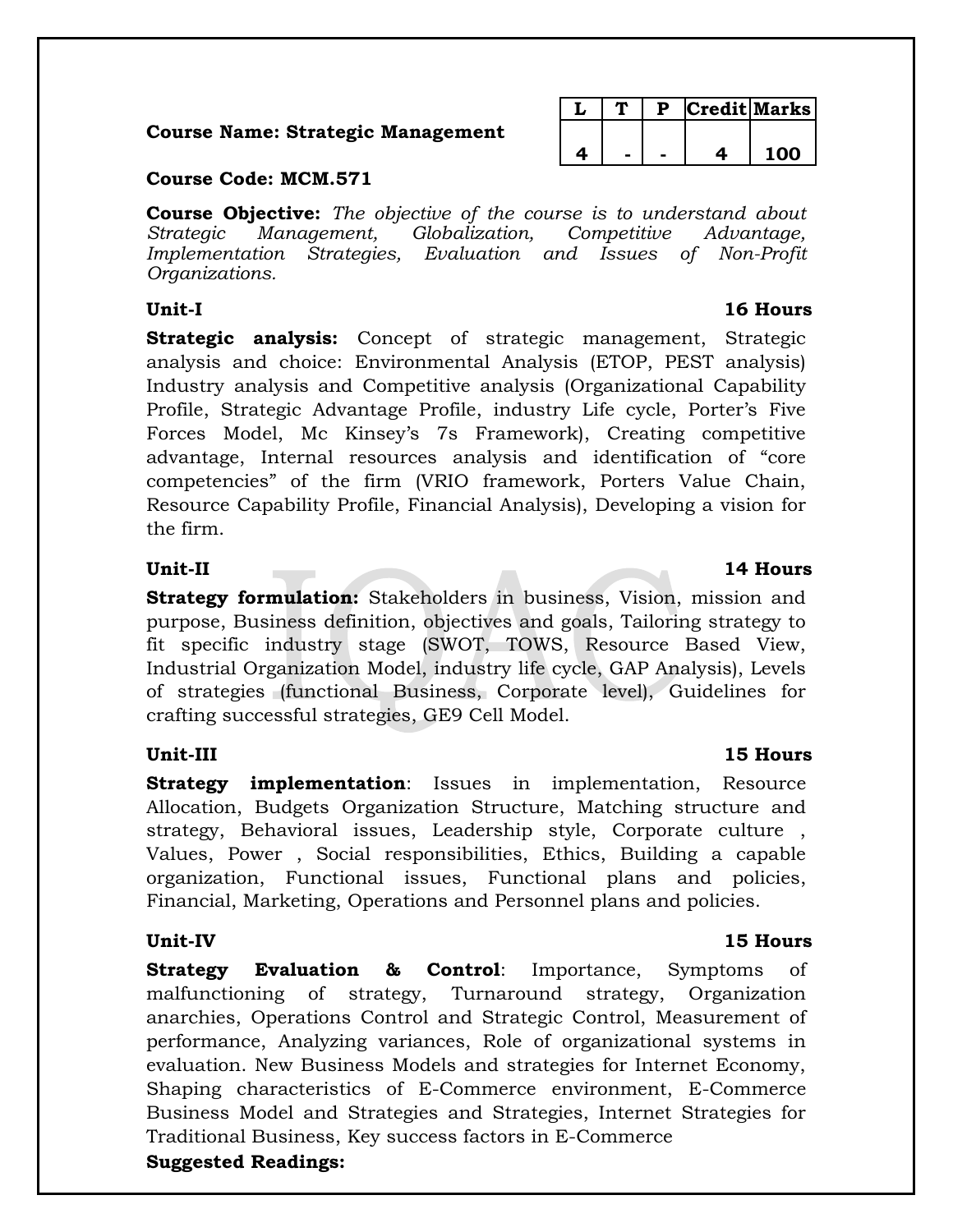1. Thomas L. Wheelen, J.David Hunger and Krish Rangarajan,

Strategic Management and Business policy, Pearson Education., 2017

2.Charles W. L. Hil l& Gareth R. Jones, Strategic Management Theory, An Integrated approach, Biztantra, Wiley India, 2016.

- 3. Azhar Kazmi, Strategic Management & Business Policy, Tata McGraw Hill, 2017.
- 4. Fred.R.David, Strategic Management and cases, PHI Learning, 2017.

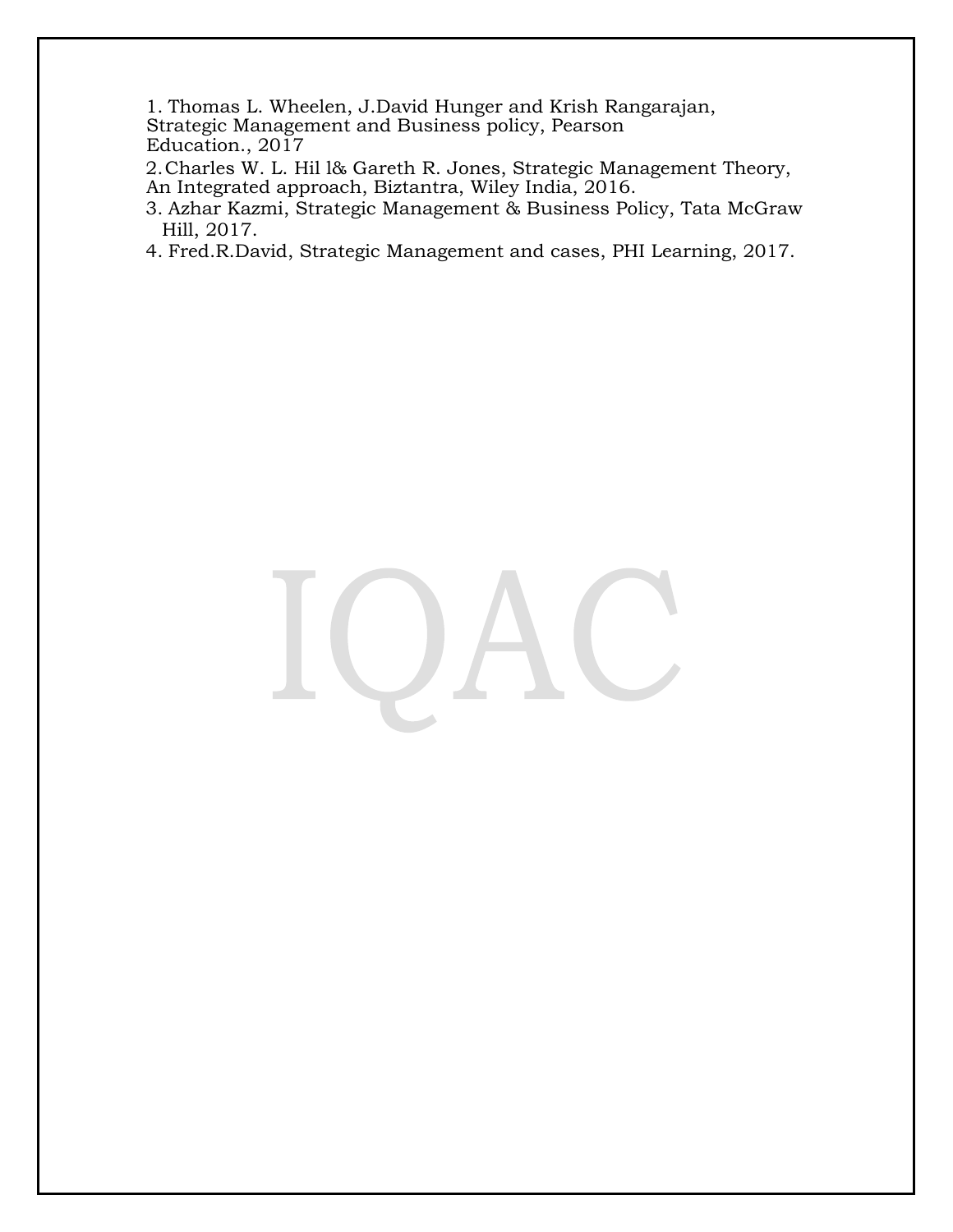# **Course Name: International Financial Management**

|  | D | redit Marks |
|--|---|-------------|
|  |   |             |
|  |   | ŋ           |

# **Course Code: MCM.572**

**Course Objective:** *The objective of this course is to introduce the environment of international finance and its implications on international business.*

Role of Financial Management in the Changing Global Environment, Intricacies of Foreign Exchange Markets - Spot and Forwards Exchange Rates, Eurocurrency and Domestic Interest Rates, Quotations and Market Rules; Parity conditions in International Finance - Purchasing Power Parity, Covered Interest Parity, Real Interest Parity, Parity Conditions and Managerial Implications; Forecasting Exchange Rates - Fundamental Factors, Affecting Exchange Rates, Time Series Forecasting Models,

Foreign Exchange Risk Management - Conceptual Overview, Nature of Exposure (Economic, Transaction, Translation), Hedging and Speculation; Derivatives and Exposure Management - Currency Forwards, Currency Options, Currency Futures, Currency Swaps, Interest Rate Risk Management; Framework of Managing Exposures, Accounting Implications of Forex Transactions, Derivatives Accounting, Risk Management in a Treasury.

International Sources of Finance for the Firm - Bond Financing (Fixed and Floating Rate Notes), Loan Financing (Syndicates Loans), Securitised Financing (Euronote), Equity Financing (GDR and ADR), Features of Loan Agreements: Loan Negotiations.

**Unit-IV 15 Hours** International Financing Decision - Issues in Overseas Funding Choices, Economic

Circumstances and overall Funding Choices, Funding and Risk Management Aspects; Analysis of International Capital Budgeting, Cost of Capital of a Foreign Investment.

# **Suggested Readings:**

- 1. Apte P.G., Multinational Financial Management, New Delhi, Tata McGraw Hill, 2008
- 2. Eiteman, David K., Arthur Stonehill and Michael H. Moffett, Multinational Business Finance, Reading mass., Addision – Wesley Publishing company, 2008.

# **Unit-I 15 Hours**

# **Unit-II 15 Hours**

# **Unit-III 15 Hours**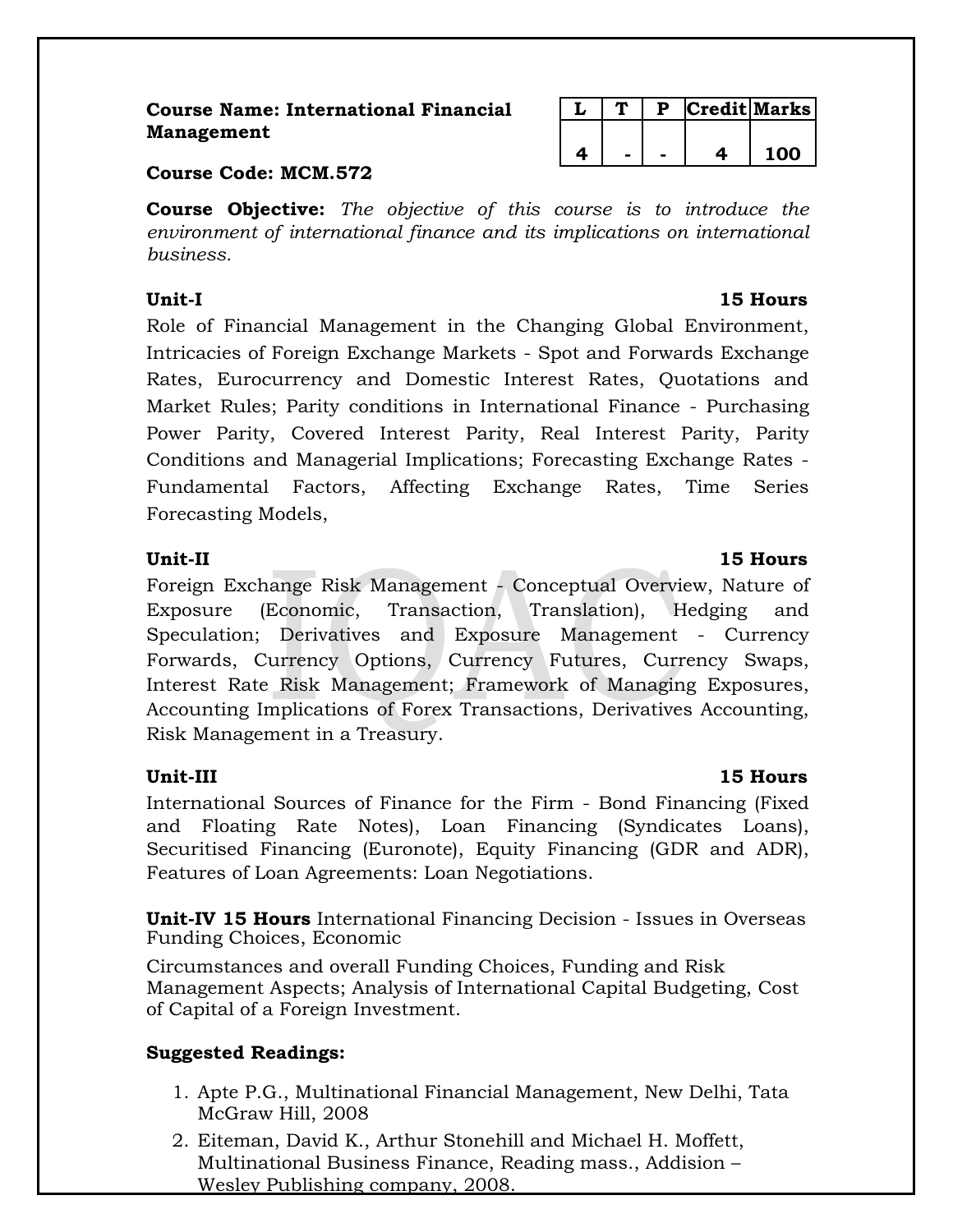- 3. Levi, Maurice, International Finance, New York, McGraw Hill Inc., 2006.
- 4. Seth A.K., International Financial Management, New Delhi, Galgotia Publishing Company, 2007
- 5. Shapiro, Allen C., Multinational Financial Management, New Delhi, Prentice Hall India Pvt. Ltd., 2005.

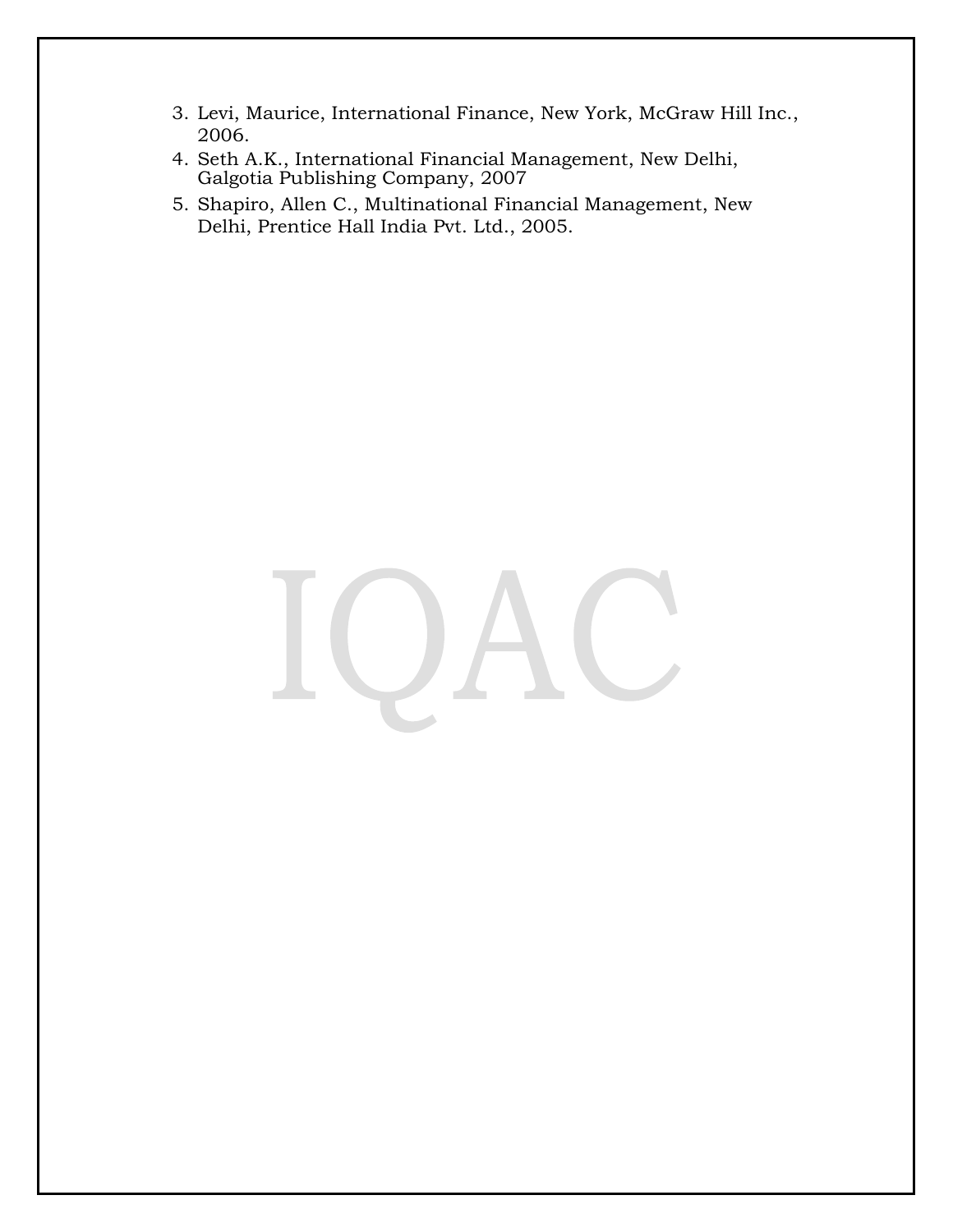**Course Name: Mergers and Acquisitions**

**Course Code: MCM.573**

**Course Objective:** *The objective of this course is to develop an understanding of mergers and acquisitions as a significant economic activity taking place in today's economy.*

**Introduction to Merger and Acquisition:** Meaning and various forms of - Mergers and Acquisitions. Theories of mergers and acquisitions. Strategies for entering a new market, Value creation in M&A, Growth strategy through M&A Corporate objectives of M&A, Formulation of strategies, Assets deal vs. Stock deal. Basic valuation equations, valuation process, Role of valuation and conflicts, Approaches to corporate valuation, Methodology of valuation, Valuation models, Valuation of intangibles assets,

# **Unit-II 15 Hours**

**Synergy and Value Creation in Mergers:** Synergy and Value Creation in Mergers: Synergy and its different types, role of industry life cycle, value creation in synergy, factors affecting M & A activity. Corporate Restructuring: Meaning, needs and methods. Demergers-Meaning, characteristics, structure, and tax implication of demergers. LBOs, MBOs, MLPs and ESOPs

# **Unit-III 15 Hours**

**Accounting for Amalgamation:** Accounting for M & A, Evaluation of pre merger and post merger performance of merged or acquired entities. SEBI regulations governing mergers and acquisitions in India. Provisions of the Companies Act, 2013 relating to M & A, provisions relevant to M & A activity in the Income Tax Act, and Foreign Exchange Management Act.

# **Unit-IV 15 Hours**

**Post-Merger Integration -** integration planning, factors in post-merger integration model, post-merger integration model, strategic interdependence and autonomy, political and cultural aspects in integration, cultural profiling and assessment of cultural compatibility, HRM issues, and problems in integration and five rules of integration process

# **Suggested Readings:**

- 1. Ray, K. G., *Merger and Acquisitions: Strategy, Valuation and Integration.PHI Learning Pvt. Ltd., 2010*
- 2. 2.Arzac, Enrique, Valuation for Mergers, Buyouts and Restructuring, Wiley, 2010

# **Unit-I 15 Hours**

# **4 - - 4 100**

**L T P Credit Marks**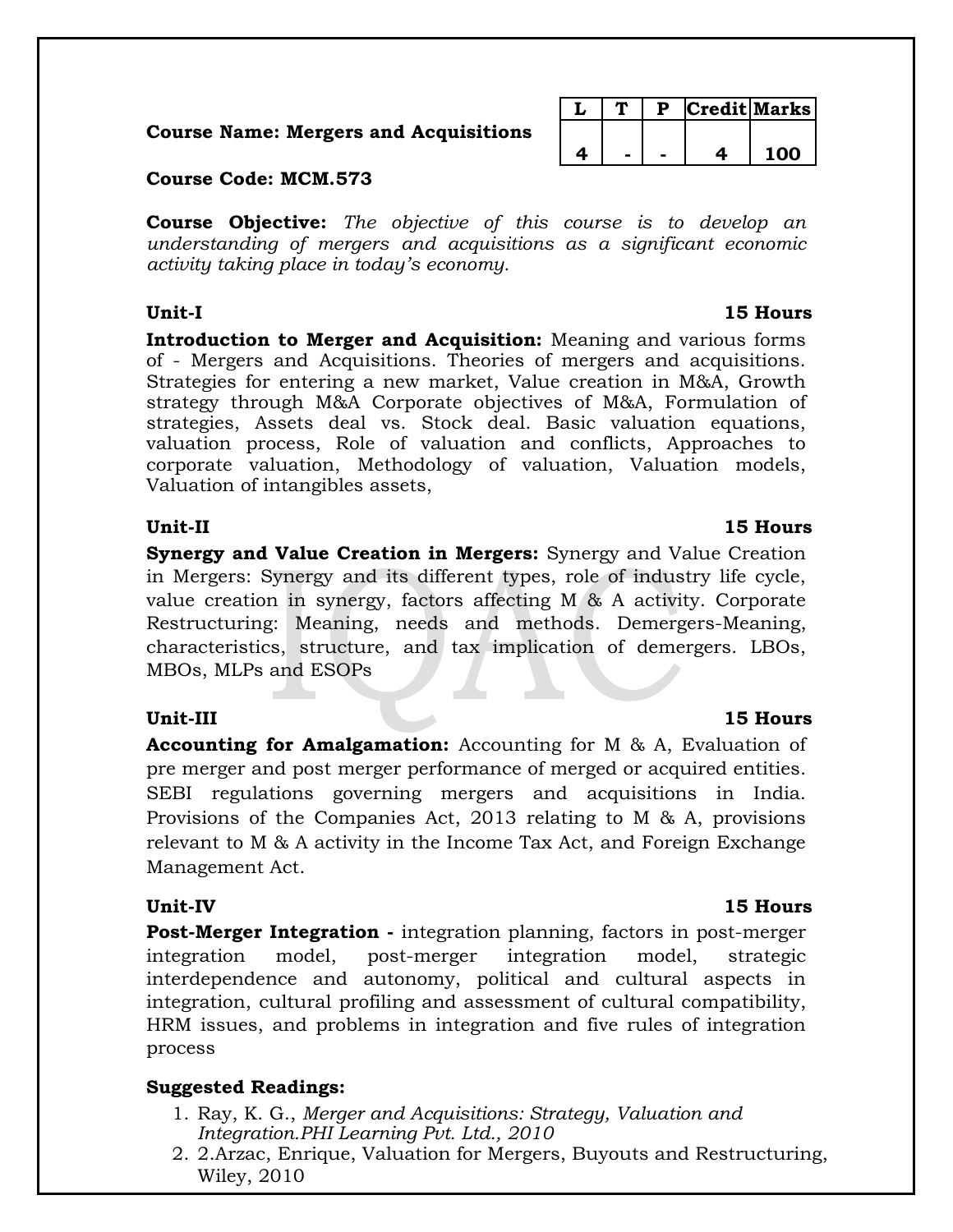- 3. Gaughn, P.A., Mergers, Acquisitions and Corporate Restructurings, Wiley, 2017
- 4. Godbole, P., Mergers, Acquisitions and Corporate Restructuring, Vikas Publication, 2013
- 5. Ramanujam, S., Mergers and Acquisitions: Issues, Implications, and Case Laws in Corporate Restructuring, Tata McGraw-Hill, 2004
- 6. Kae, R. N., Minakshi, Merger Acquisition & Corporate *Restructuring, Taxmann Publication , New Delhi, 2017*

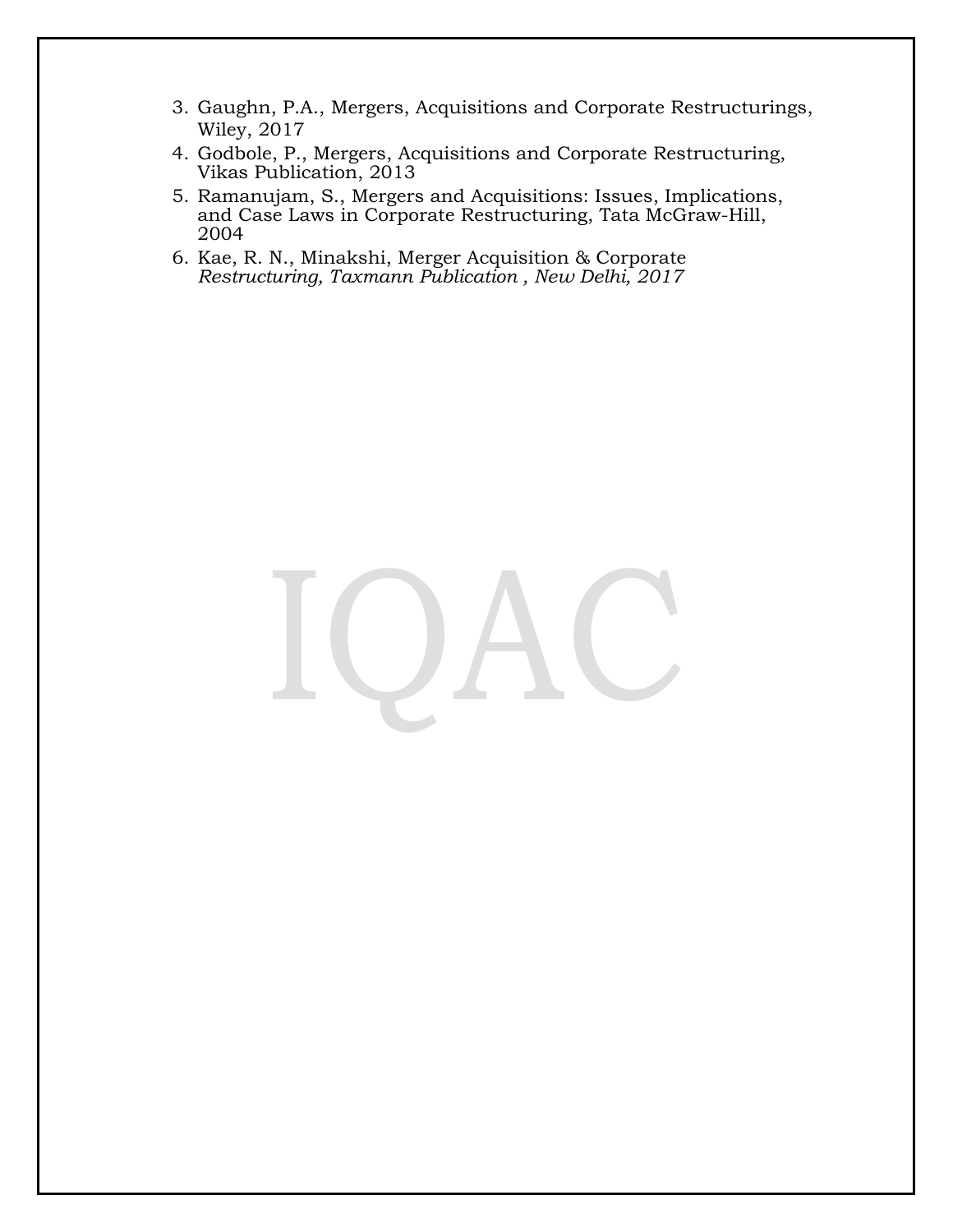# **Course Name: Advertising and Sales Management**

|  | Credit Marks |    |
|--|--------------|----|
|  |              |    |
|  |              | ഥറ |

# **Course Code: MCM.574**

**Course Objective:** *The objective of the course is to acquaint students with the theory and practice of advertising, as well as management of a firm's sales operations.*

Advertising: Definition, Nature of advertising, Advertising as a tool of marketing, Advertising effects economic and social, Advertising as a powerful tool for consumer welfare, Role of advertising in modern business, Advertising objective and advertising budgets: allocation of advertising budget and budget appropriation.

# **Unit-II 15 Hours**

Advertising Media: Print media, Broadcasting media, Non-media advertising, media planning and scheduling, Advertising on internet, Media selection decisions. Types of advertising: National local &Global. Consumer product , Industrial Product & service product advertising, Institutional, corporate, public relations, Ethical issues in Advertising.

# **Unit-III 15 Hours**

Selling: Concept, Objectives, scope and Functions of Sales Management, Fundamentals of selling, Selling Process, Salesmanship, Product and customer knowledge. Difference between salesmanship, sales management & personel selling, E-selling-: Evolution and Channels

# **Unit-IV 15 Hours**

Sales Planning: Importance and Types of sales planning, Sales planning process, Forecasting, Determining sales territories, Sales quota and Sales Budget. Objectives, principles & uses of sales Budget.

# **Suggested Readings:**

- 1. Aaker, Devid : Advertising Management, Prentice Hall, New Delhi, 2011
- 2. Anderson, Hair,Bush: Professional Sales Management, McGraw Hill, Singapore, 2010
- 3. Batra, Rajeev, Johan G. Myers and David A. Aaker : Advertising Management, Prentice Hall, New Delhi, 2012
- 4. Gupta, Vaswar Das: Sales Management in the Indian Perspective, Prentice Hall, New Delhi, 2010

# **Unit-I 15 Hours**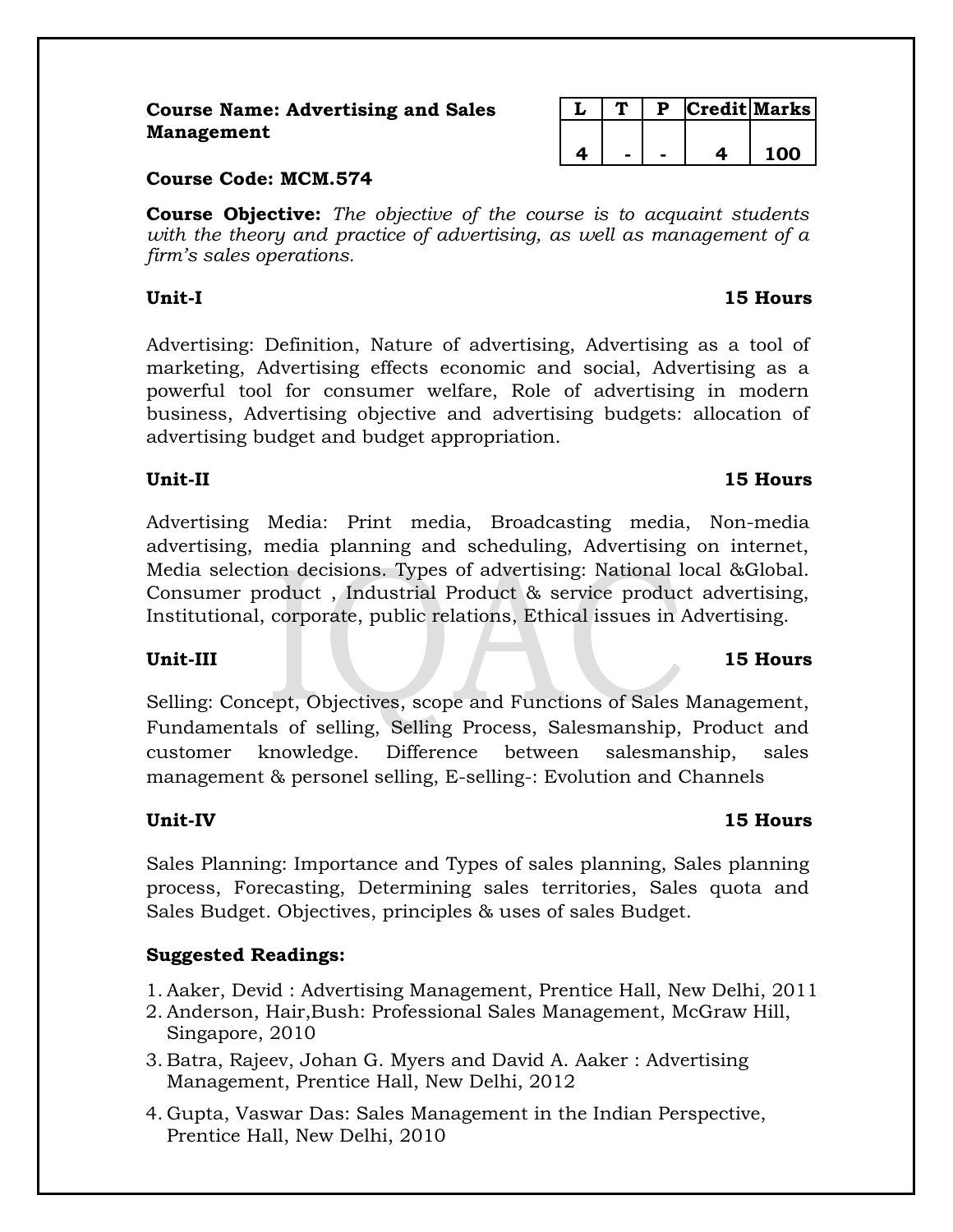# **Course Name: International Business**

|  |  | Credit Marks |
|--|--|--------------|
|  |  |              |
|  |  | חח ו         |

# **Course Code: MCM.575**

**Course Objective:** *The purpose of this course is to acquaint the students with nature, scope, structure and operations of international business and familiarize them with trends and developments in International Business Environment and policy framework.*

**Introduction:** International Business **–** Meaning, nature, scope, Importance, Globalization;

Drivers of Globalization. Basic Entry Decisions; Multinational Corporations: MNCs Culture, MNCs and LDCs, Joint Ventures, World Trade and Protectionism**:** GATT, The Uruguay Round, WTO, Evaluation of WTO, Important Agreements of WTO – Agriculture Agreements; SPS, TBT, GATS, TRIPS; WTO and Developing Countries, WTO and India. Intellectual Property Rights

## **Unit-II 15 Hours**

**Balance of Payments and International Economic Institutes:**  Components of BOP: Current Account, Capital Account, Official Reserve Account; Disequilibrium in BOP; Measures to Correct Disequilibrium in BOP, International Economic Institutions: IMF, World Bank, IFC, IDA, ADB, UNCTAD,

**Exchange Rate and FDI:** Exchange rate mechanism; Types of Exchange rate systems in the world; Risk Management, Issues and Perceptions, International money and capital markets; Movements in foreign exchange and interest rates. Foreign Direct Investment: Types of FDI; Theories of FDI, Cost and Benefit of FDI to Host and Home Countries, Government Policy Instruments and FDI, Trends in FDI. Role of FPI in international business.

**Regional Economic Institutions and Instruments:** Structure and functioning of EU, NAFTA, SAARC and ASEAN, Foreign investment Institutions, GDRs., ADRs, FIIs- their role in Indian Capital Market, Structure of India's foreign Trade: Composition and direction, EXIM Bank, EXIM Policy of India, Regulation and Promotion of Foreign Trade

# **Suggested Readings:**

1.Daniels, John D., Radebaugh, Lee H*., Sullivan, Daniel P. and Salwan, P., International Business: Environment and Operations*, 2017

# **Unit-III 15 Hours**

## **Unit-IV 15 Hours**

# **Unit-I 15 Hours**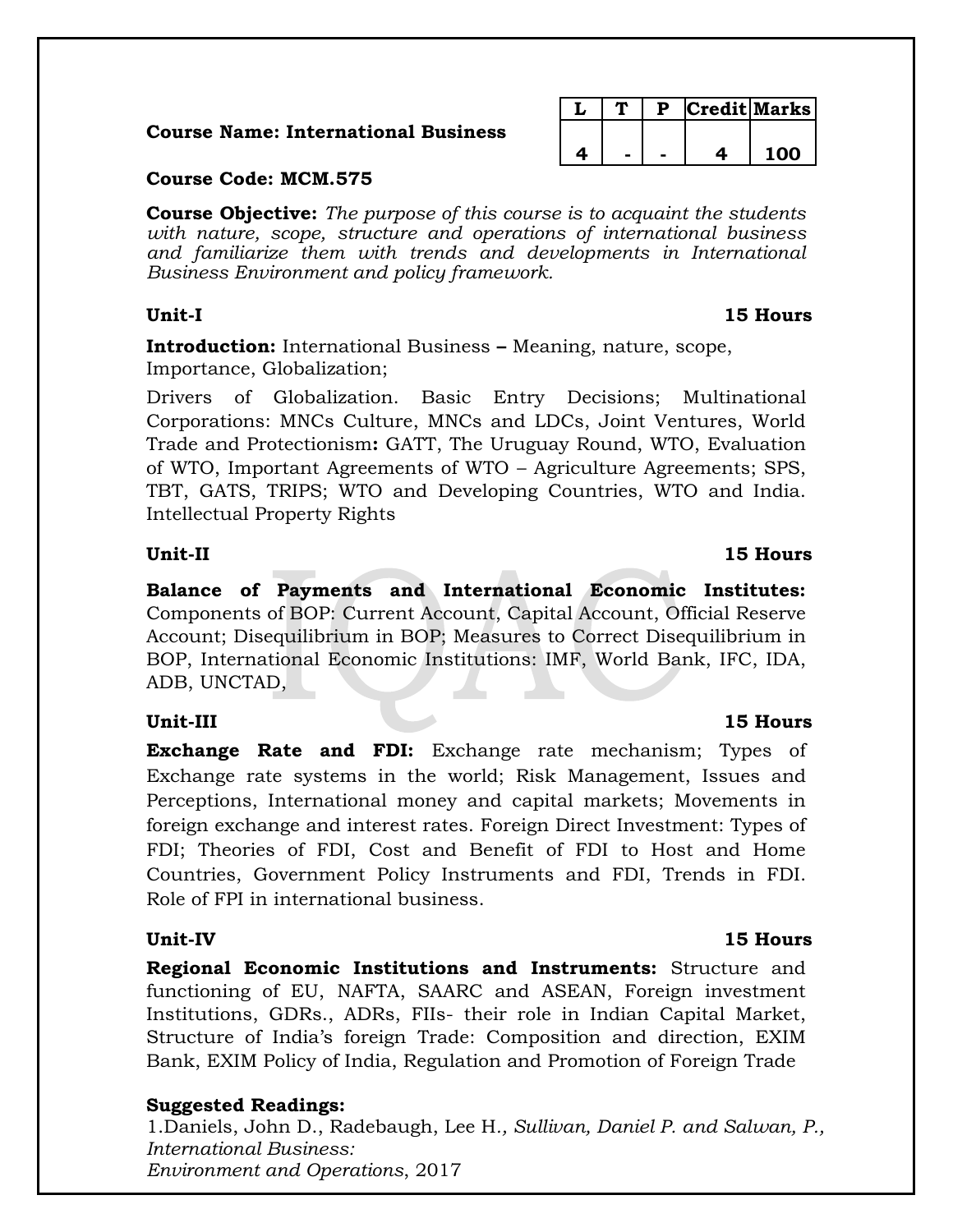2.Griffin, Ricky W. and Pustay, Michael W, *International Business: A Managerial Perspective* , Prentice Hall, 2017

3.Hill, Charles, W.L., *International Business*, McGraw Hill Company, New York, 2017

4.Cherunilam, F., *International Business Text and Cases*, PHI, 2917 5.Bhasin, N., *Foreign Direct Investment in India: Policies, Conditions and Procedures*, New Century Publications, 2017

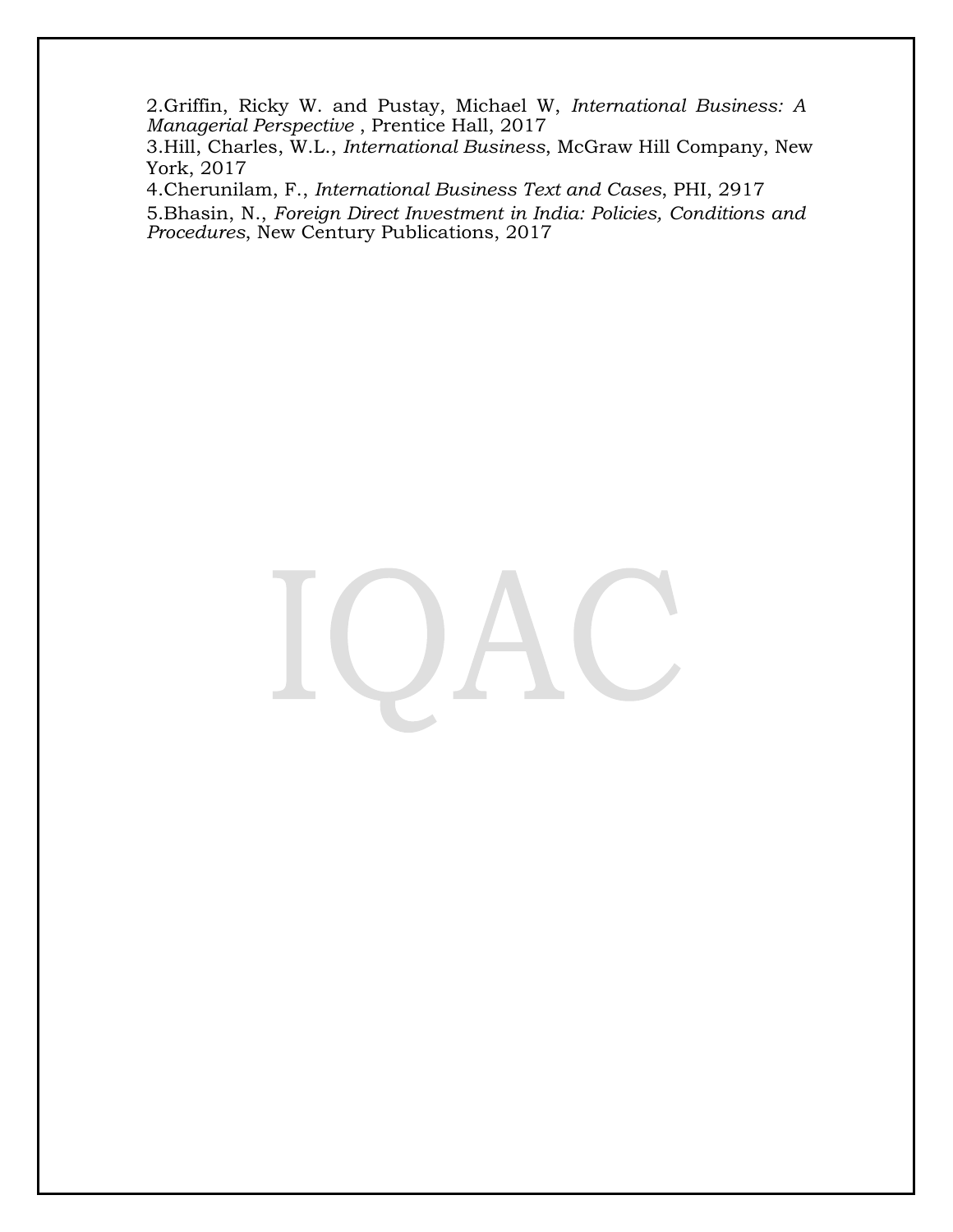| Course Name: Practices of Accounting and $L   T   P  $ Credit Marks |  |       |       |
|---------------------------------------------------------------------|--|-------|-------|
| <b>Finance</b>                                                      |  |       |       |
|                                                                     |  | 0 2 0 | 2 100 |

# **Course Code: MCM.576**

**Course Objective***: To enable the students to comprehend the concepts and applications of accounting and finance through exercises to compete in National level competitive examinations*.

# **Module-I 8 Hours**

Financial and Management Accounting – Capital and Revenue; Financial Statements; Partnership Accounts; Advanced Company Accounts; Cost and Management Accounting.

# **Module-II 7 Hours**

| Accounting Standards in Inflati Accounti HR                                                                                                                                                                                                                                                                                        |              |                         | Accounting; |
|------------------------------------------------------------------------------------------------------------------------------------------------------------------------------------------------------------------------------------------------------------------------------------------------------------------------------------|--------------|-------------------------|-------------|
| India, Accounting; Social on                                                                                                                                                                                                                                                                                                       | ng; and      | Responsibility          | Markets;    |
| Accounting;                                                                                                                                                                                                                                                                                                                        | MoneyCapital | Regulatory Authorities; |             |
| $\mathbf{v}$ $\mathbf{v}$ $\mathbf{v}$ $\mathbf{v}$ $\mathbf{v}$ $\mathbf{v}$ $\mathbf{v}$ $\mathbf{v}$ $\mathbf{v}$ $\mathbf{v}$ $\mathbf{v}$ $\mathbf{v}$ $\mathbf{v}$ $\mathbf{v}$ $\mathbf{v}$ $\mathbf{v}$ $\mathbf{v}$ $\mathbf{v}$ $\mathbf{v}$ $\mathbf{v}$ $\mathbf{v}$ $\mathbf{v}$ $\mathbf{v}$ $\mathbf{v}$ $\mathbf{$ |              |                         |             |

Venture Capital Funds.

# **Module-III 8 Hours**

Financial Management – Capital Structure, Financial and Operating Leverage; Co of st

Capital; Capital Budgeting; Working Capital Management; Dividend Policy.

# **Module-IV 7 Hours**

Mergers and Acquisitions; Mutual Funds; Lease Financing; Measurement of Risks and Returns; Security Analysis and Portfolio Management; Banking and Financial Institutions.

# **Suggested Readings**

Schaum's Outline of Principles of Accounting, McGraw-Hill Education, 2009 Schaum's Outline of Financial Accounting, McGraw-Hill Education, 2009 Schaum's Outline of Cost Accounting, McGraw-Hill Education, 2009

Schaum's Outline of Theory and Problems of Managerial Accounting, McGraw-Hill Education, 2009

Schaum's Outline of Financial Management, McGraw-Hill Education, 2009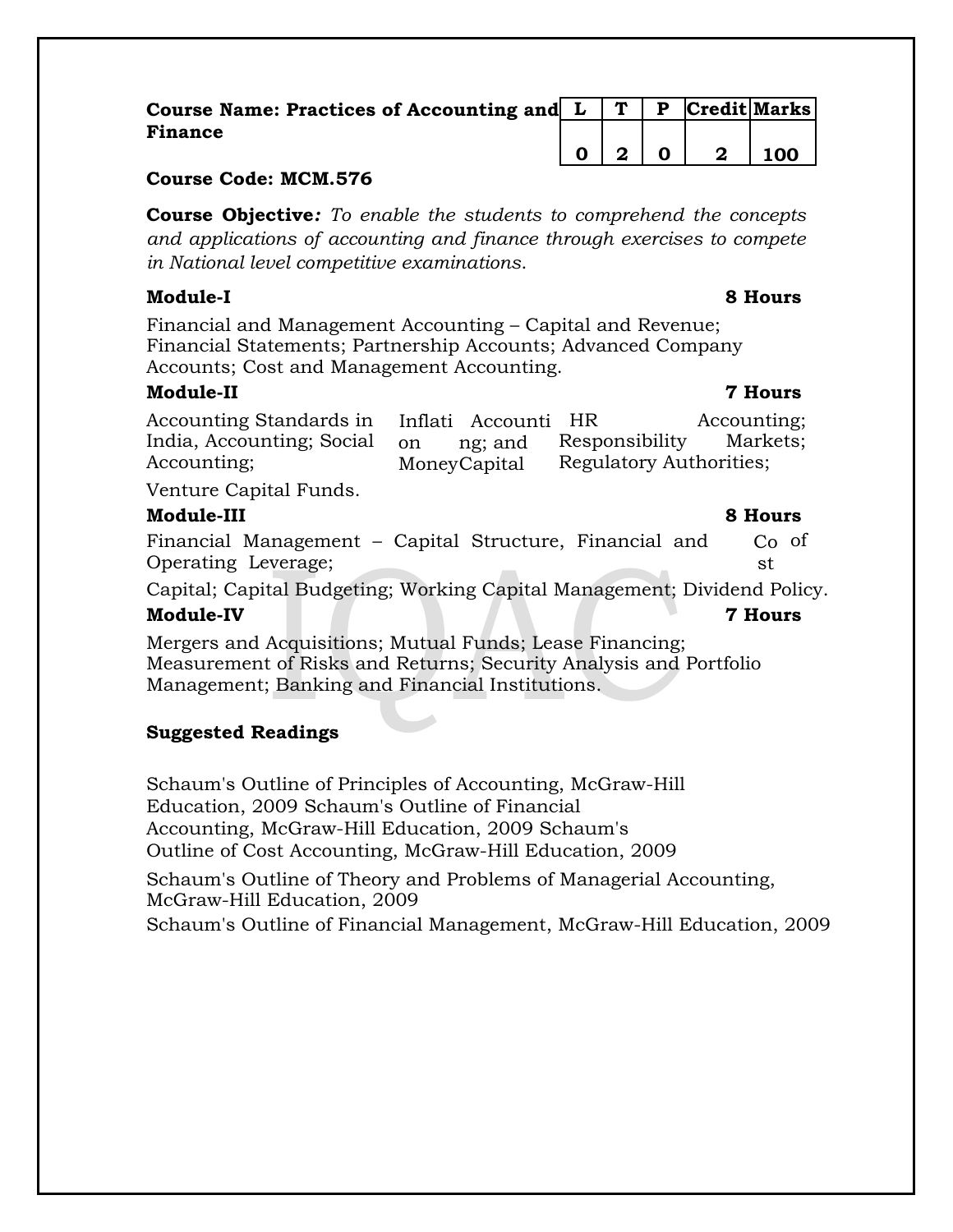# **Course Name: Practices of Management**

# **Course Code: MCM.577**

**Course Objective:** *To enable the students to comprehend the concepts and applications of various branches of management through exercises to compete in National level competitive examinations*.

# **Module-I 8 Hours**

Business Environment; Business Economics and Statistics; Business Management; Direct and

Indirect taxes; Corporate tax planning.

# **Module-II 7 Hours**

Marketing Management – Concepts and tools; Marketing Environment; Consumer Behaviour

and Marketing Segment; Product, Pricing, Distribution and Promotion Decisions; Marketing

Research; Direct Marketing; Advertising and Sales Management.

# **Module-III 8 Hours**

Human Resource Management – Role and Functions of HRM; HR planning; Job analysis,

recruitment and selection, training and development, Compensation; Appraisal Performance;

Workers participation management.

# **Module-IV 7 Hours**

International Business – Balance of Payments; FDI, FPI, MNCs, Regional Economic Integration; India and WTO; IPRs, Foreign Exchange; Foreign Investment Institutions; India's Foreign Trade.

# **Suggested Readings**

Schaum's Outline of Introduction to Business Organization and Management**,** McGraw-Hill Education, 2009

Schaum's outline of Business Statistics, McGraw-Hill Education, 2011 Schaum's outline of principles of economics, McGraw-Hill Education, 2011

Schaum's Outline of Theory and Problems of Managerial Economics, McGraw-Hill Education, 2009

Schaum's outline of Quantitative Approaches to Management, McGraw-Hill Education, 2002

**0 2 0 2 100**

**L T P Credit Marks**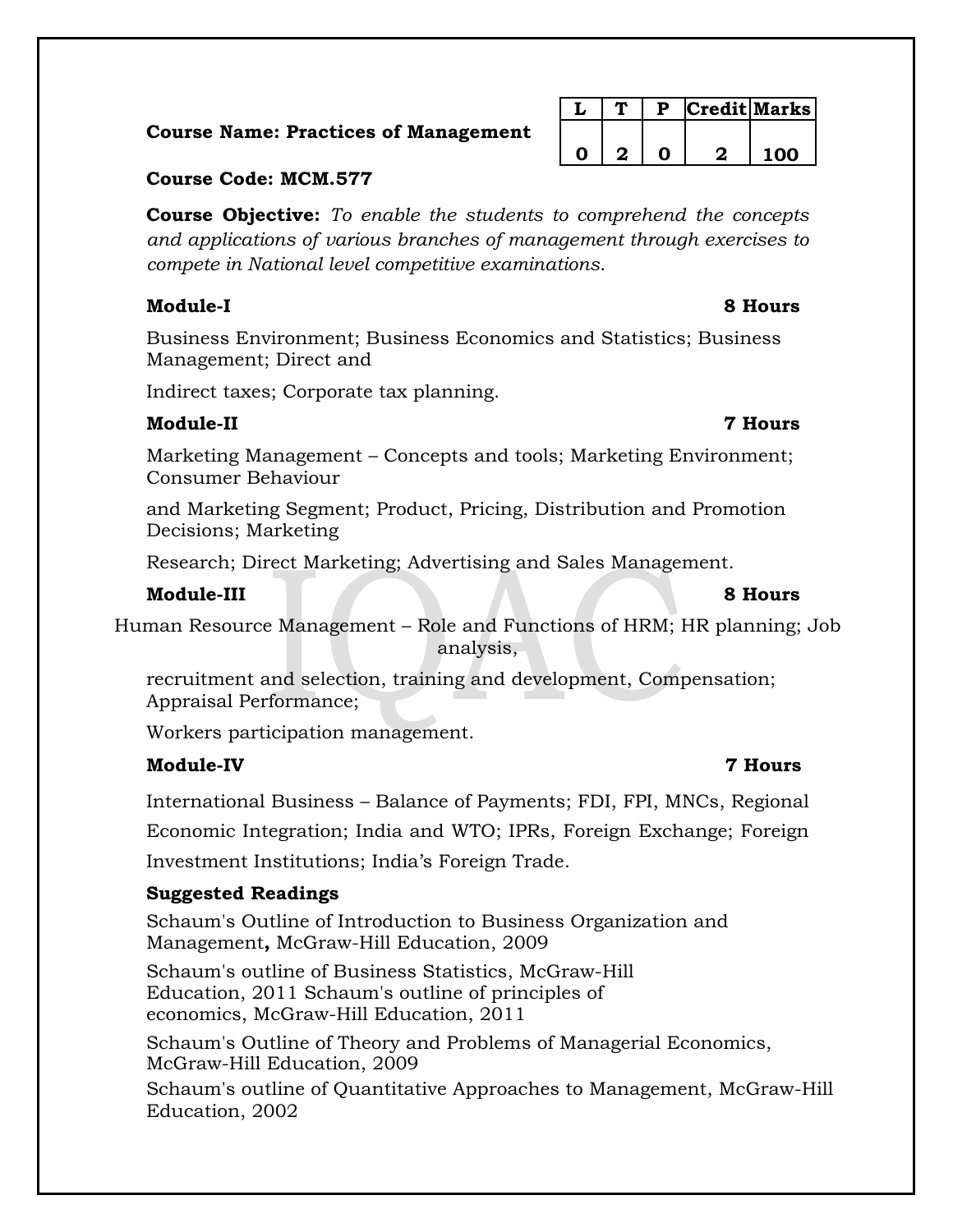# **Course Name: Seminar-IV**

|  |  | Credit Marks |
|--|--|--------------|
|  |  |              |
|  |  | ററ           |

# **Course Code: MCM.543**

**Objective:** *The objective of this course is to develop the human and soft skills of the students of Masters Degree.*

# **General Outline of Activities:**

1.The course coordinator should make the students learn how to prepare seminar report as well as seminar presentations on a given topic.

2. The preparation of seminar report on a given topic should be made referring to the literature available in the form of text/reference books, journals, periodicals, magazines, news paper articles, and web resources.

3.The students should be encouraged to visit the library as well as computer centre of the University for preparing seminar reports and its power point presentation.

4.As far as possible the topic of the seminar should relate to current developments in the field.

5.The seminar report and its presentation should be evaluated by a duly constituted Centre level committee.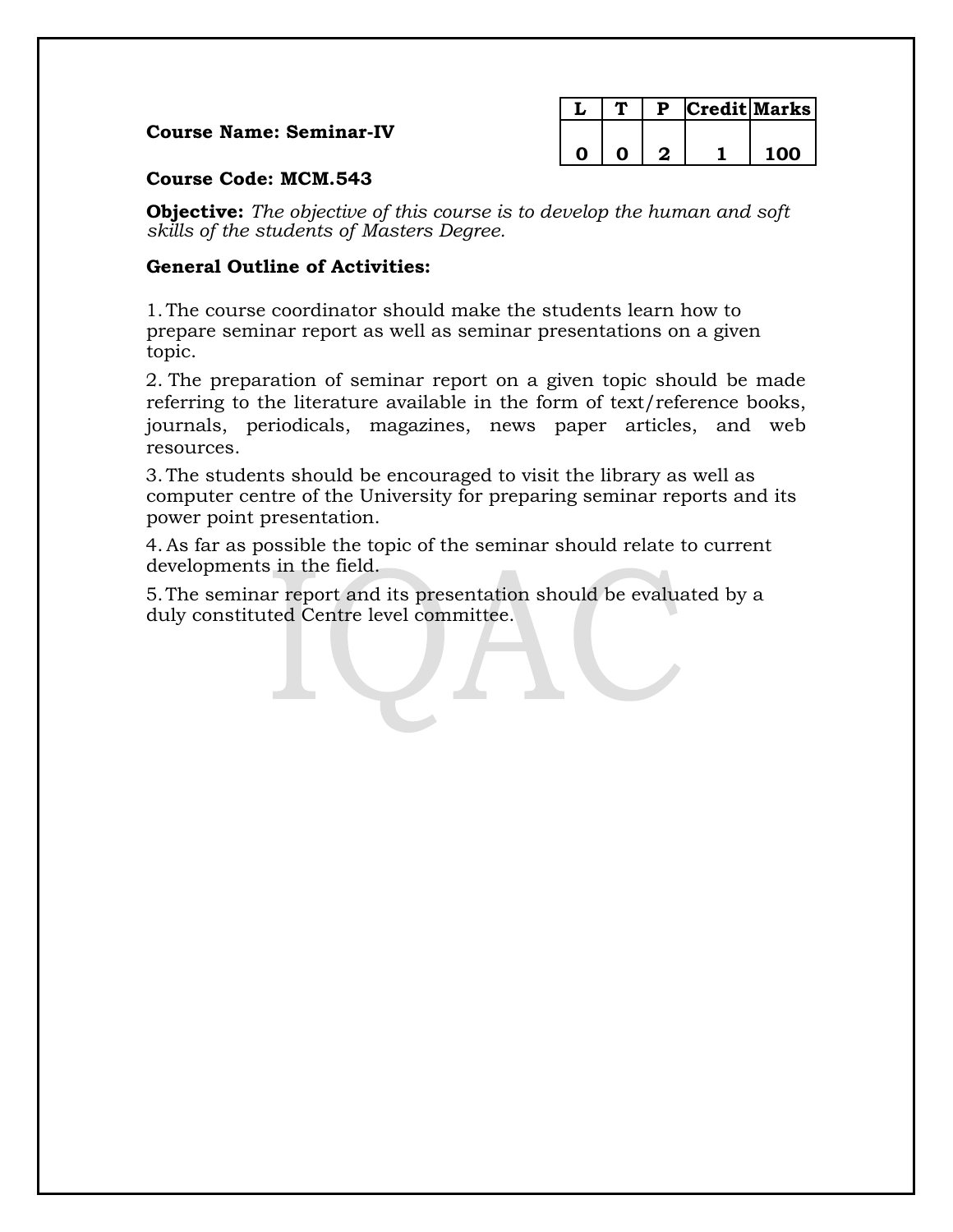# **Course Name: Project**

|  |  | redit Marks |
|--|--|-------------|
|  |  |             |
|  |  | S/US        |

# **Course Code: MCM.599**

**Course Objective:** *The objective of the course is to make the students learn the skills of formulation of research problem, objectives, hypotheses, data collection, analysis and interpretation.*

# **General Outlines:**

- 1. Each student should be assigned a project supervisor from the faculty members of the concerned centre, preferably on the basis of the students' preferences.
- 2. The topic of project report should be decided by the supervisor taking into account the area of interest of the student. As far as possible the topic should address the current issues / developments in the field.
- 3. Standard norms for the preparation of a research project report may be followed – introduction, brief background, relevance of the topic, literature review, problem statement, objectives, hypotheses, sample design, data nature and sources, tools and techniques of data collection, data presentation, analysis, and interpretation, findings and conclusion.
- 4. The project should be completed with a period of one semester, and outcomes may be reported in the following form: Chapter-1: Introduction & Review of Literature; Chapter-2: Research Methodology; Chapter-3: Conceptual & Theoretical Description; Chapter-4: Analysis and Interpretations; Chapter-5: Conclusion, Suggestions & Scope for further research; References, Annexure, etc.
- 5. APA 6th edition style sheet may be followed for preparing in-text citations, foot notes, end notes, references and bibliography.
- 6. The project outcomes should be evaluated both in the form of project reports and seminar presentation/viva-voce examination by a duly constituted committee by the appropriate authority.
- 7. This is to be evaluated as 'Satisfactory (S)' or 'Unsatisfactory (US)'.